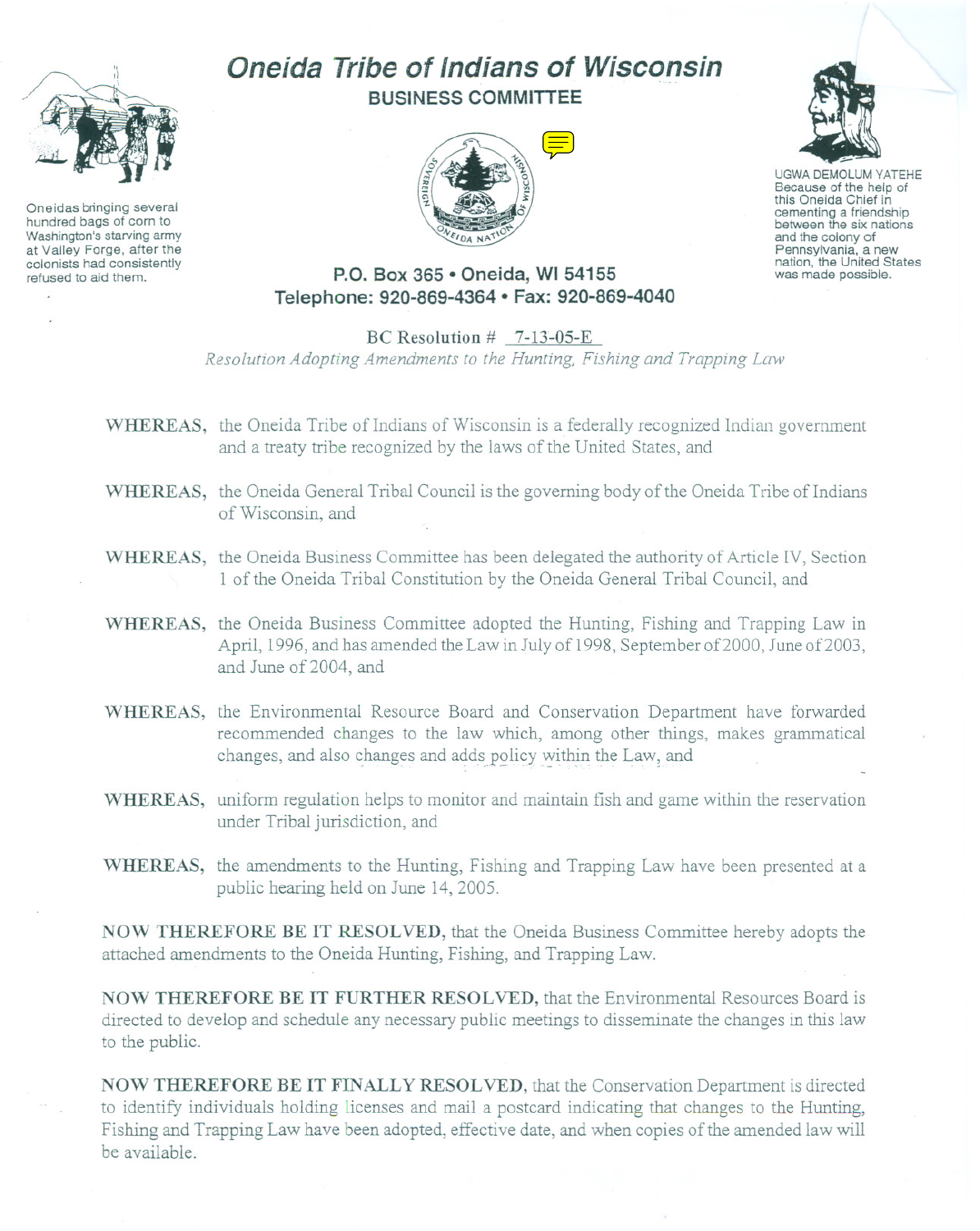#### **Resolution #7-13-05- E Page 2**

#### **CERTIFICATION**

I, the undersigned, as Secretary of the Oneida Business Committee, hereby certify that the Oneida Business Committee is composed of 9 members of whom 5 members constitute a quorum. ~6 members were present at a meeting duly called, noticed and held on the  $13<sup>th</sup>$  day of July , 2005; that the foregoing resolution was duly adopted at such meeting by a vote of  $\overline{\phantom{0}}$  members for; 0\_ members against, and 0 members not voting; and that said resolution has not been rescinded or amended in any way.

Peell

Patricia Hoeft, Tribal Secretary Oneida Business Committee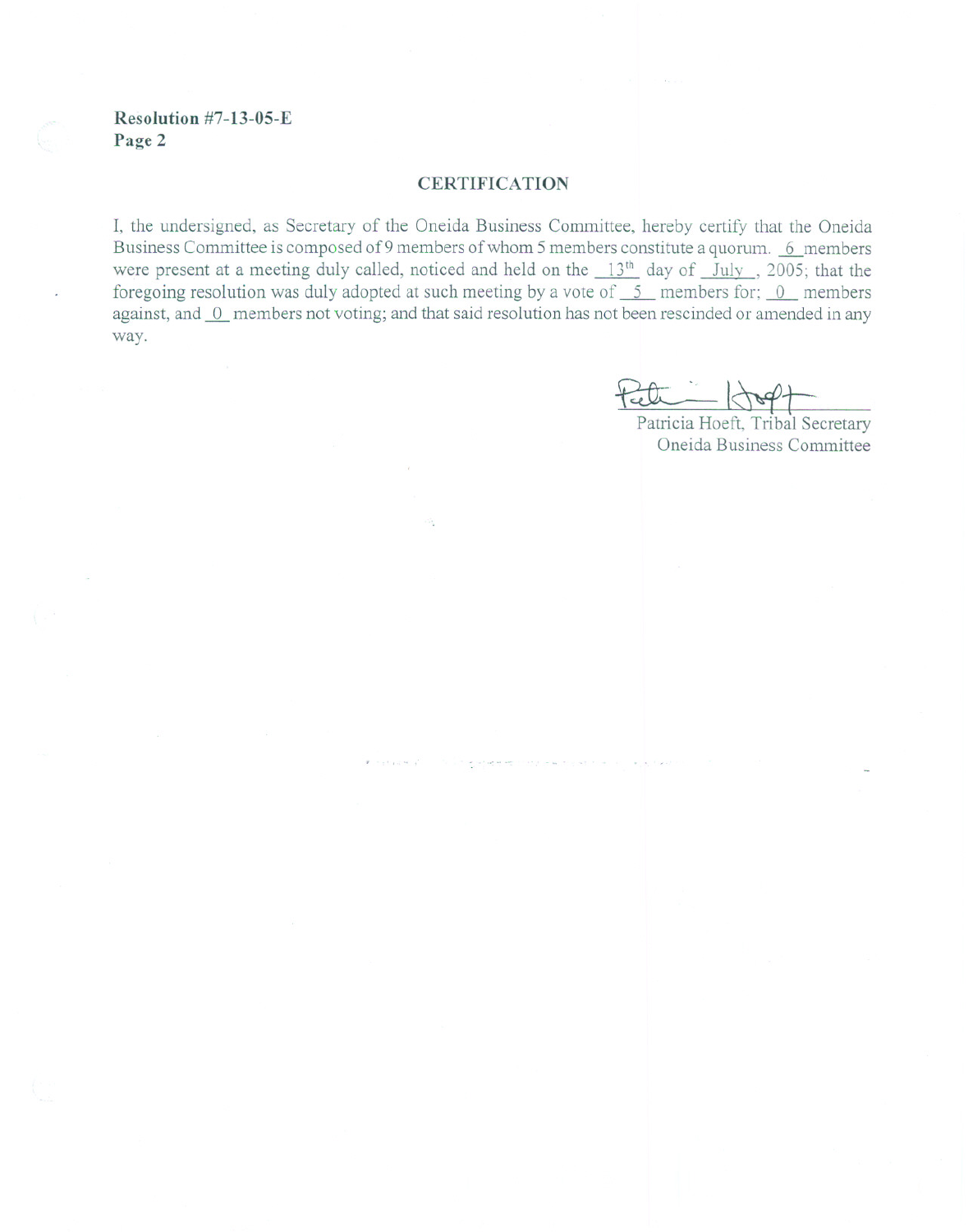# **Chapter 45 HUNTING, FISHING AND TRAPPING LAW**

Lutolátha<sup>2</sup>, Latsywáaha<sup>2</sup> O<sup>2</sup>khále Atlistáy ATsi<sup>2</sup> Kayanláhsla Our laws concerning hunting, fishing and trapping

| 45.1 | Policy and Purpose                         | 45.10 | Deer Harvest Laws                         |
|------|--------------------------------------------|-------|-------------------------------------------|
| 45.2 | Adoption, Amendment, Repeal                | 45.11 | <b>Small Game</b>                         |
| 45.3 | <b>Definitions</b>                         | 45.12 | <b>Furbearers</b>                         |
| 45.4 | <b>Administration and Supervision</b>      | 45.13 | <b>Migratory Birds</b>                    |
| 45.5 | <b>Conservation Wardens</b>                | 45.14 | Fishing                                   |
| 45.6 | <b>Licenses and Permits</b>                | 45.15 | <b>Conservation Code Violations</b>       |
| 45.7 | Hunting, Fishing and Trapping Restrictions | 45.16 | <b>Sanctions</b>                          |
| 45.8 | <b>Protected and Unprotected Species</b>   | 45.17 | <b>Wild Animal Protection Assessments</b> |
| 45.9 | <b>Hunter Cautions and Miscellaneous</b>   | 45.18 | <b>Completion of Hunter Safety Course</b> |

# <span id="page-2-0"></span>**45.1. Policy and Purpose.**

45.1-1. *Goals and Objectives.* The goals and objectives of this Law are to conserve and preserve wildlife on the Oneida Indian Reservation, to respect each other as sportsmen, to assist in the development and construction of any accompanying regulations required by this Law, and to continually improve the Law and any accompanying regulations, and the observance of each.

45.1-2. Indian Nations possess the inherent right of self-government, which includes the right to manage their natural resources and take wildlife. These rights have existed since time immemorial, and continue to be exercised today. The Oneida Tribe of Indians of Wisconsin recognizes its sovereign right and responsibility to regulate hunting, fishing and trapping within the Oneida Reservation boundaries according to its own rules and regulations, and promulgates the following Hunting, Fishing and Trapping Law to further this purpose.

45.1-3. The Hunting, Fishing and Trapping Law and accompanying regulations shall apply to all persons hunting, fishing and trapping within the Oneida Reservation.

45.1-4. The Hunting, Fishing and Trapping Law establishes a semi-permanent framework for protecting and conserving wildlife. Specific regulations governing seasons and bag limits shall be established annually pursuant to the terms of this Law.

45.1-5. The Hunting, Fishing and Trapping Law and accompanying regulations shall be considered civil in nature, rather than criminal.

45.1-6. Officers of the Oneida Police Department are authorized to enforce the Hunting, Fishing and Trapping Law.

#### <span id="page-2-1"></span>**45.2. Adoption, Amendment, Repeal.**

45.2-1. This Law shall take effect upon adoption by the Oneida Business Committee by resolution # BC-4-24-96-A and amended by resolutions BC-7-22-98-A, BC-9-13-00-A, BC-6-04-03-A, BC-6-30-04-I and BC-7-13-05-G.

45.2-2. This Law may be amended by the Oneida Business Committee or the General Tribal Council, pursuant to procedures set out in the Administrative Procedures Act.

45.2-3. Should a provision of this Law or the application thereof to any person or circumstances be held as invalid, such invalidity shall not affect other provisions of this Law which are considered to have legal force without the invalid portions.

45.2-4. All other Oneida laws, policies, regulations, rules, resolutions, motions, and all other similar actions which are inconsistent with this Law are hereby repealed unless specifically re-enacted after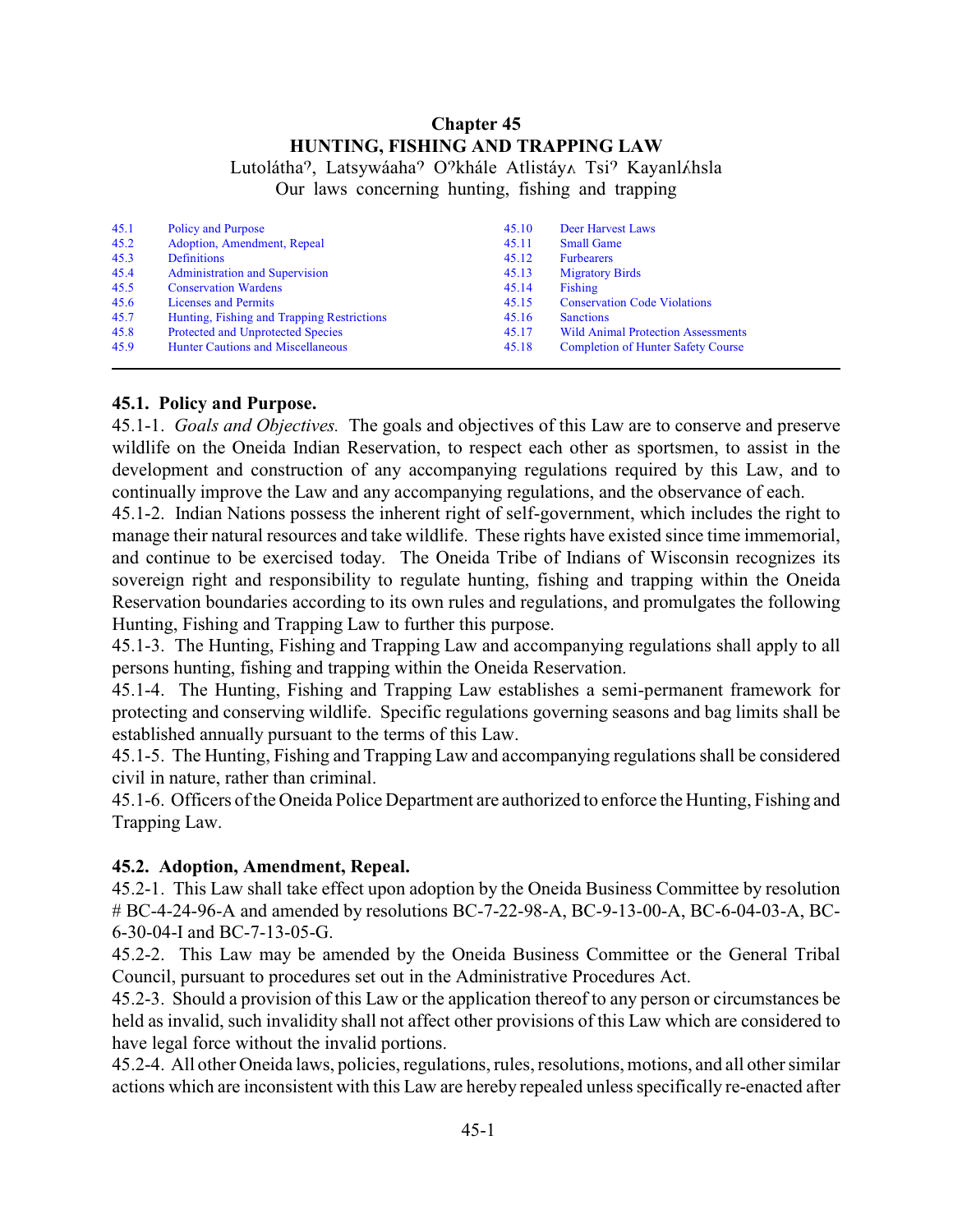adoption of this Law.

45.2-5. The sovereignty of the Oneida Tribe of Indians of Wisconsin is not waived by these laws. Where state law is referred to it is solely for the express purpose of providing minimal guidelines.

# <span id="page-3-0"></span>**45.3. Definitions.**

45.3-1. As used in this law, the following words and phrases shall each have the designated meaning unless a different meaning is expressly provided or the context is clearly indicated.

(a) "Bag Limit/Daily Bag" shall mean the maximum number of an animal or fish that a person may take in one (1) day.

(b) "Board" shall mean the Environmental Resources Board.

(c) "Conservation Warden" shall mean an employee of the Oneida Conservation Department empowered by the Oneida Tribe to enforce the provisions of this law.

(d) "Deer Hunting Party" means at least two (2), but not more than sixteen (16), persons lawfully hunting deer in a group.

(e) "Department" shall mean the Oneida Conservation Department.

(f) "Elder" shall mean, for the purposes of this Law, any person 55 years of age or older.

(g) "Endangered or Threatened Species" shall mean any species of fish, wildlife or wild plant within the Oneida Reservation listed in 50 CFR 17.11 and 17.12, or any species classified pursuant to the Endangered Species Act of 1973, as may be amended from time to time, or any species which the Oneida Tribe from time to time may declare as endangered or threatened.

(h) "Fishing" shall mean the taking, capturing, harvesting or attempting to take, capture or harvest fish of any variety in any manner. When the word "fish" is used as a verb it shall have the same meaning as the word "fishing."

(i) "Furbearers" shall mean the wild animals taken primarily for the sale of their pelts and shall include, but not be limited to mink, muskrat, beaver, weasel, fox, coyote, bobcat, badger and raccoon.

(j) "Game Fish" shall include all species belonging to the trout, pike, catfish, bullhead, sunfish, bass, bluegill, crappie and perch families of fish.

(k) "Harass" shall mean to shoot at, disturb, worry, rally, concentrate, harry, chase, drive, herd or torment.

(l) "Hunt or Hunting" shall include shooting, shooting at, pursuing, taking, attempting to take, catch, harvest or attempting to harvest any wild animal or animals, except that hunt or hunting does not include the recovery of any wild animal which has already been lawfully reduced to possession.

(m) "License" shall mean a written document granting authority to engage in specific activities covered in this Law.

(n) "Loaded Firearm" shall mean any firearm containing a cartridge in the chamber or any firearm containing a cartridge or cartridges in the attached cylinder, or magazine or clip. Muzzleloading firearms shall not be considered loaded if a percussion cap is not covering the percussion nipple or .209 primers are not in the receiver, and flint lock muzzleloading firearms shall not be considered loaded if the flashpan is cleaned of powder.

(o) "Machine Gun/Automatic Firearm" shall mean any weapon which shoots, is designed to shoot, or can be readily restored to shoot, automatically more than one shot, without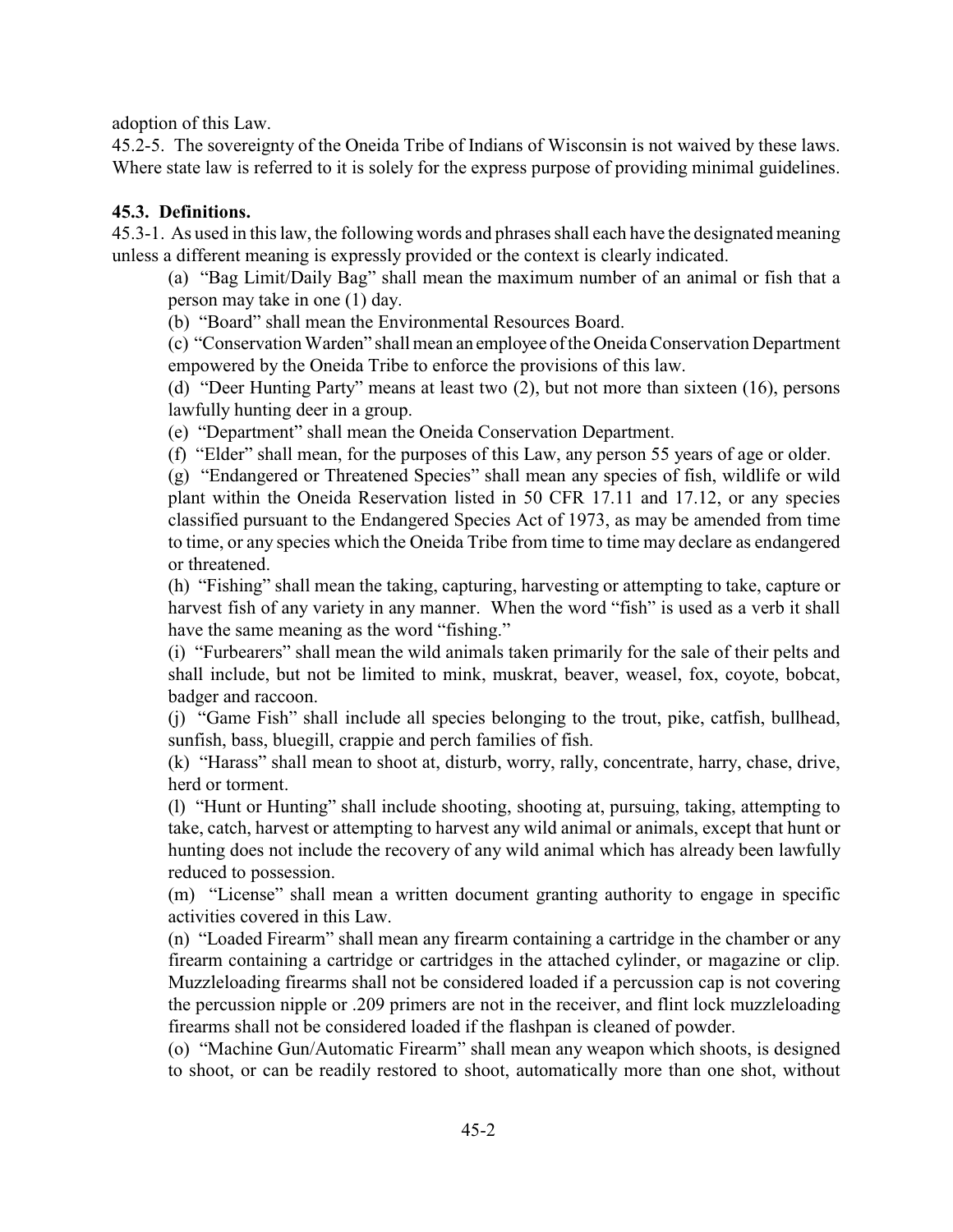manual reloading, by a single function of the trigger. The term shall also include the frame or receiver of any such weapons, any combination of parts designed for use in converting a weapon into a machine gun, and any combination of parts from which a machine gun can be assembled if such parts are in the possession or under the control of a person.

(p) "Member" shall mean any Oneida Tribal citizen who is enrolled as a member of the Oneida Tribe of Indians of Wisconsin.

(q) "Migratory Birds" shall include, but not be limited to, the following:

(1) All species of ducks, geese, and swans (Order Anseriformes).

(2) All shorebirds, wading birds, and seabirds (Order Gaviiformes, Podicipedformes, Pelicaniformes, Ciconiiformes, Gruiformes).

(r) "Non-game Species/Protected Species" shall mean all species of birds, mammals, fish, reptiles, amphibians and plants for which this Law does not expressly authorize the taking, hunting or possession of and thus are protected at all times unless otherwise provided for within the provisions of this Law.

(s) "Open Water" shall mean any water beyond a natural growth of vegetation rooted to the bottom and extending above the water surface of such height as to offer whole or partial concealment of the hunter.

(t) "Permanent Tree Stand" shall mean any manufactured or constructed platform fastened by nails, screws or other means deemed permanently fixed, for the purpose of allowing a person to view, observe or hunt wild game.

(u) "Permit" shall mean a document, stamp, or tag issued by the Department to the holder of a license authorizing a specific activity of this Law.

(v) "Possession Limit" shall mean the maximum number of a particular game species that may be in possession of a person who has hunted, fished or trapped two days or more.

(w) "Raptors" shall mean a migratory bird of Order Falconiformes or the Order Strigiformes. For simplification, bald eagle and golden eagle is part of this definition. Raptors generally mean all hawks, owls, eagles and falcons.

(x) "Reservation" shall mean all the lands and waters within the exterior boundaries designated by the Treaty with the Oneida. 7 Stat. 566 (1838)

(y) "Rifle" shall mean a weapon designed or redesigned, made or remade, and intended to be fired from the shoulder and designed or redesigned and made or remade to use the energy of the explosive in a fixed cartridge to fire only a single projectile through a rifle bore for each single pull of the trigger, and shall include any such weapon which may be readily restored to fire a fixed cartridge.

(z) "Rough Fish/Non-game Fish" shall mean all fish species not included in the game fish families or not otherwise protected by this Law.

(aa) "Semi-Permanent Tree Stand" shall mean any manufactured or constructed platform fastened, strapped, chained or otherwise attached to a tree, for the purpose of allowing a person to view, observe or hunt wild game.

(bb) "Shotgun" shall mean a weapon designed or redesigned, made or remade, and intended to be fired from the shoulder and designed or redesigned and made or remade to use the energy of the explosive in a fixed shotgun shell to fire through a smooth bore either a number of projectiles (ball shot) or a single projectile for each pull of the trigger and shall include any such weapon which may be readily restored to fire a fixed shotgun shell.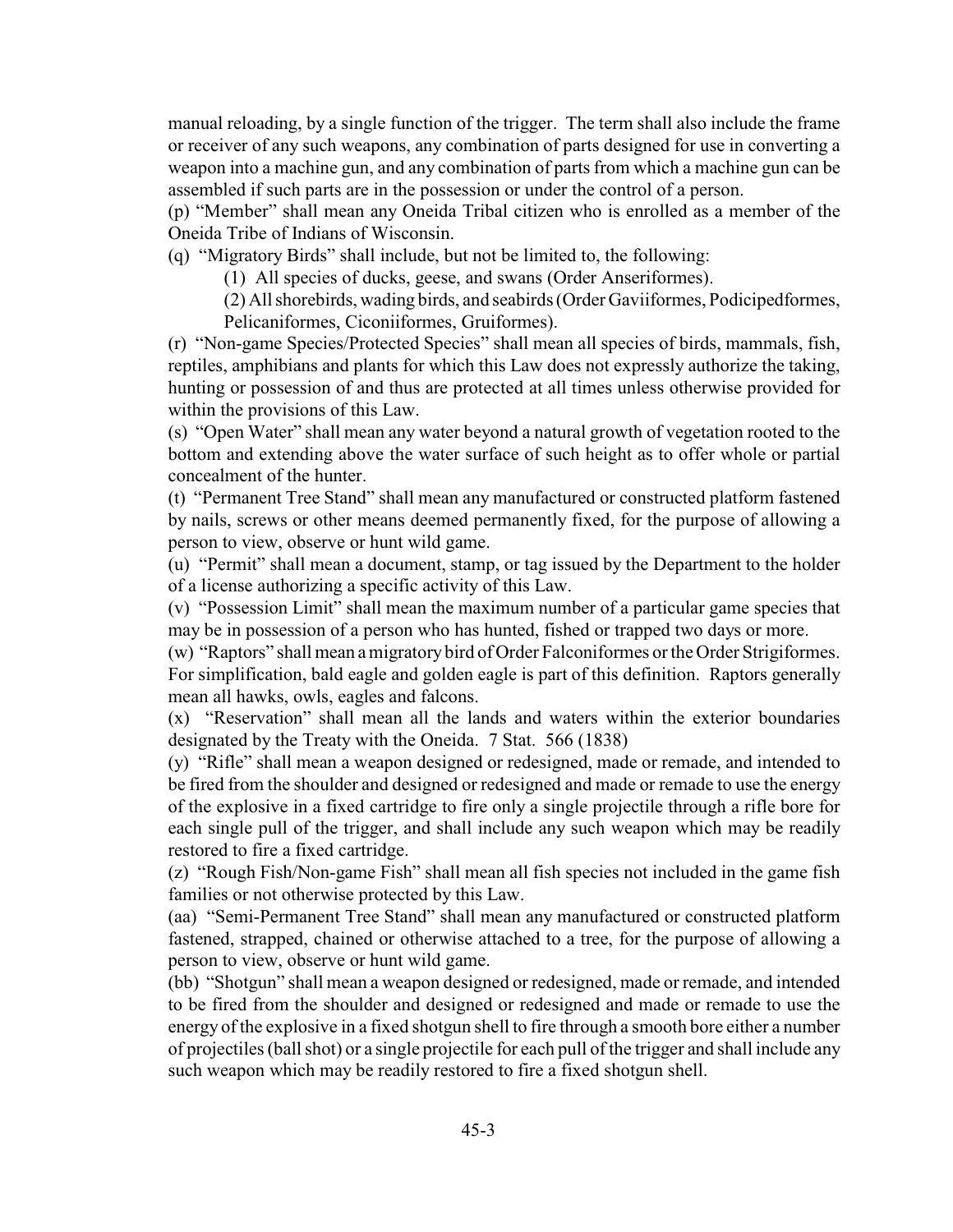(cc) "Sight-exposed Bait" shall mean any bones, meat or viscera of an animal, bird, or fish with or without skin, hide or feathers which can be seen from above the bait.

(dd) "Size Limit" shall mean the specific minimum length and/or maximum length in inches of a species of fish that may be possessed legally.

(ee) "Small Game" shall be defined as including the following: Family Anatidae, limited to geese, brants, dabbling ducks, diving ducks, tree ducks, sea ducks, and mergansers; Rallidae, commonly known as rails, coots, mudhens, and gallinule; Limicolae, commonly known as snipe and woodcock; Phasianidae, commonly known as grouse, pheasants, partridges, and quail; cottontail rabbit, fox, and grey squirrel.

(ff) "Snagging" shall mean the use of hook and line, with or without a pole, to impale or attempt to impale fish in a manner other than by the natural feeding behavior by fish.

(gg) "Specified Areas" shall mean areas where the taking of fish and wildlife is restricted to the specifications set forth by rules, regulations, ordinances, or resolutions set forth by the Board.

(hh) "Take/Taking" shall mean pursuing, shooting, shooting at, hunting, fishing, netting (including placing or setting any net or other capturing device), capturing, harvesting, snaring or trapping any fish, wildlife or plant or attempting any of the foregoing.

(ii) "Trapping" shall mean the taking of, or attempting to take, any wild animal(s) or fish by means of setting or operating any device, mechanism or contraption that is designed, built or made to close upon, hold fast, or otherwise capture wild animal(s) or fish.

(jj) "Tribe" shall mean the Oneida Tribe of Indians of Wisconsin.

(kk) "Unprotected Species" shall mean species which can be hunted year round without limit and includes: opossum, skunk, weasel, and all other animals not mentioned in the hunting and trapping regulations.

(ll) "Waterfowl" shall mean any wild species of geese, brants, or ducks.

(mm) "Wet Set/Water Set" shall mean a trap which is staked in such a manner as to permit the trap or trapped animal to reach water at any point.

(nn) "Wild Animal/Wildlife" shall mean anymammal, bird, fish, reptile, amphibian or other creature of a wild nature endowed with sensation and the power to voluntary motion, including their eggs, nests and spawn.

#### <span id="page-5-0"></span>**45.4. Administration and Supervision.**

45.4-1. The Board with the Department shall have the power and be jointly charged with the duty to protect, conserve, enhance and manage all fish and wildlife species within the exterior boundaries of the Reservation. The Board shall be primarily responsible for the establishment of the regulations required under this Law, and the Department shall have the responsibility for the enforcement of this Law and any accompanying regulations.

45.4-2. *Policy and Intent.* It shall be and is the policy and intent of this Law:

(a) To provide an adequate and flexible system for the protection and conservation of all fish, wildlife and other natural resources on the Reservation.

(b) To provide for the establishment of rules and regulations relating to the harvest of fish,

wildlife and the use of recreational areas on the Reservation.

(c) To provide for the general management and supervision of all fish and wildlife on the Reservation.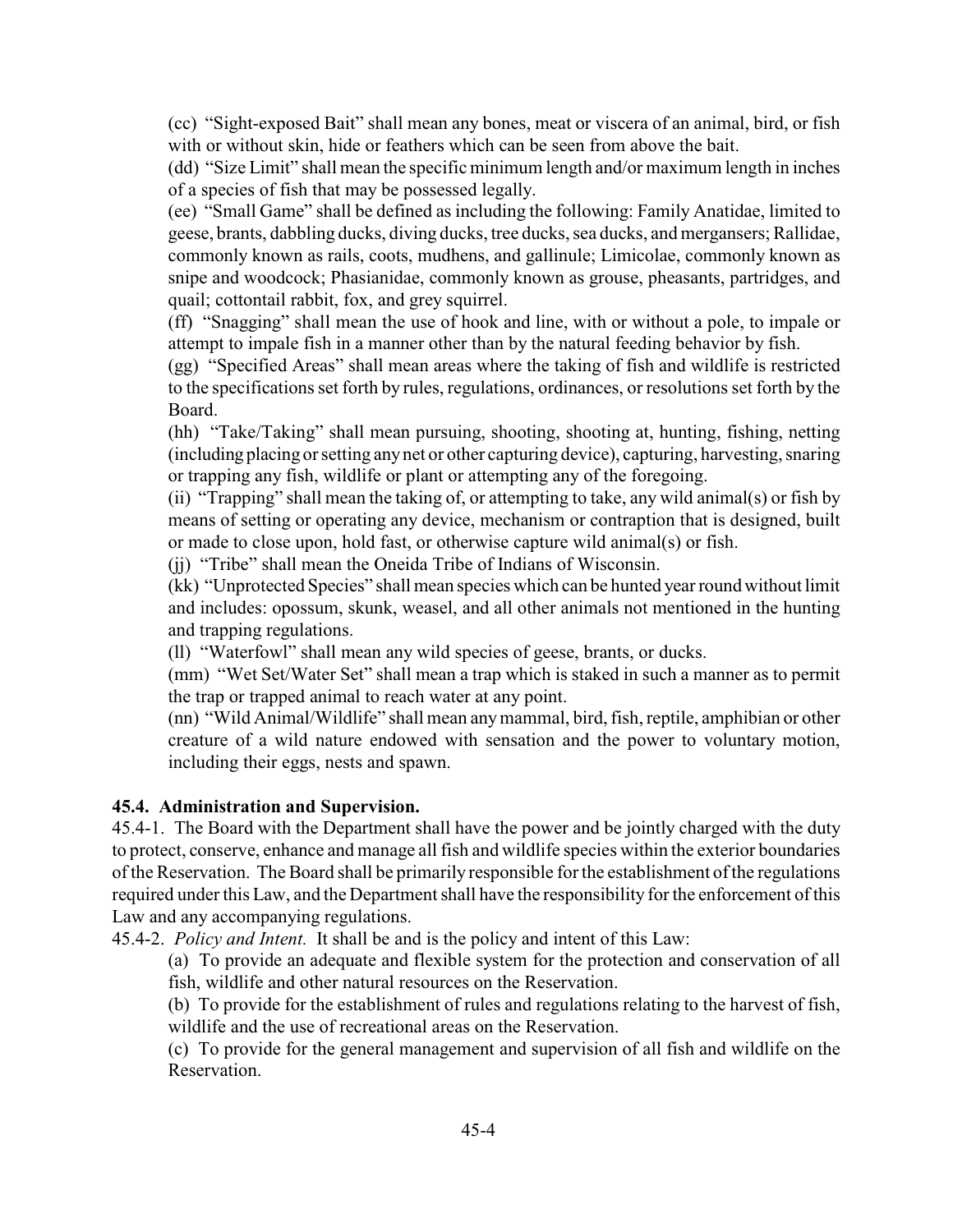(d) To provide for the establishment of enforcement systems, license requirements, and prohibited acts and penalties related to hunting, fishing and trapping on the Reservation.

45.4-3. *Authority of the Board and the Department to Conserve Fish, Wildlife and Recreation Resources.* The Board with the Department shall from time to time recommend to the Oneida Business Committee or General Tribal Council amendment of this Law as is consistent with the policy, objectives and intent of this Law which it may deem necessary or desirable in the public interest in carrying out the policy and provisions of this Law. Without limiting the general powers herein conferred, the Board shall have the power, after consultation with the Department:

(a) To fix seasons and shorten, extend or close seasons on any wildlife and fish in any location, if found, after investigation, that such action is necessary either to assure maintenance or an adequate supply thereof, to regulate taking, or to effectuate proper management and control.

(b) To close or open lakes, streams and refuges or parts thereof to angling, trapping or hunting, and to regulate and prescribe the means by which wildlife and fish may be taken as may be best to perpetuate, restore, increase or control any species of wildlife and fish and assure adequate supply thereof, and to regulate the transportation and storage of all wildlife and fish or parts thereof within the boundaries of the Reservation and the shipment or transportation off the Reservation.

(c) To establish or change bag limits and possession limits.

(d) To establish and change territorial limits for the taking of all species of wildlife.

(e) To prescribe the types of or kinds of bait, lures, tackle, equipment, traps, firearms and weapons, the tagging of game or fish or parts thereof or any other means or devices for taking of such wildlife.

(f) To designate the areas for hunting with bow and arrows and seasons thereof.

(g) To establish big game, small game, fish, furbearer and/or wildlife refuges, production areas, demonstration areas and research areas.

(h) To establish methods for checking hunters, anglers or trappers into and out of designated areas, to prescribe safety and fire control measures and other regulations as may be deemed necessary in the interest of range, forest, game, fish furbearer or wildlife management, and to provide for the safety and welfare of hunters, trappers, anglers, boaters, other outdoor recreationists, landowners and the Tribe.

(i) To establish fees, license and permit costs for hunting seasons, general, special or otherwise.

(j) To establish rules and regulations governing the operation of boats upon waters located within the Reservation.

(k) To regulate and limit the number of hunters, anglers, trappers and outdoor recreationists and the maximum harvest of fish and game.

(l) All rules of the Board in conformity with this Law are prima facie reasonable and lawful. (m) Every rule in conformity with this Law shall, in every prosecution for violation thereof, be conclusively presumed to be just, reasonable and lawful, unless prior to the institution of prosecution for such violation the person charged with such violation shall have brought an action to vacate and set aside such rule.

(n) The Department and Board while in the performance of their duties are exempt from the regulatory restrictions and provisions of this Law unless otherwise directed by this Law.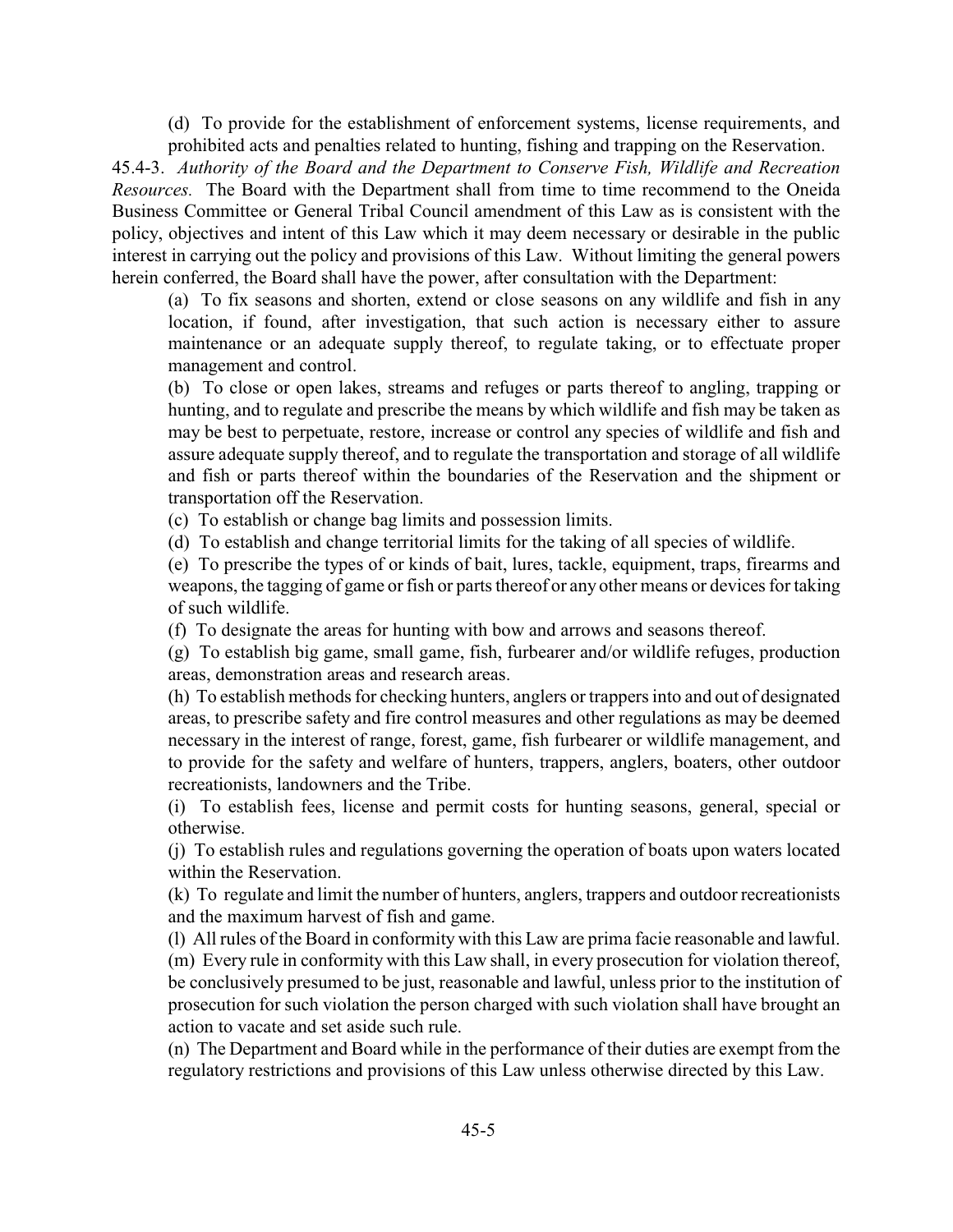# <span id="page-7-0"></span>**45.5 Conservation Wardens.**

- 45.5-1.*Qualifications and Requirements.*To serve as a Conservation Warden, an individual shall: (a) Possess an Associate Degree in Police Science or closely related field from an accredited college or university or a minimum of sixty (60) fully accredited college level credits in Police Science or closely related field by the  $5<sup>th</sup>$  year of employment.
	- (b) Pass a background investigation.
	- (c) Pass a physical examination prior to start of employment.
	- (d) Pass a psychological examination prior to start of employment.

(e) Obtain State of Wisconsin Law Enforcement Certification within six (6) months of employment and maintain Certification during employment.

(f) Reside within a twenty (20) miles radius of the Reservation within three (3) months of employment.

45.5-2. Conservation Wardens shall be subject to the Tribe's personnel laws and policies.

45.5-3. *Duties and Responsibilities*. Conservation Wardens are authorized to enforce this law within the Reservation boundaries to include the duty and responsibility to:

(a) Observe persons engaged in fish and game violations and ensure methods and equipment are lawful.

- (b) Investigate reports of fish, game and environmental law violations.
- (c) Issue warnings and/or citations for violations of this law.

#### <span id="page-7-1"></span>**45.6. Licenses and Permits.**

45.6-1. *Licenses.*

(a) All persons shall have in his/her possession, while hunting, fishing and trapping within the exterior boundaries of the Reservation, a license issued by the Department allowing him/her to hunt, fish or trap on the Reservation.

(b) An administrative charge shall be determined by the Tribe for the issuance of said permit and/or license.

(c) Spouses can only hunt on Tribal lands with a sports license.

(d) All licenses expire August 31 of each year, except non-member fishing land use permits which expire March 31 of each year. Licenses may be obtained from the Department located at N8305 Olson Road (the intersection of Cooper Road and Olson Road) at the following costs:

- (1) Members Sports License (valid for all hunting, fishing and trapping) \$10.00
- (2) Elderly or Disabled members Sports License Free
- (3) Other Affiliation Sportsman License- \$25.00
	- (A) Elder Other Affiliation Sportsman License- \$25.00
	- (B) Other Affiliation Fishing License- \$25.00
	- (C) Other Affiliation Small Game License- \$25.00
	- (D) Other Affiliation Trapping License- \$25.00
	- (E) Other Affiliation Waterfowl License- \$25.00
	- (F) Other Affiliation Archery Licence- \$25.00
	- (G) Other Affiliation Firearm License- \$25.00
- (4) Spouse and/or Dependent(s) of members-Sports License \$15.00
- (5) (A) Non-members -Sports Land Use permit (valid for hunting and trapping,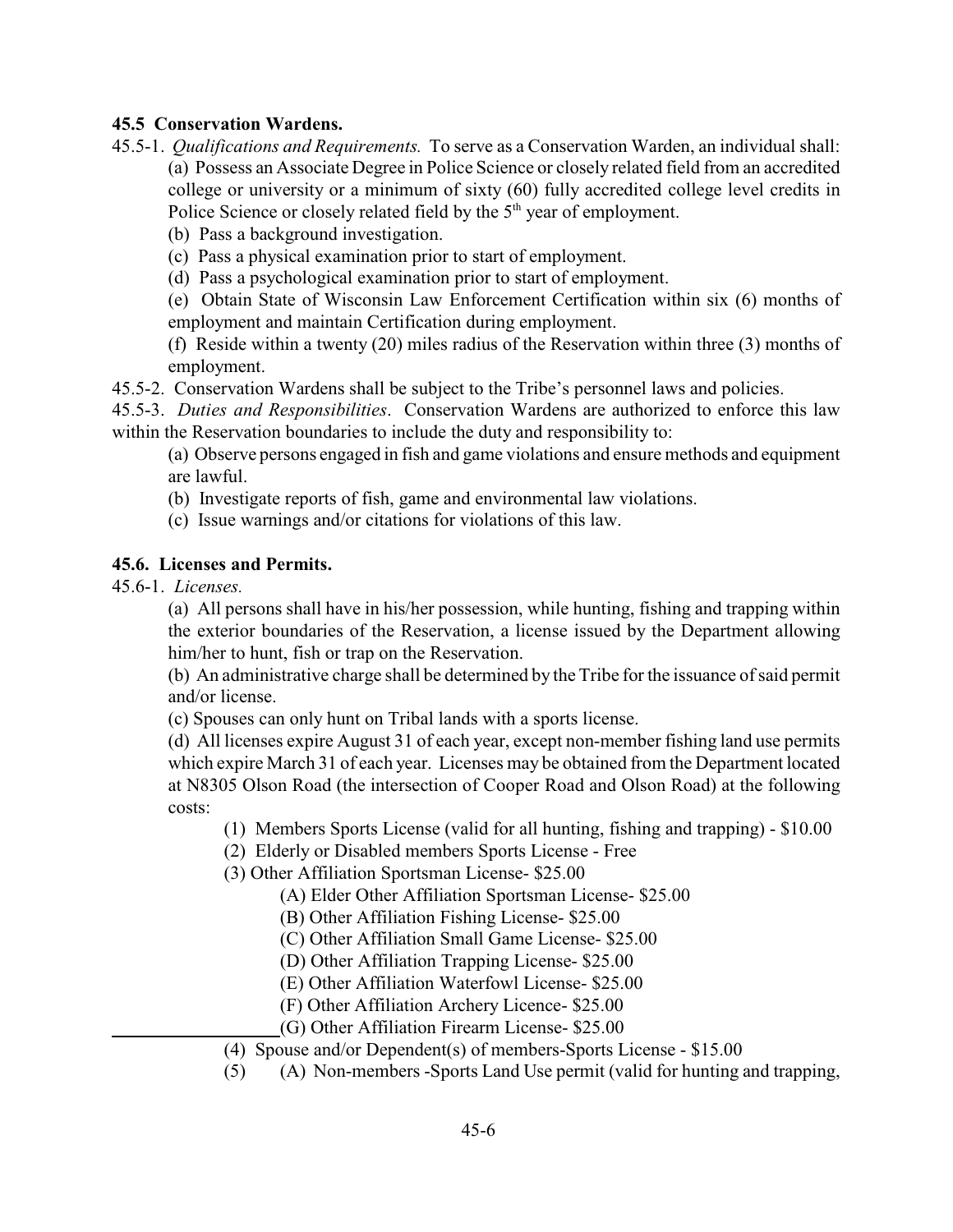but not fishing) -  $$300.00$ 

- (B) Non-member Elder-Sports License \$100.00
- (C) Non-member Fishing License- \$100.00
- (D) Non-member Small Gaming License \$100.00
- (E) Non-member Trapping License \$100.00
- (F) Non-member Waterfowl License (plus stamp as applicable) \$100.00
- (G) Non-member Archery License \$200.00
- (H) Non-member Firearm License \$200.00

Application deadline for Land Use permits is the  $3<sup>rd</sup>$  Monday of August. The Board reserves the right, with the recommendation of the Department, to limit the number of licenses issued to non-members.

(6) Non-members with 40+ acres of land available to members to hunt/fish on, Sport License - Free, provided that:

(A) The non-member makes available all available hunting land, and

(B) Application deadline is the  $1<sup>st</sup>$  full week of August of given year.

(i) The Department and ERB offices shall make available a list of all available hunting land.

(e) Licenses issued after opening day of the gun deer hunting season will be subject to schedules established by the Department in accordance with sec. 6-3.

(f) A hunter's education certification must be presented prior to issuance of any hunting license to persons born on or after January 1, 1973.

#### 45.6-2. *Special Permits.*

(a) *Disabled permit.* Any person who is physically disabled must have a disabled license plate or sticker in window and must be a minimum of fifty feet from center of roadway. A medical verification of said disability will be required.

(b) *Oneida Member Ceremonial/Feast Permit.*

(1) Members may apply for a special ceremonial/feast permit to hunt deer outside the regular hunting season.

(2) A ceremonial/feast permit shall be issued to the following groups and/or organizations:

(A) A group/organization that consists of at least 85% members. The leader of such group/organization shall be a member.

(B) A group/organization customarily recognized by the Oneida community.

(C) A group/organization located within the exterior boundaries of the Reservation.

(D) All deer harvested by a firearm under the authority of a deer ceremonial/feast license or permit shall be registered no later than twentyfour (24) hours after the harvest.

- (3) The following shall apply to all issued ceremonial/feast permits:
	- (A) Application information shall include:
		- (i) Name of the group/organization
		- (ii) Name of the agent of the group applying for the permit and his/her enrollment number.
	- (B) Only named hunters shall be allowed to use the ceremonial/feast permit.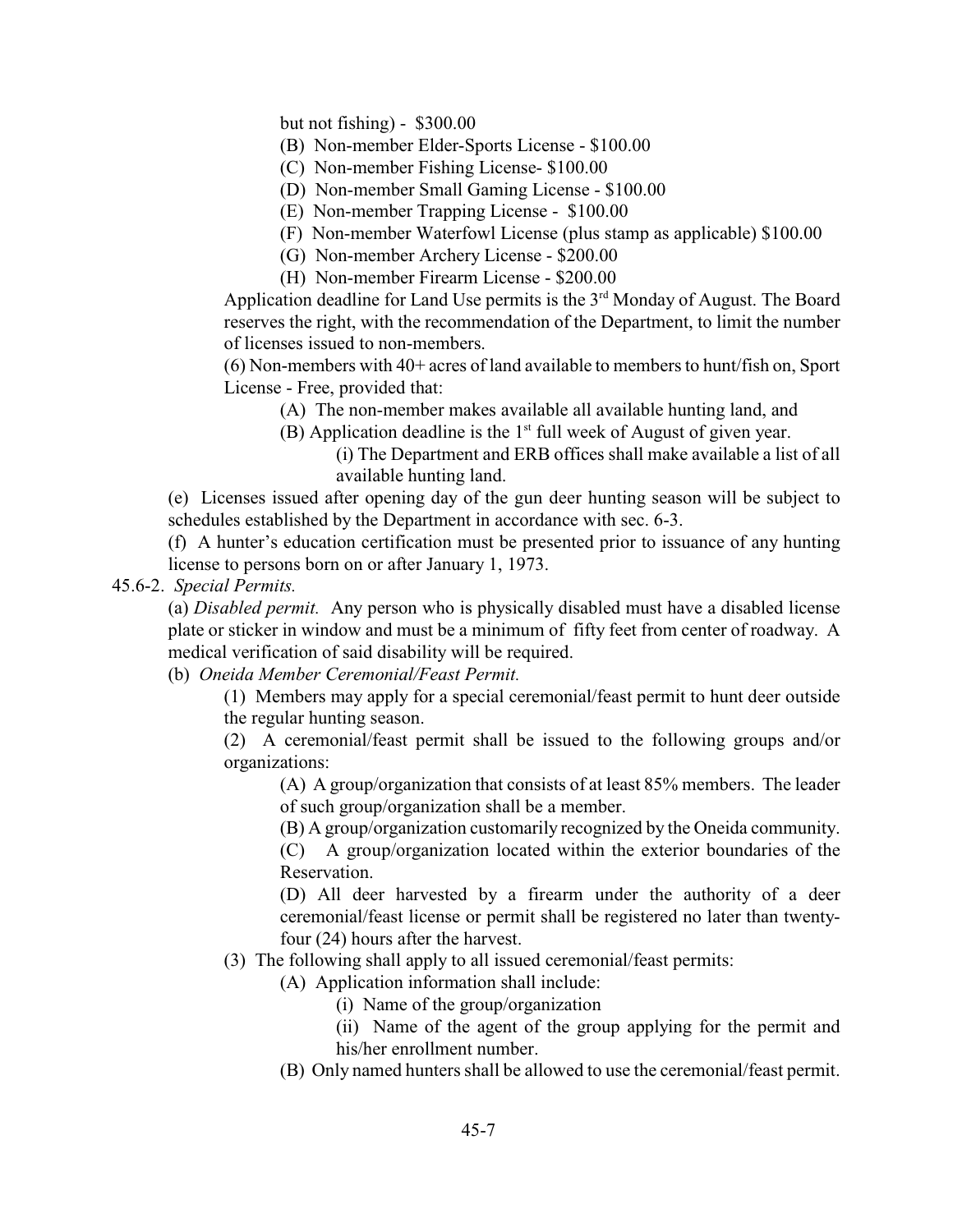(C) Permit shall last no longer than ten days.

(D) All deer are to be tagged immediately upon harvest.

(E) Number of deer shall be specified on permit.

(F) All such group hunts shall be monitored by the Conservation Wardens and group must contact the Conservation Warden twenty-four hours prior to hunt.

(G) Hunting will be in designated areas only.

(H) At least 50% blaze orange must be worn while hunting.

(I) Permits are issued for antlerless deer only. Any antlered deer harvested will be confiscated

(J) All deer must be registered with the Department within 24 hours after the harvest. (During the Gun Deer Season deer must be registered during designated registration hours.)

(K) All tags not utilized must be returned to the Department within 30 days after permits expire.

(4) A permit may be denied if the Department determines that:

(A) Conservation of deer will be impaired.

(B) A safety or health hazard exists.

(C) A person of the hunting party has had his/her hunting, fishing or trapping privileges revoked less than one year prior to application for permit.

(5) No ceremonial/feast special permits shall be issued between the last day of December and the  $3<sup>rd</sup>$  Saturday of September of given year.

(6) Immediate family members of members, not enrolled, may obtain an Oneida Sportsman's Special Permit and special identification card. All holders of Special permits are subject to all laws of the Tribe, and enforcement procedures of this Law. (7) Any member of any other Indian nation may purchase a special hunting and fishing permit through the Department.

(8) It shall be unlawful for any non-member to possess a Special permit except pursuant to subsections 6 and 7, above, or approved by the Department.

(c) *Permits.*

(1) *Goose Tags.* The Board with the Department shall establish by regulation each year the initial number of goose tags to be issued to members who will be participating in the Tribal goose hunting season that year. The Board with the Department shall also specify, by regulation, the maximum number of additional goose tags which may be obtained at any one time from the Department. Goose tags issued following the initial tags will not be valid until the day following issuance. All geese harvested must be registered with Department staff within seven (7) days of harvest. Tags will be available at the Department.

(2) *Deer Gun Season Hunter's Choice.* The Department shall issue Deer Gun Season Hunter's Choice permits during those years that deer populations are large enough to support a harvest of antlerless deer. The Board shall determine annually, upon recommendation of the Department the number of permits to be issued. Hunter's choice permits are issued for anterless deer only.

(A) *Elderly or disabled members*. Elderly or disabled members shall have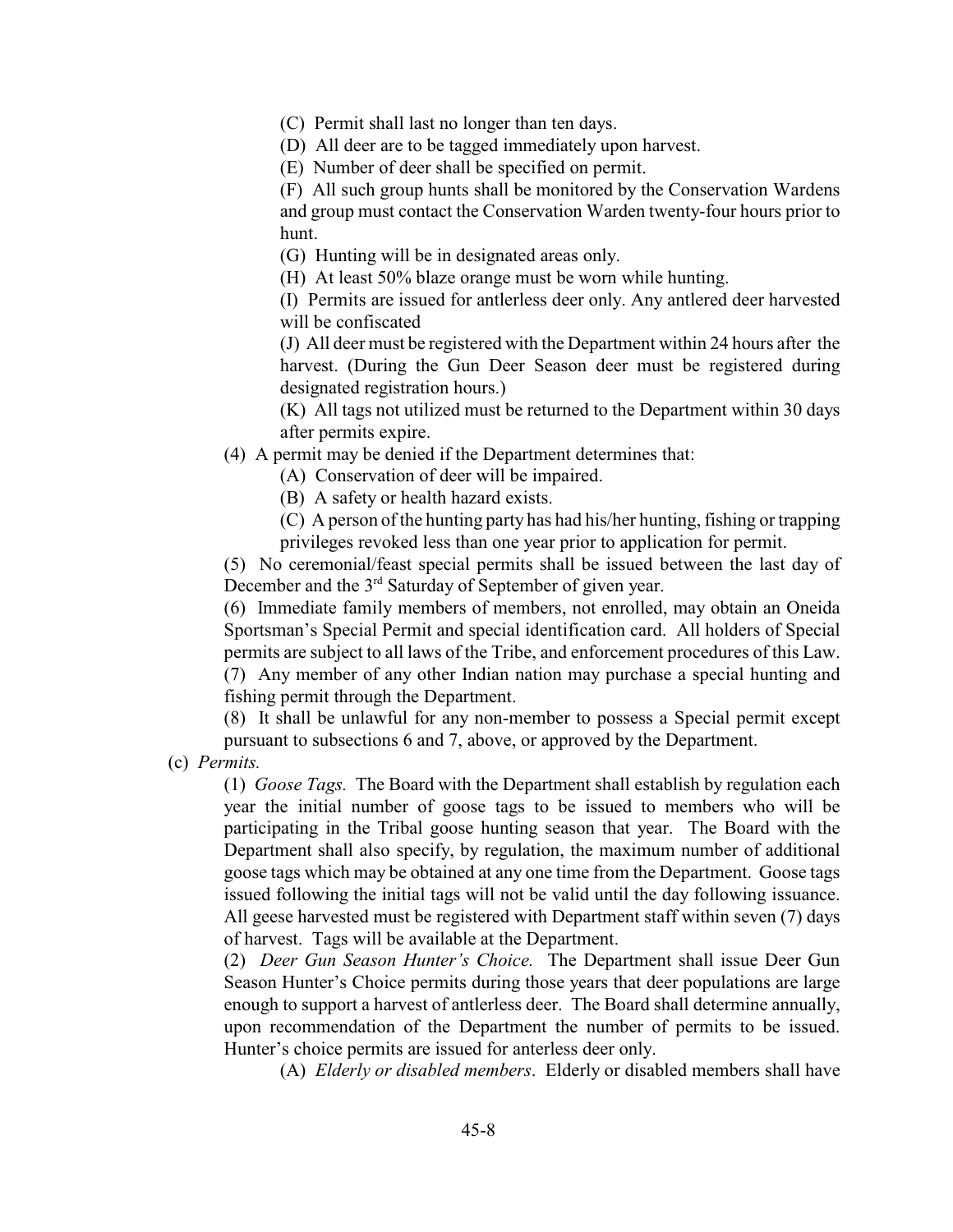the first choice to accept a Hunter's Choice permit. The deadline for the elderly or disabled Hunter's Choice permits is by 4:30 p.m. on the first Friday of November.

(B) *Drawing*. A drawing for Hunter's Choice permits will be held the last Friday of October.

(C) *Ineligibility*. An individual receiving a permit in the previous year is not eligible to receive a permit in the current year.

(3) *Turkey Tags*. The Department shall issue turkey permits during those years that the turkey populations are large enough to support a harvest of turkeys. The Board shall determine annually, upon recommendation of the Department, the number of permits to be issued per year.

45.6-3. *Wildlife Damage and Nuisance Control*. Authorization to remove wild animals causing damage or nuisance. Landowners, lessees or occupants may remove from lands under their control wild animals and their associated structures causing damage or constituting a nuisance in accordance with this section

(a) Written application and approval required.

(1) *General prohibitions.* Unless otherwise approved by the Department, a landowner, lessee or occupant may not engage in the following without applying in writing and receiving written approval from the Department to:

(A) Destroy any wild animal classified as:

(1) protected under sec. 8-1 of this Law, or

(2) endangered or threatened under federal, state, Tribal, or other applicable law,

(B) Live capture and relocate white-tailed deer, or any wild animal listed in subsection  $(a)(1)(A)$  above.

(2) *Exemptions.* Written authorization is not required to:

(A) Destroy by shooting or trapping:

(1) Any unprotected wild animal under sec. 8-2 of this Law; or

(2) Any bird causing depredation under sec. 8-1(b) of this Law, provided that all game and furbearing animals are disposed of as directed by the Department.

(B) Live-trap and relocate any wild animal, except white-tailed deer, or any wild animal classified as endangered or threatened under applicable law.

(3) *Application Deadline.* The Department may not consider any application to shoot deer causing damage to corn, alfalfa, clover, other hay, soybeans, small grains, vegetable crops, melons, strawberries, cabbage, potatoes, cucumbers, popcorn, or sunflowers filed after October 1, unless the Department finds that extraordinary conditions exist. Extraordinary conditions include, but are not limited to, ongoing, severe damage to crops occurring after October 1, which will cause extensive yield reductions or winter losses.

(b) *Approval Criteria.* Prior to authorizing the removal of wild animals causing damage, the Department shall find that:

(1) *Abatement Attempt.* The applicant is employing or has agreed to employ alternative abatement methods deemed reasonable by the Department.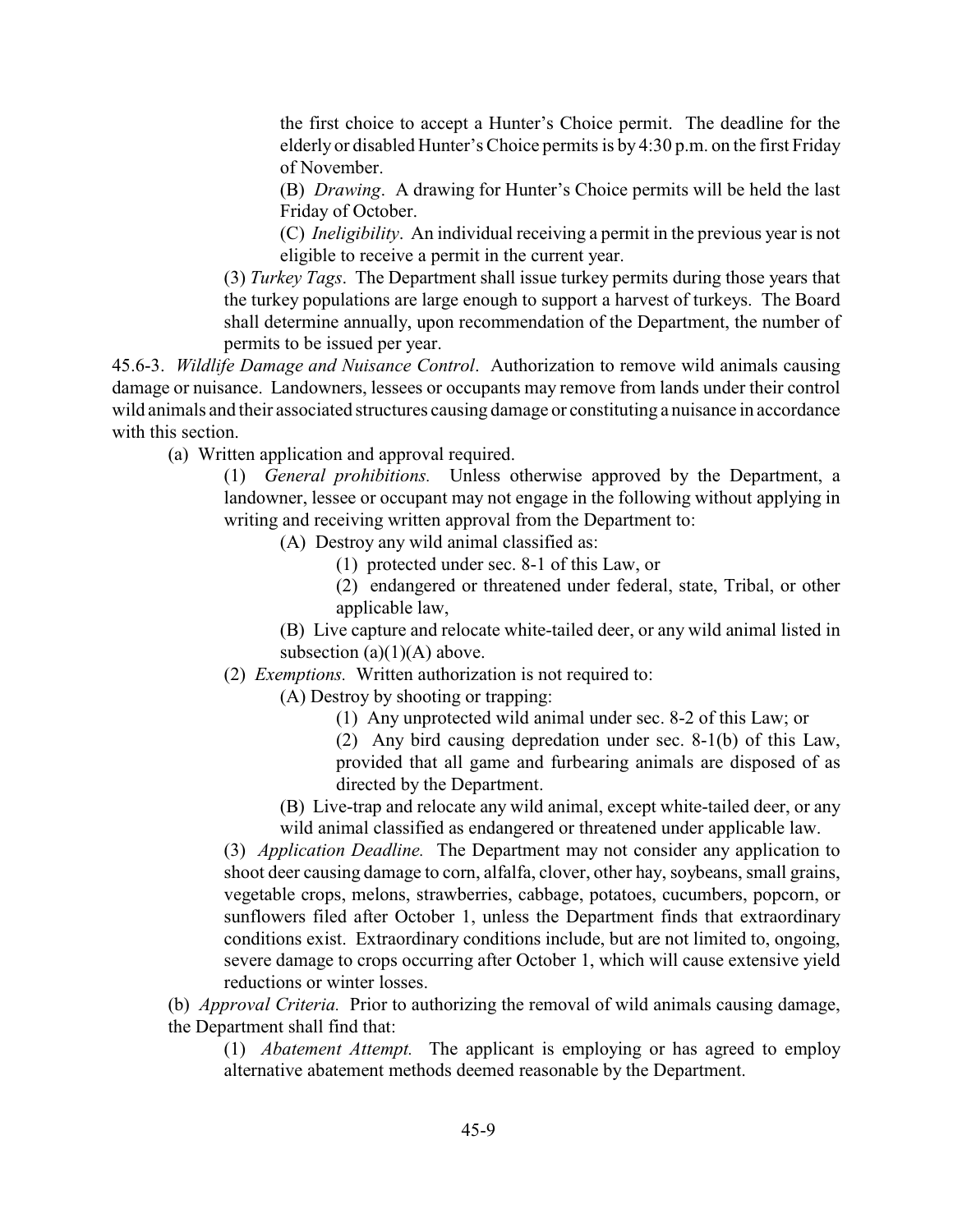(2) *Damage Extent.*

(A) Damage to applicant's property in the current calendar year exceeds or is likely to exceed \$1,000; or

(B) White-tailed deer are causing damage on lands closed by a permanent deer fence that has been certified to be in proper working order by the Department; or

(C) Damage will result in a loss of plants or animals listed as threatened or endangered under applicable law; or

(D) Extraordinary damage other than specified in sections (A) through (C) is occurring or is likely to occur.

(3) *Access Control.* The applicant has the authority to control access for purposes of hunting and trapping on the lands being damaged and any contiguous lands under the same ownership that are suitable for hunting or trapping.

(4) *Previous Performance.* The applicant has complied with the conditions of any previous department authorizations to remove wild animals causing damage or nuisance issued within the preceding 12 months.

(5) *Migratory Birds.* In the case of any proposed removal of birds classified as migratory by the United States Fish and Wildlife Service (USFWS) under 50 CFR 10.13, the USFWS has authorized the Department to remove or authorize the removal of such birds.

(c) *Participation by Others.* Persons other than the landowner, lessee or occupant, may assist in the removal of wild animals causing damage or nuisance in accordance with this subsection.

(1) *Number and Selection of Participants.* The Department may limit the number of persons assisting in a removal. All participants shall be selected by the permittee. First preference may be given to members of the permittee's immediate family. Next preference shall be given to persons that are able to provide immediate removal assistance and meet all other applicable requirements of this Law.

(2) All participants and persons assisting participants shall possess written approval from the permittee and the appropriate, valid hunting or trapping license when carrying on removal activities. Written approval shall include: name address and phone number of landowner, name address and phone number of the person removing wild animals, property location and removal activities, authorized period of removal, species of animals authorized for removal, signature of the landowner or lessee, and date.

(3) *No Fee.* The permittee may not charge any form of fee to a participant.

(4) Wild animals removed according to this section, whether trapped for relocation

or destroyed, shall be treated and disposed of in a manner consistent with this Law. 45.6-4. *Conditions of Permits to Shoot or Trap Wild Animals Causing Damage.* The following general conditions apply to all permits to remove wild animals causing damage.

(a) *Public Use During Open Seasons.* All lands described on the application and any contiguous lands under the same ownership suitable for hunting or trapping shall be open to public hunting or trapping of the species causing the damage for a period of one year from the effective date of the permit. These lands may be posted to indicate that hunting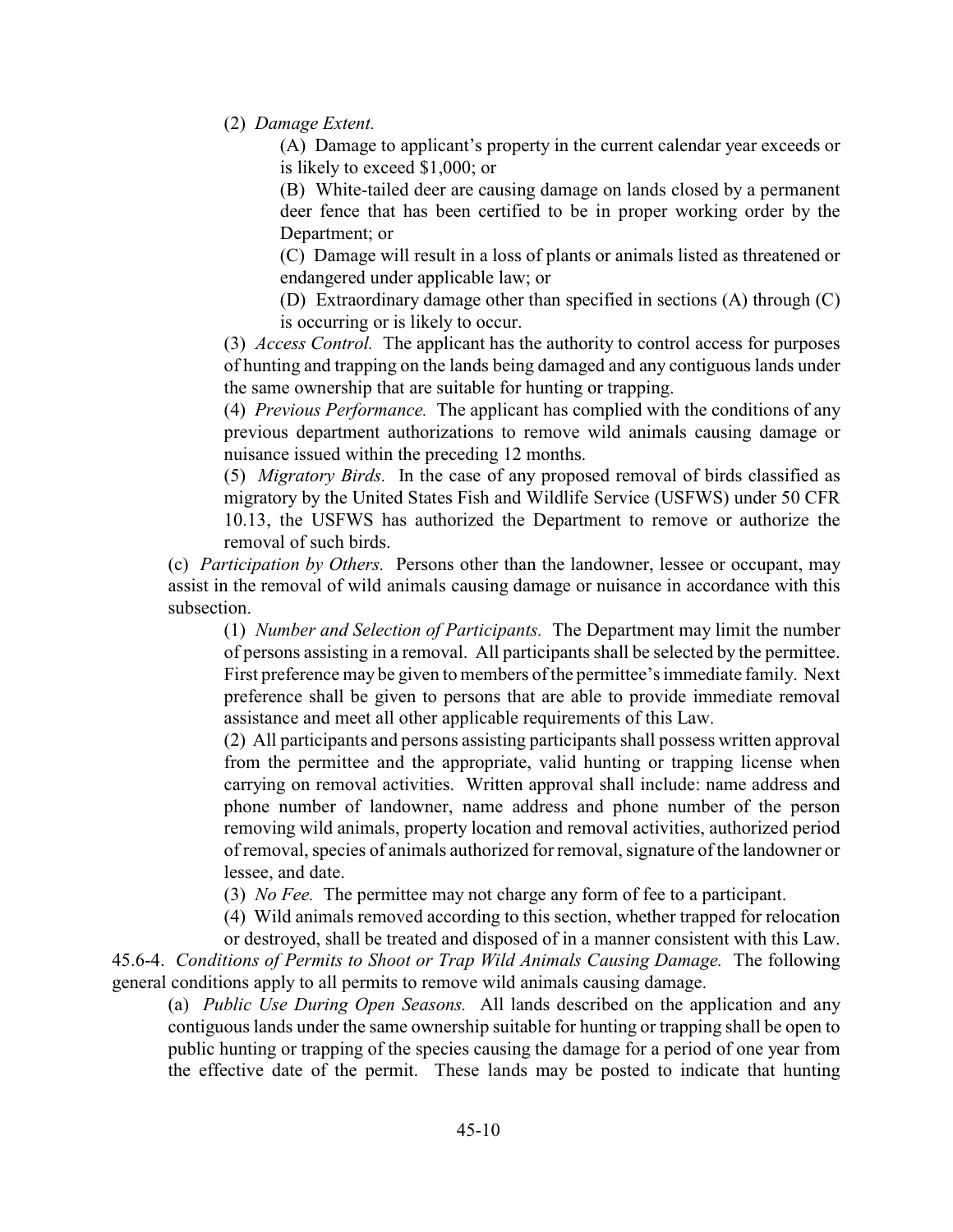permission is required from the permittee. The Department *will* require a permittee to keep a daily log of hunter's names and telephone numbers on forms provided by the Department as a condition of the permit. The Department shall submit copies of all logs to the Board on the first Thursday of each month.

(b) *User Refusal.* Permittees may refuse access to hunters or trappers for reasonable cause. The presence of at least 2 hunters or active trapping or at least one trapper per each 40 acres suitable for hunting or trapping, respectively, shall constitute a reasonable cause for refusal. (c) *Rule Compliance.* The permittee and all participants shall comply with all applicable hunting and trapping rules unless otherwise provided under this section. Permittees and participants who fail to comply shall be subject to the penalty applicable to the appropriate violation.

(d) *Reporting.* Each permittee shall keep a current, correct and complete record of all participants and permit activities as required by the Department on forms furnished by the Department. Permit records may be inspected by the Department at any time. Copies of records shall be provided to the Department upon request. The permittee shall report the total number of wild animals or structures removed and return all unused permit materials and any participant authorizations issued, to the Department within 10 days after the permit expiration date.

(e) *Carcass Care and Disposition.* Unless otherwise directed by the Department, each animal shall be:

(1) Tagged with a carcass tag provided by the Department immediately upon harvesting;

(2) Field dressed and stored in a cool location; and

(3) As soon as practical, turned over to the Department designee authorized to receive the carcass.

(f) *Department Assistance.* The Department may not assist the permittee in shooting or trapping unless:

(1) Extraordinary damage is occurring; or

(2) The permittee has demonstrated an inability to harvest an adequate number of wild animals and damage to the permittee's property in the current calendar year exceeds or is likely to exceed \$5,000.

(g) *Permit Materials Possession.* Each participant shall have in their possession while hunting or trapping under the authority of a permit to remove wild animals causing damage any materials issued to the participant by the Department or permittee.

(h) *Permit Materials Restriction.* Permit materials are not transferable and may not be altered or defaced.

(i) *Permit Harvest Limit.* The Department may specify the sex and age of the animals to be removed and limit the number of carcass tags issued under this section after consultation with the applicant.

(j) *Licenses, Stamps and Permits.* All participants shall possess the appropriate hunting or trapping license, and stamps for hunting or trapping for that species.

(1) *Violations.* No person may violate the terms of any permit issued under this section.

45.6-5. *Conditions of Permits to Shoot Deer Causing Damage.* In addition to sec. 6-4 above, the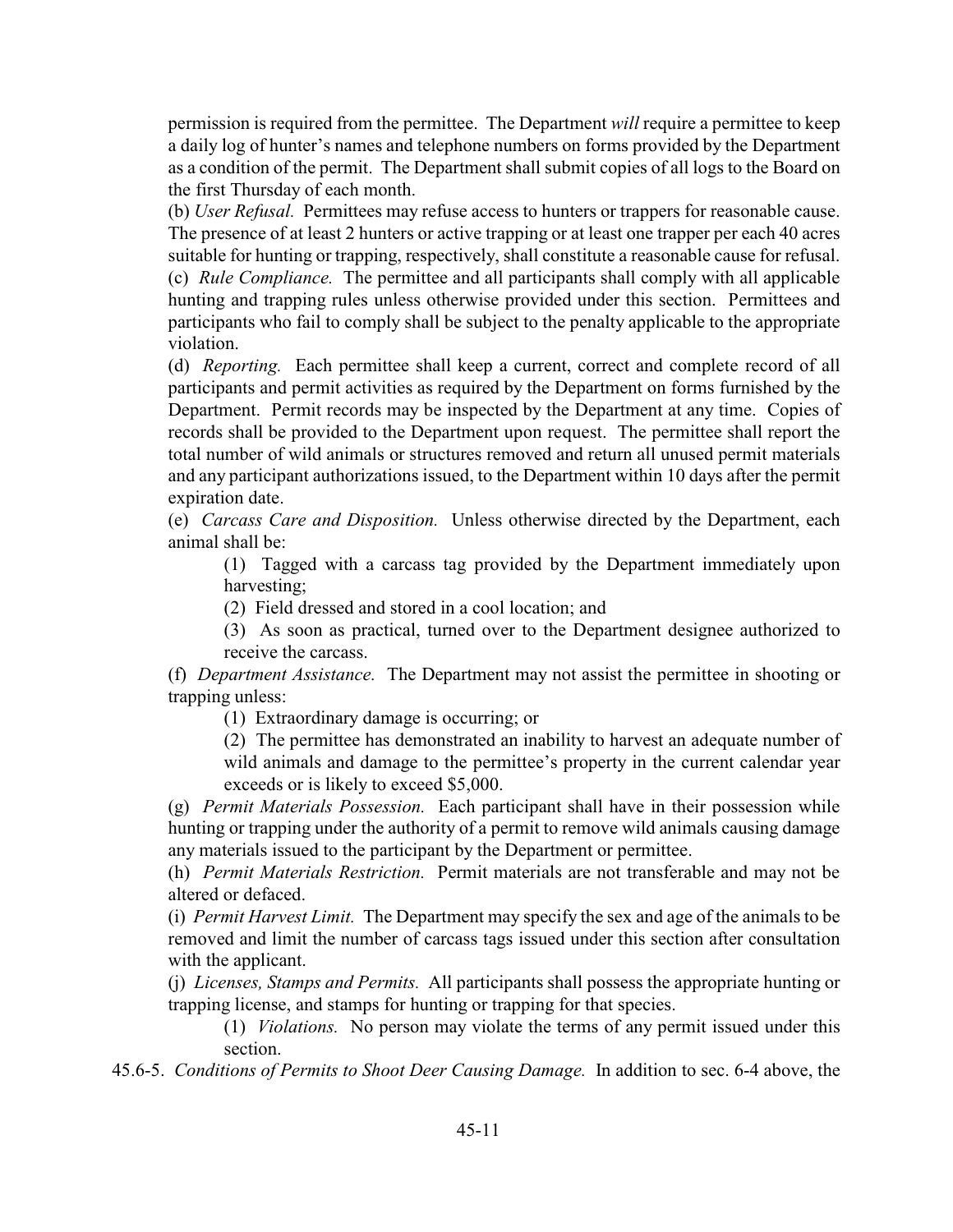following conditions shall apply to all shooting permits for deer causing damage.

(a) *Shooting Hours.* Permittees and participants may hunt deer only during the period from 30 minutes before sunrise to 30 minutes after sunset during the closed deer gun season. During the deer gun season participants shall comply with any restrictions regarding shooting hours.

(b) (1) *Harvest Objective.* The permittee and participants, unless granted an exemption under par. 2, shall harvest at least 80% of the number of deer authorized for harvest on the permit and shall harvest at least 50% of this number during the first 45 days after permit issuance, to retain eligibility for future deer shooting permits.

(2) *Harvest Objective Exemption.* The Department may exempt the permittee from harvesting the deer necessary to meet harvest objectives if deer are unavailable for harvest within the authorized area.

(c) *Carcass Tag Distribution.* The number of carcass tags provided to the permittee shall be based upon the harvest objective specified under subs. (b)(1) and the expected harvest rate. The permittee may distribute the carcass tags provided to the permittee to the persons they have authorized to participate or retain them for their use.

(d) *Effective Dates.* Authorization to harvest deer commences the date of permit receipt by the permittee and continues through the open season, except that no deer may be harvested during the twenty-four (24) hour period prior to the opening of gun deer season.

(e) *Tagging, Transportation and Registration of Carcasses.* Each person who has harvested a deer and/or person who has tagged the deer, shall comply with all provisions herein relating to tagging, transportation, and registration of carcasses.

(f) *Carcass Distribution.* The Department shall offer the permittee and each participant the opportunity to retain one deer harvested under the deer shooting permit. All deer not retained under this subsection shall be disposed of by the Department by first offering to the elderly, then disabled, then to any interested person.

(g) *Deer Type.* Unless exempted by the Department, only deer without antlers or with an antler less than three inches in length may be harvested.

(h) *Weapon Use.* The following conditions shall apply to the use of firearms and bows on deer shooting permits:

(1) Permittees, all participants and persons assisting participants, shall comply with the blaze orange clothing regulations of sec. 10-17 unless exempted by the Department.

(2) All participants shall comply with the firearm type restrictions of this Law.

45.6-6. *Conditions of Permits to Shoot Canada Geese Causing Damage.* In addition to sec. 6-4, the following conditions shall apply to all shooting permits for Canada geese causing damage:

(a) *Goose Hunting Permit Required.* All participation other than the permittee shall have been issued a permit to hunt Canada geese under sec. 6-2(c)(1) that is valid for the current license year.

(b) *Carcass Tag Distribution.* The number of carcass tags provided to the permittee shall be based upon the harvest objective specified under sec. 6-5(b)(1) and the expected harvest success rate. The permittee may distribute the carcass tags, provided to the permittee, to the person they have authorized to participate or retain them for their use.

(c) *Use of Other Permits.* All persons authorized to participate under this section shall have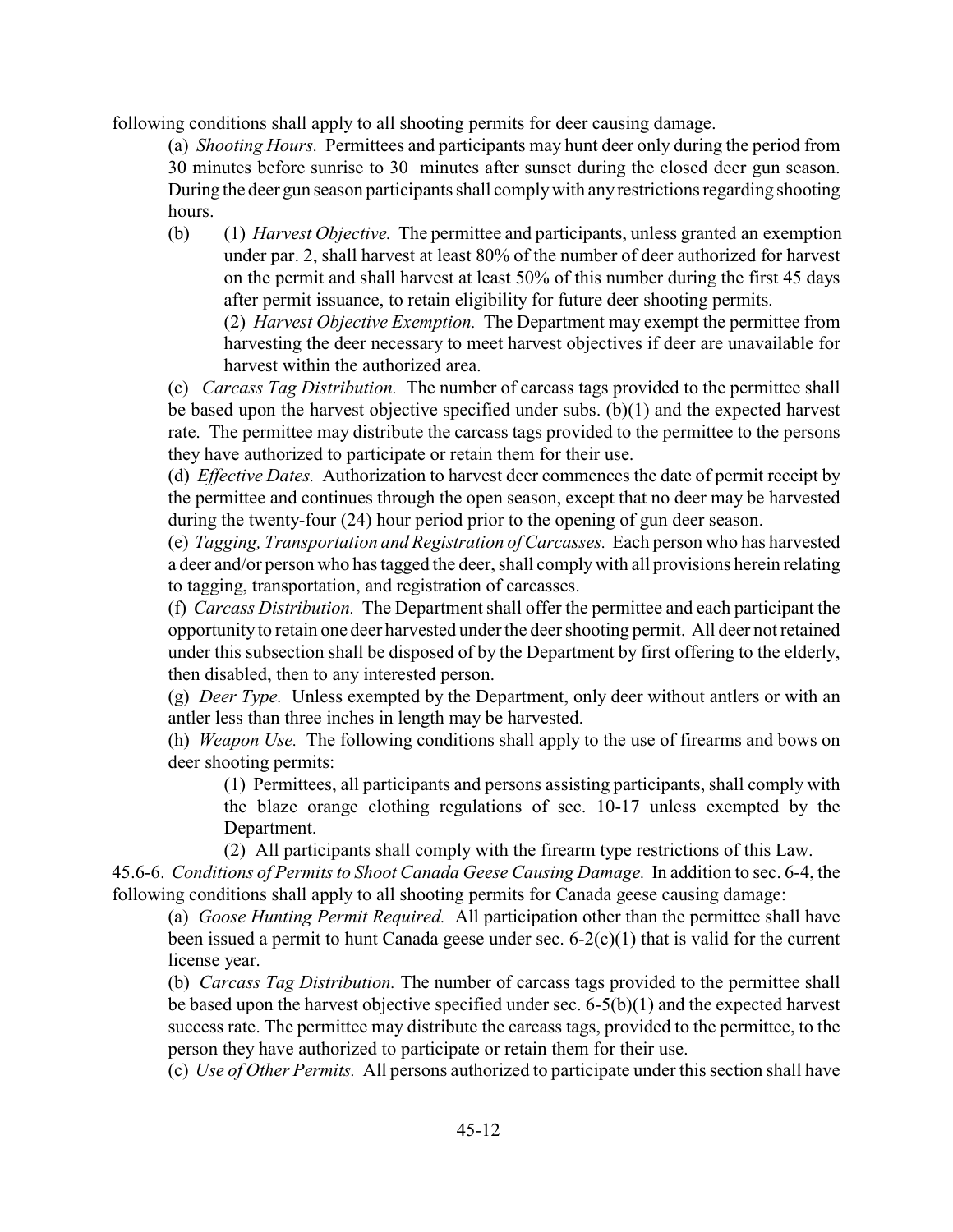used any other goose hunting permit and carcass tags issued to them which are valid for the locations and effective dates specified in the permit prior to using the carcass tags issued under sec. 6-5(b)(1).

(d) *Reporting.* Any person receiving a permit from a permittee under this section shall report the harvest of a Canada goose to the permittee and mail a competed goose harvest report card to the Department within 48 hours of the time of harvest.

(e) *Bag Limit.* No person may take or possess more than three Canada geese under each permit issued under this section.

45.6-7. *Reporting*. The Department shall provide an annual report to the Board detailing the number of permits issued under this Article. And the number of wildlife taken in accordance with the provisions of this Article.

# <span id="page-14-0"></span>**45.7. Hunting, Fishing and Trapping Restrictions***.*

45.7-1. *General Restrictions Regarding Hunting, Fishing and Trapping*. It is unlawful to:

(a) Possess any game unless holding an Oneida Identification card, unless you are hunting as a landowner on own land within Reservation boundaries

(b) Carelessly waste game. Every reasonable effort must be made to retrieve all game killed or crippled. Provided that, this does not permit entrance on private property without permission of the landowner.

(c) Transport, deliver, receive, or offer to deliver or receive for transporting any game or part thereof at any time other than during the open season and three days after.

(d) Sell, purchase, or trade any game. There shall be an exception to this prohibition for the trading of the skins, heads, meats, or tails of lawfully harvested animals between members and/or special permit holders.

(e) Take another person's game without his consent.

(f) Possess fish and wildlife in excess of bag or possession limits, or above or below the size limits for any fish and wildlife established by annual regulations.

(g) Possess any live wildlife or fish unless authorized by the Department.

- (h) Exceed daily bag and possession limits for fish and game.
- (i) Take or attempt to take fish and game during closed seasons.

(j) Use hand radios as an aid in hunting. Hand radios are only allowed to keep track of hunters.

(k) It shall be unlawful for any licensee or special permit holder to be accompanied in the field by a non-licensee.

45.7-2. *Licensing and Hunting Prohibitions.* It is unlawful to:

(a) Hunt if between the ages of 12 and 14 without:

- (1) Completion of an approved Hunters Safety Course, and
- (2) Accompaniment by a parent or legal guardian.
- (b) Hunt if born on or after January 1, 1973 without completion of an approved Hunters Safety Course.
- (c) Hunt if under the age of 12.

(d) Possess or use a firearm while hunting after been convicted of, or entered a plea of guilty or nolo contendere to a felony offense if the conviction has not been removed from the record by executive pardon or state court order.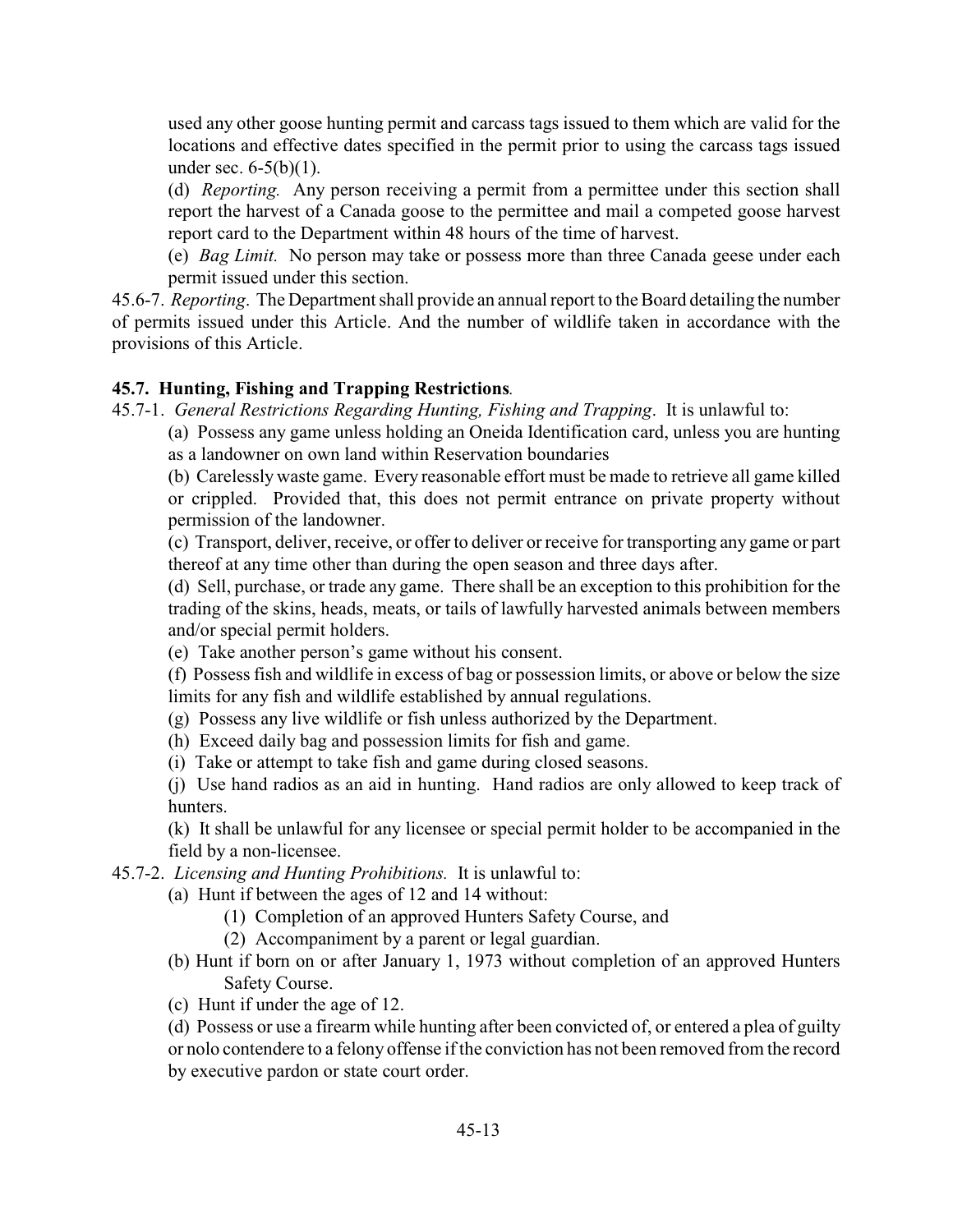(e) Hunt, fish, or trap except during open seasons established by annual regulations.

(f) Hunt with a handgun if under 21 years of age unless under the immediate supervision of a parent or any responsible adult.

(g) Hunt while under the influence of alcohol or a controlled substance.

(h) Hunt any species more than 30 minutes after sunset or more than 30 minutes before sunrise the following day during the gun deer season.

(i) Hunt small game with any permitted weapon and deer with a bow more than 30 minutes after sunset or more than 30 minutes before sunrise the following day. Coyote, fox, raccoon and unprotected species may be hunted without hunting hour restrictions except during the gun deer season.

(j) Hunt or possess a firearm or bow and arrow or animal trap within the boundaries of any wildlife refuge designated by the Board and the Department.

45.7-3. *Hunting Aids and Safety.* It is unlawful to:

- (a) Hunt from a motorized vehicle, without a special permit issued pursuant to sec. 9-5.
- (b) Hunt with the use of an airplane.
- (c) Shoot across any road(s).
- (d) Shoot from any motorized vehicle, without a special permit issued pursuant to sec. 9-5.
- (e) Shoot firearms within 100 yards of human occupancy without permission.

(f) Hunt or shoot within fifty feet of a road. Anyone hunting small game or waterfowl with a muzzle loader or shotgun located with shot size BB or smaller is exempt from this prohibition if the road is unpaved.

(g) Hunt mink, muskrat, beaver, or otter with the aid of gun, spear, or dog.

45.7-4. *Firearms, Traps and Bows.* It is unlawful to:

(a) Use any device other than legal firearms, bows, or traps to harvest and/or catch wild animals.

(b) Transport any firearm in a vehicle, unless it is encased and unloaded. A firearm must be within a carrying case without any part of the firearm exposed. A muzzle loader is considered unloaded when the cap, primer (flint), is not in place.

(c) Possess a rifle larger than .22 rimfire during the gun deerseason unless it is unloaded and enclosed within a carrying case.

- (d) Transport an air rifle unless it is unloaded and cased.
- (e) Hunt with a crossbow unless a special permit is obtained through the Department.

(f) Possess a concealed handgun.

(g) Transport a handgun in a vehicle unless it is unloaded and completely enclosed within a carrying case. A holster is not a legal carrying case unless it completely encloses the handgun.

(h) Possess slugs while hunting, except during the deer gun season.

(i) Hunt waterfowl while in possession or control of any type of lead shot.

(j) Harvest any fish or wildlife with the aid of an explosive or poison.

(k) Possess or hunt with a shot gun having a barrel less than 18 inches in length or having an overall length of less than 26 inches.

(l) Possess or hunt with a rifle having a barrel less than 16 inches in length or having an overall length of less than 26 inches.

(m) Possess or hunt with a fully-automatic firearm.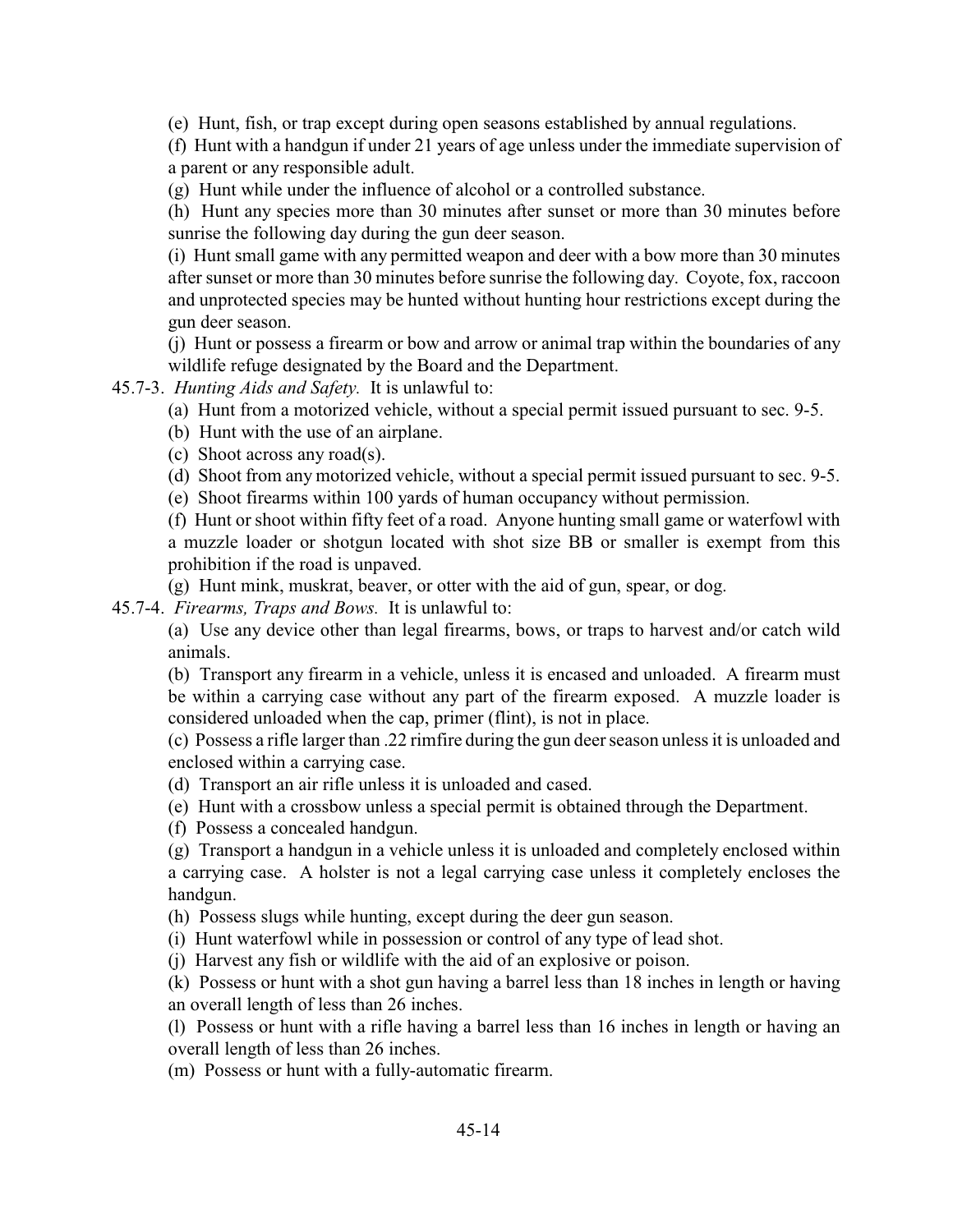(n) Possess or hunt with any mechanism designed to muffle, silence, or minimize the report of any firearm.

(o) Use a firearm or bow and arrow in reckless manner.

45.7-5. *Interfere with Wildlife.* It is unlawful to:

(a) Disturb any squirrel nest or den, raccoon den, mink den, muskrat house, beaver dam, or beaver house.

(b) Shine after 10p.m. on September 1st thru, and including, December 31st. Members may shine 24 hours a day beginning January 1st thru, and including, August 31. A light may be used while shooting coyote, raccoon, fox, or unprotected species at the point of harvest, while hunting on foot and to find your way.

(c) Harass, chase, or rally any wildlife with or from any motor vehicle.

45.7-6. *Tree Stands.* 

(a) It is unlawful to erect permanent tree stands on Tribal lands.

(b) Semi-permanent tree stands may be put up two (2) weeks before the archery season opens and removed two (2) weeks after the close of the deer hunting season.

(c) All tree stands must be stamped with owner's enrollment number for identification.

45.7-7. *Licenses, Permits, and Tag Restrictions.* It is unlawful to:

(a) Fail to register or tag deer. Failure to register or tag deer will result in forfeiture of carcass. Deer must be tagged *immediately* after harvesting.

(1) Bow season deer must be registered no later than three days after it was harvested.

(b) Lend any license, permit or tag to another person or borrow any license, permit, or tag from another person.

(c) Disturb any hunting, fishing, or trapping equipment used, set or placed by another person without his permission.

(d) Intentionally damage trees on Tribal lands.

(e) Stock any fish, animal, or bird on the Reservation without a Department permit.

(f) Interfere with lawful hunting, fishing, or trapping with the intent to prevent the taking of a wild animal.

(g) Discharge a firearm or arrow from a bow at a replica of a wild mammal or bird placed for law enforcement purposes by Conservation Wardens or other law enforcement officers.

(h) Refuse to obey a Conservation Warden's lawful request.

(i) Destroy any sign on the Reservation which gives notice of a hunting and/or trespass restriction.

(j) Enter upon Oneida Nation lands and waters for the purpose of hunting, fishing, or trapping without being a member or holding a license issued by the Department.

45.7-8. *Baiting.* It is unlawful to:

(a) Use or hunt over bait material, liquid or scent for attracting wild animals containing honey, bones, fish, meat, solid animal fat or parts of animal carcasses, or in excess of 10 gallons of bait material or liquid scent in a baited area. Salt and salt blocks are excluded from this prohibition.

(b) Place, use or hunt over bait contained within or containing metal, paper, plastic, glass, wood (other than hollow stumps) or other nondegradable materials.

(c) Hunt over bait during any established deer season without possessing a valid, unused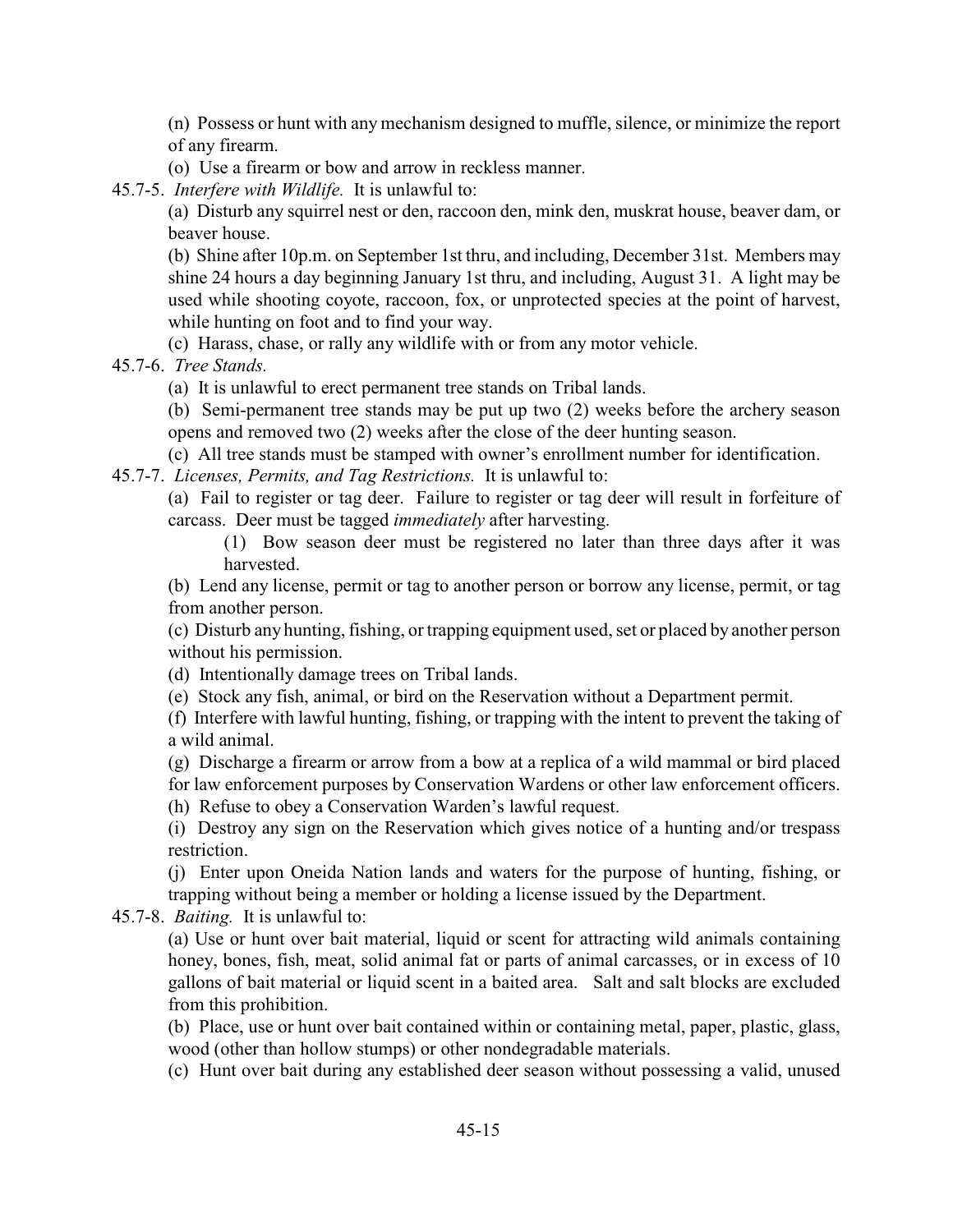sports license, non-member sports license, or special permit. (d) Distribute bait in a pile.

# <span id="page-17-0"></span>**45.8. Protected and Unprotected Species.**

45.8-1. *Protected Species.* The following mammals and birds may not be hunted or trapped or possessed without Department and Board approval other than the permitting for transport of roadkilled animals under sec. 13-9(c):

(a) *Mammals.* Marten, fisher, wolverine, badger, flying squirrel, timber wolf, Canada lynx, cougar, endangered and/or threatened species, and all albino wildlife. Woodchucks are protected, except the owner or occupant of any land may hunt them on their own property, except during the 24-hour period prior to the opening on gun/deer season.

(b) *Birds.* Prairie chicken, Canada spruce grouse (Spruce hen), swan, crane, kingfisher, cormorant, great blue heron, bitterns, plovers, sandpapers, loons, all eagles, hawks, falcons, owls, all species of grebes, and endangered and/or threatened species. All other wild birds, including songbirds not specifically mentioned here, are also protected. Crows, grackles, red-winged blackbirds, and cowbirds may be killed at any time without permit when causing damage or about to cause damage to trees, crops, livestock or wildlife or when concentrated in large numbers that may constitute a nuisance.

(c) *Exception.* No exceptions under Protected Species will be applied for and approved by the Department and Board.

45.8-2. *Unprotected Species.* Mammals and birds which may be hunted year-round without limit are feral pigeons, starlings, English (house) sparrows, chukar partridge, couturnix quail, opossums, skunks, weasels, and all other wild mammals not specifically mentioned in this Article.

# <span id="page-17-1"></span>**45.9. Hunter Cautions and Miscellaneous***.*

45.9-1. *Accidents.* Any person who discharges a firearm or arrow while hunting and injures a person, must give their name and address to such person and render or obtain necessary medical assistance, then report the accident or death to a Conservation Warden or Oneida Police Department. 45.9-2. Every person involved in a hunting accident shall make a report to the Department within five days.

45.9-3. Dogs found loose while out hunting shall be reported to a Conservation Warden or the Oneida Police Department.

# <span id="page-17-2"></span>**45.10. Deer Harvest Laws.**

45.10-1. *Big Game Permits/Tags.*

(a) No person shall hunt deer pursuant to this Article without possessing a valid big game hunting license issued by the Department.

(b) No person shall hunt deer without possessing a valid carcass tag, except while group hunting during the deer gun season.

(c) The Board with the Department shall pass regulations annually setting forth bow and gun hunting season opening and closing dates, season bag limits, and legal sexes (bucks and/or does). The bow season shall not begin before September 1 or continue past January 31.

(d) Except as provided under deer gun group hunting, any person who harvests a deer shall immediately validate his big game carcass tag and then shall attach the carcass tag to the ear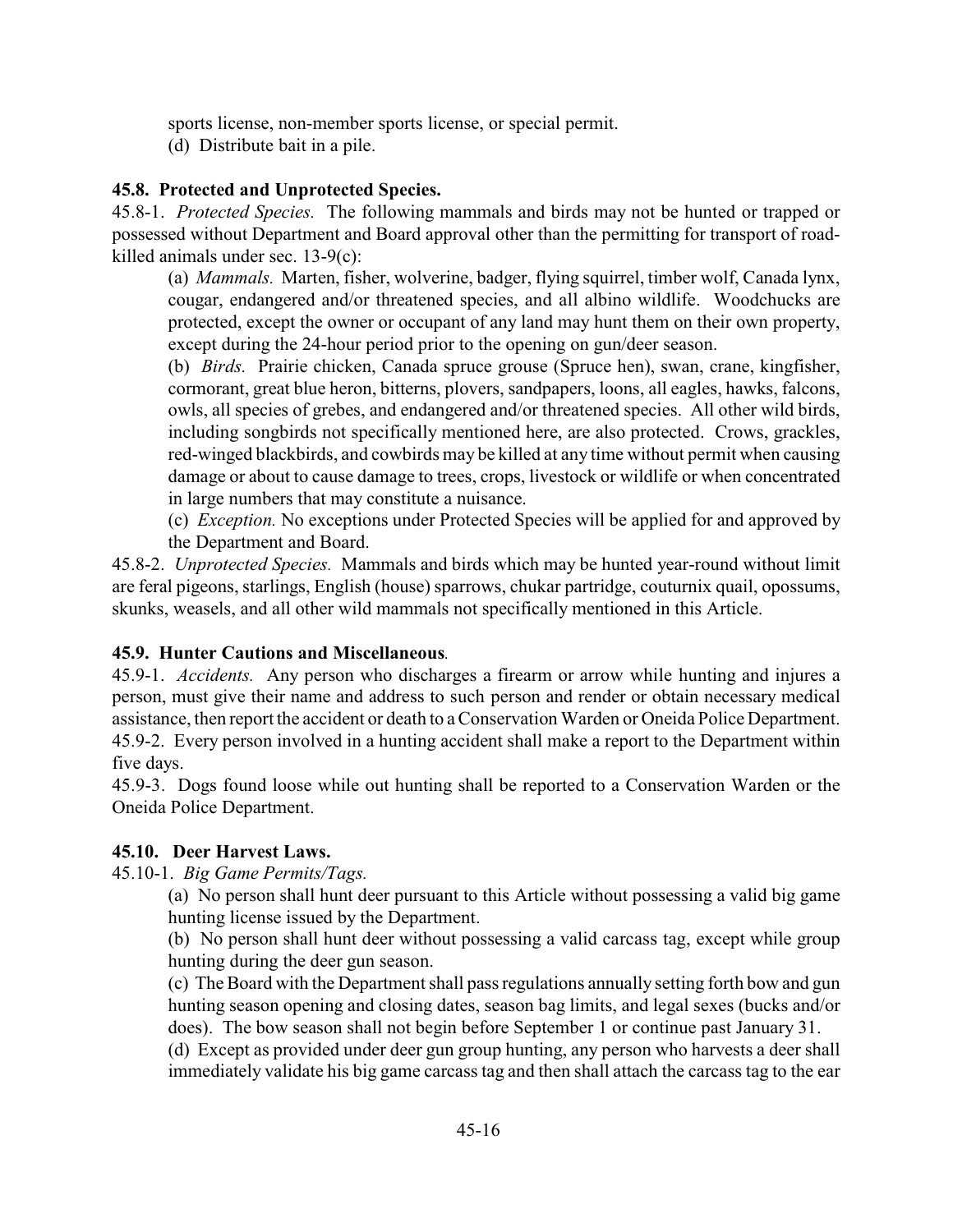or antler of the deer.

(e) No person shall harvest and/or tag a deer without the appropriate license and carcass tag.

(f) No person shall hunt or harvest deer without his/her valid license and carcass tag in possession.

(g) No person designated to harvest deer for an elderly or disabled person shall fail to deliver the validly tagged carcass to such elderly or disabled person.

(h) Any person who while operating a motor vehicle on a highway accidentally collides with and kills a deer may retain possession of such animal if the person has it tagged by the Department, or by any law enforcement officer designated by the Department. No fee may be charged for any such tag.

(i) No person shall possess a deer to which a deer carcass tag has not been attached, except as provided by the Department or any other law enforcement agency.

45.10-2. *Accompaniment of Deer.* It shall be unlawful to transport any deer prior to registration without being present with the carcass. Nor shall anyone knowingly accept for and transport another's deer without the valid license holder present. This shall not apply to any authorized enforcement persons who in the course of their duties transport any such seized deer.

45.10-3. *Accompaniment by Non-Licensee.* It shall be unlawful for any deer licensee/or special permit holder to be accompanied in the field by a non-licensee.

45.10-4. *Elderly Person and Disabled Permits.*

(a) No person other than the designated hunter approved by the Department or elderly or disabled citizen may hunt, harvest, transport or possess any deer with a Tribally issued elderly or disabled citizen deer permit. Refer to sec.6-2(a).

(b) Elderly or disabled citizen deer permits will be considered, provided:

(1) The applicant meets the age and/or disability requirements established by the Department.

(2) Completes and submits the appropriate application.

(3) Designates one person who will possess the permit, hunt and harvest, transport and deliver the carcass to the elderly or disabled person.

(4) All designated hunters may take anterless deer only during bow, gun, and muzzle loading seasons. Designated hunters shall be limited to two tags per elderly or disabled person.

45.10-5. *Special Provisions for Disabled Persons.* Waiver of restrictions listed below will be permitted after proof of disability is confirmed:

(a) Shoot from a roadway. Refer to sec. 6-2(a).

(b) Shoot from a vehicle that is not moving provided that the engine of the vehicle is not running.

45.10-6. *Muzzleloading Season.* The muzzleloading deer season shall be from the Monday following the close of the regular gun deer season until first Sunday of January. Back tags not filled during the bow or gun season may be used for the muzzleloading season.

45.10-7. *Firearms Restrictions.* No person shall hunt deer:

(a) With a rifle, with a shot gun smaller than 20 gauge or larger than 10 gauge, or with a muzzleloader smaller than .40 caliber.

(b) With any handgun which is loaded with caliber chambered for commercially manufactured cartridge which produce a muzzle velocity of 1,000 ft per second and no more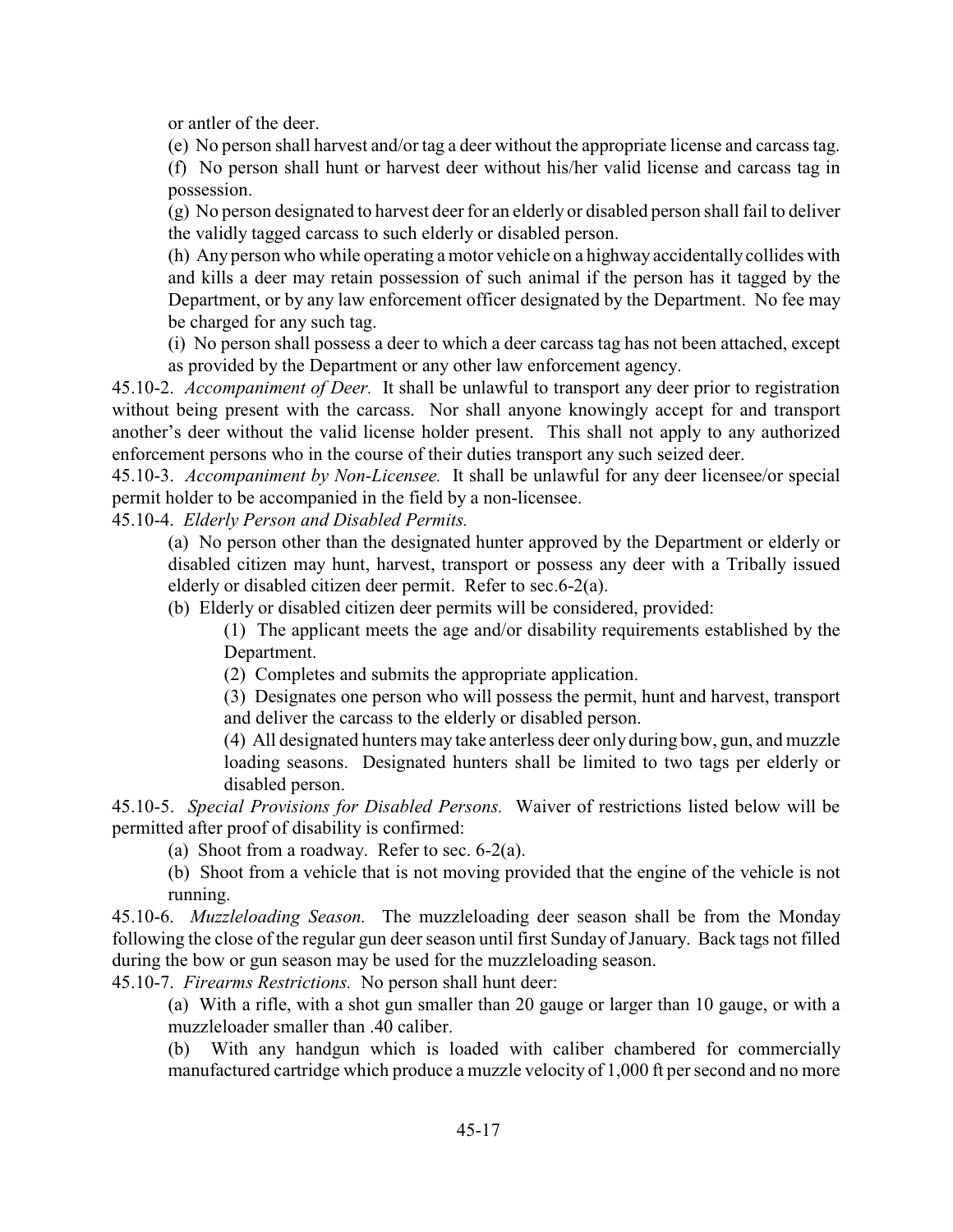than 2,200 ft per second and has a barrel length of five inches measured from the muzzle to the firing pin with the action closed. Hunters using handguns for deer hunting may possess other firearms legal for the zone in which they are hunting deer.

45.10-8. *Bow/Crossbow Restrictions.* No person shall hunt deer:

- (a) With a bow having a pull strength less than 35 pounds or using an arrow that does not have a broadhead.
- (b) With a crossbow, unless the crossbow:
	- (1) Is allowed by special permit by the Department.
	- (2) Is fired from the shoulder.
	- (3) Has a minimum draw weight of 100 pounds.
	- (4) Has stock of not less than 30 inches in length.
	- (5) Is used with arrows or bolts of not less than 14 inches in length with a broadhead.
	- (6) Has a working safety.

#### 45.10-9. *Group Deer Hunting.*

(a) As used in this section:

(1) "Contact" means visual or voice contact without the aid of any mechanical or electronic amplifying device other than a hearing aid.

(2) "Deer Hunting Party" means at least two, but not more than sixteen (16) persons, lawfully hunting deer in a group under this section.

(3) Hand radios are allowed to keep track of hunters, but not as an aid in deer hunting.

(b) Any person of a group deer hunting party may harvest deer for another person of the group if the following conditions exist:

(1) At the time and place of the harvest, the person who harvests the deer must be in visual or voice contact with the person for whom the deer was harvested.

(2) The person for whom the deer is harvested possesses a current unused deer license and carcass tag valid for the unit in which the deer is harvested.

(3) A person who harvests the deer must ensure that a person of his/her group deer hunting party without delay must attach and validate a carcass tag prior to field dressing and moving the deer. No person harvesting a deer under this provision shall leave the animal unattended until after it is properly tagged.

(c) Group deer hunting is permitted during the gun deer and muzzle loader seasons.

Group hunting is permitted during the muzzleloader.

45.10-10. *Transportation.*

(a) No person shall transport any untagged deer in or on any motor vehicle. All deer must be properly tagged before transporting.

(b) No person shall transport an unregistered deer in or on a vehicle unless the animal is openly exposed, open to view by a person in a passing vehicle, and placed so that the operator of the vehicle and any other occupants of the vehicle cannot handle the carcass tag.

45.10-11. *Removal and Retention of Tags.*

(a) No person who harvests a deer shall remove a carcass or registration tag from the deer until such time as the carcass is butchered or processed for consumption.

(b) No person who harvests a deer shall dispose of the registration tag until all the meat is consumed.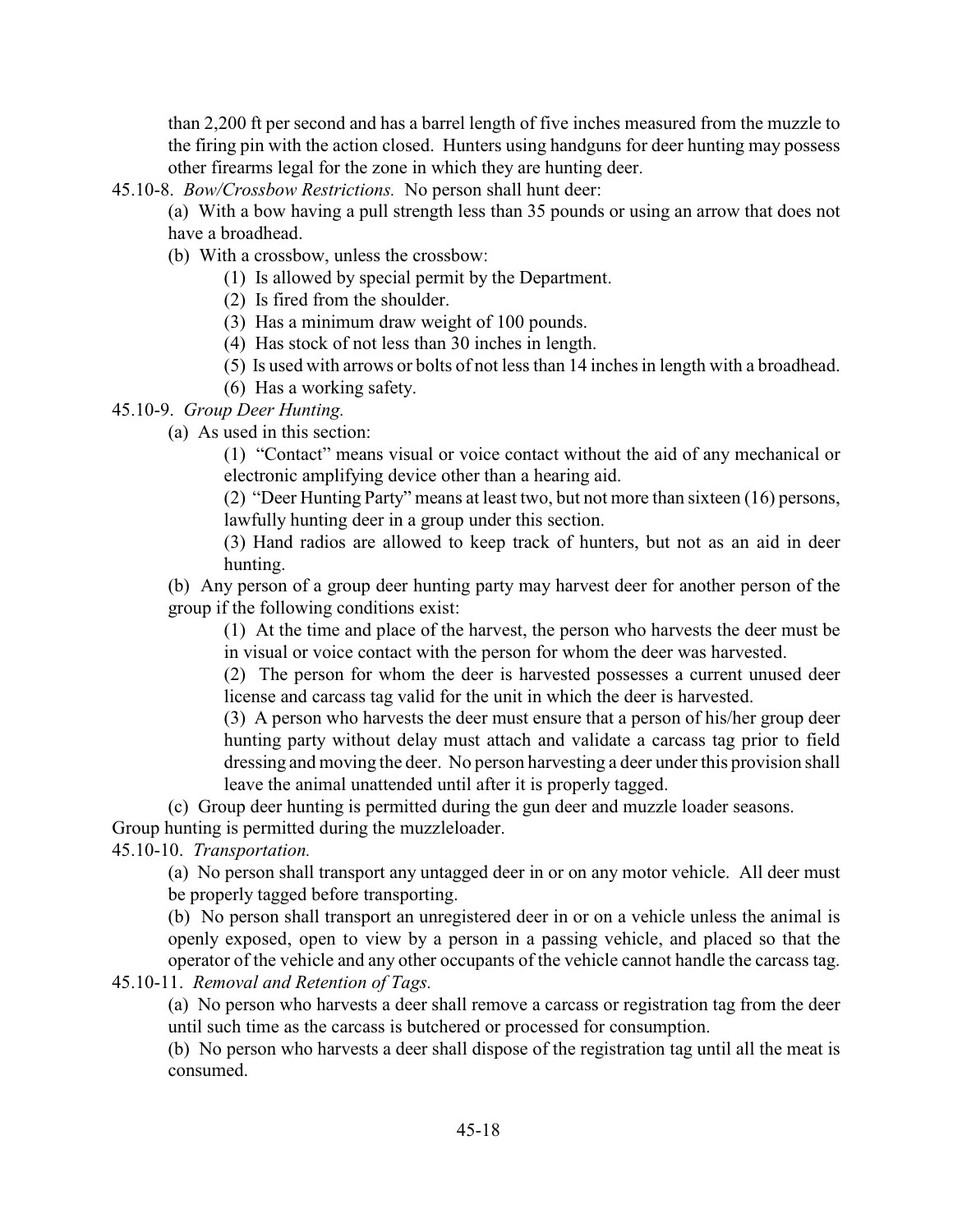(c) Any person who receives meat from another as a gift is exempt from the carcass tag provision.

45.10-12. *Minimum Antler Size.* A buck must have at least one antler which is three or more inches in length.

45.10-13. *Bowhunting Regulations.*

(a) No person shall possess a deer harvested with a firearm during an archery only deer hunting season.

(b) No person hunting deer under the authority of an archery deer permit shall have a firearm

in his/her possession unless participating in annual muzzle loading season or ceremonial/feast special permit.

(c) It is un lawful to group hunt during the bow hunting seasons.

45.10-14. *Deer Registration.*

(a) No person shall fail to register a deer harvested during a firearm or archery deer hunting season at a registration station authorized by the Department to register deer.

(b) All deer harvested by a firearm under the authority of a deer ceremonial/feast firearm hunting license or permit shall be registered no later than 24 hours after the harvest.

(1) Deer killed by a firearm must be registered no later than 5 p.m. the following day of the close of Gun Deer Season.

(c) All deer harvested by a bow and arrow or cross bow or muzzle loader under the authority of a deer archery permit or special permit must be registered by 5:00 p.m. on the third day after the deer was harvested.

(d) No person harvesting a deer under the authority of a Department hunting permit shall transport the deer off the Reservation without first registering it.

45.10-15. *Hunting Deer with Dogs Prohibited.* No person shall hunt deer with the aid of a dog or dogs.

45.10-16. *Tribal Back Tag Required.*

(a) Any individual hunting deer within the Oneida Nation boundaries during the bow deer or gun deer hunting seasons must display the issued back tag where it can be clearly seen on the back of the outermost garment.

(b) It shall be unlawful for any member to wear a State of Wisconsin back tag while deer hunting within the exterior boundaries of the Oneida Reservation unless they are nonmembers in possession of a non-member Land Use permit.<sup>1</sup>

45.10-17. *Blaze Orange Required.* During the gun deer season, and muzzle loading season, no person may hunt any game, except waterfowl, unless at least 50% of the person's outer clothing above the waist is colored blaze/hunter orange. A hat, if worn, must be at least 50% blaze/hunters orange.

#### <span id="page-20-0"></span>**45.11. Small Game.**

45.11-1. *General Provisions.*

(a) "Small Game" means, but not limited to, gray and fox squirrels, ruffed grouse, cottontail rabbits, pheasant, bobwhite quail, and Hungarian partridge.

 $<sup>1</sup>$  NOTE: According to the Department of Conservation, Oneida Tribal members can not fill/utilize their state back tags</sup> within the reservation boundaries because they are regulated by the Tribe. The Tribe does not recognize the state as having the right to manage or regulate the Tribe's natural resources or membership.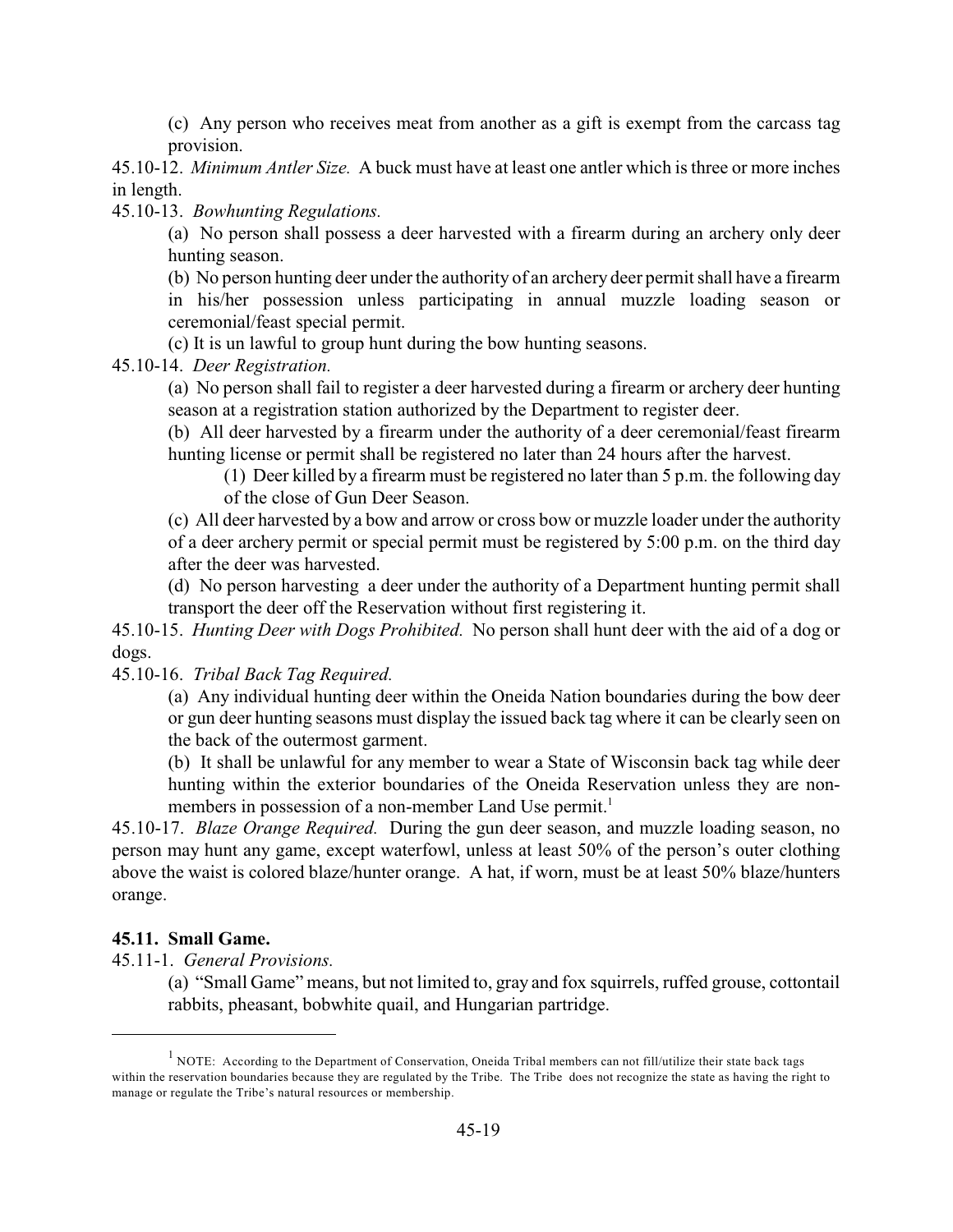(b) No person shall take, pursue, injure, or harass small game while on or in its nest or den, or remove any eggs or young except as may occur in normal agricultural, horticultural, or wildlife research practices and as may be authorized by the Board and the Department.

45.11-2. *Open and Closed Seasons; Bag Limits.*

(a) A closed season is hereby established for the hunting of small game except for open seasons which shall be specified in annual regulations of the Board. Hunting for furbearing small game shall not begin before September 1 or close later than March 31. Daily bag and possession limits may vary by species and shall not exceed a harvest of 10 animals/birds of each species daily. The daily bag and possession limits will be based on the supply of game, the needs of conservation, and the objective of achieving a fair allocation of the harvest.

(b) Except as otherwise expressly provided for by this Article, no person shall hunt small game during a closed season.

45.11-3. *Small Game Hunting Licenses.* No person shall hunt small game without possessing a valid sports license.

45.11-4. *Accompaniment of Small Game or Small Game Birds.* It shall be unlawful for a small game hunter to transport any harvested small game without being present with the carcass until such time as the carcass reaches the hunter's residence. Nor shall any person knowingly accept for transport another's small game without the valid license holder present.

45.11-5. *Special Permits.* No person shall possess, hunt or take any small game without possessing a small game hunting license or sports license or a valid special permit issued by the Department. 45.11-6. *Permissible Methods.* The hunting or taking of small game birds is restricted to the use of an air rifle, shotgun or bow and arrow. The hunting or taking of small game mammals is restricted to the use of an air rifle, shotgun, rifle, or bow and arrow.

45.11-7. *Firearm Restrictions.* No person shall hunt small game:

(a) With a shotgun larger than 10 gauge.

(b) With a rifle or handgun larger than .22 caliber, including both rimfire and center-fire cartridges. Rifles or handguns may not be used for hunting birds.

(c) With a handgun with a barrel less than 5.5 inches in length as measured from the muzzle to the firing pin or caliber greater than a .357 magnum.

(d) While possessing shot shells larger than 2 shot or while possessing slugs, except that slugs may be possessed if the person holds a deer hunting license and a firearm season for deer exists at the time the individual is hunting small game.

(e) With any type of shell, cartridge or altered projectile or device which is not considered a factory load, copy or style.

45.11-8. *Bow and Arrow Restrictions.*

(a) No person shall hunt small game:

(1) With a bow having a pull or draw strength less than 35 pounds.

(2) With arrows less than 24 inches in length or without at least three untrimmed feathers or five trimmed feathers.

(3) With poison or exploding points of any type.

(b) Crossbows are prohibited except when authorized for special situations by the Department.

45.11-9. *Transportation.*

(a) No person shall transport any small game in or on any motor vehicle without possessing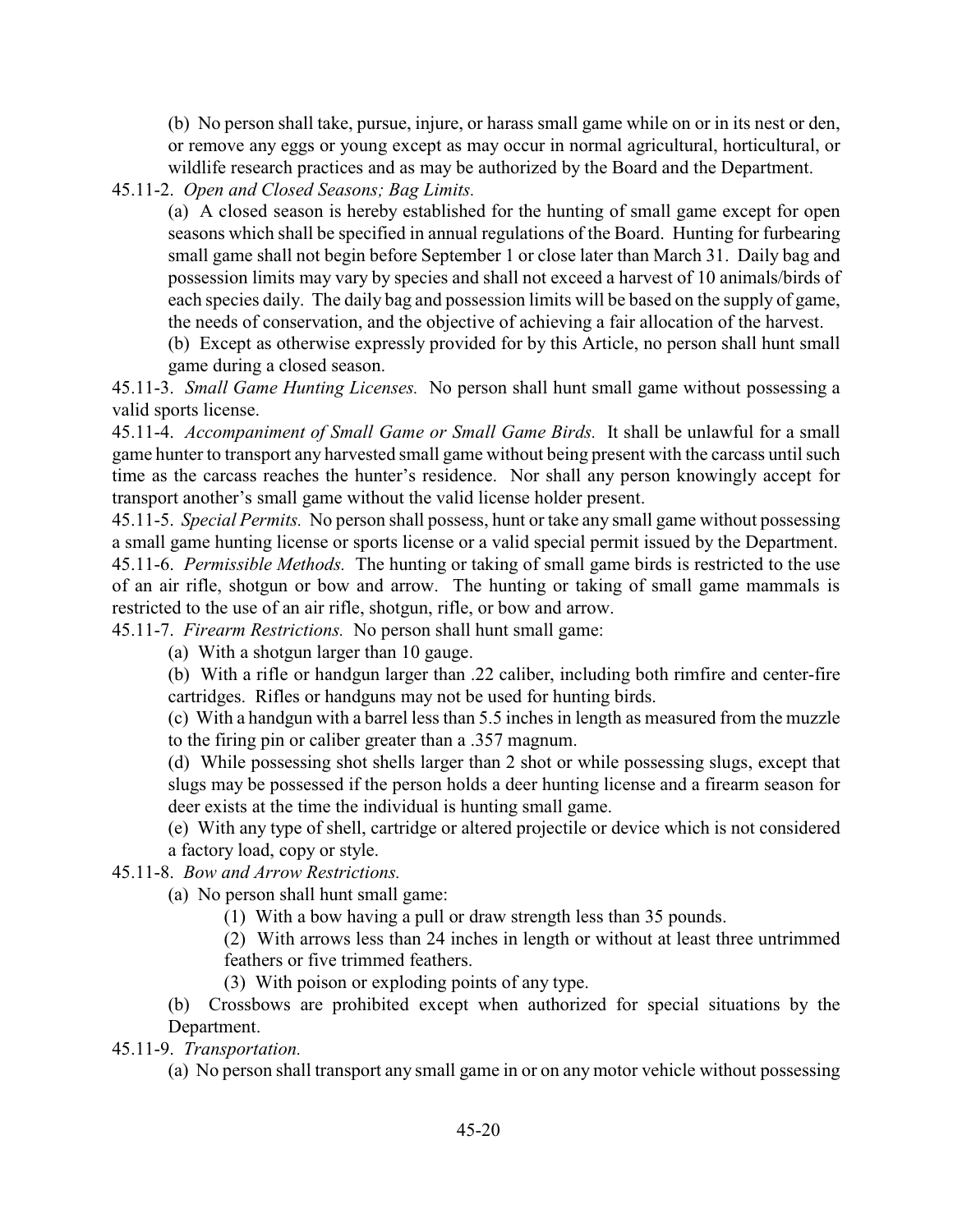the appropriate permit or required license.

(b) No person shall transport any small game bird in any motor vehicle without leaving at least the fully feathered head or one fully feathered wing attached to each harvested bird.

# <span id="page-22-0"></span>**45.12. Furbearers.**

45.12-1. *General Provisions.*

(a) No person shall take any furbearer in its den, or remove any young except as may occur during normal agricultural, horticultural or wildlife research practices and as may be authorized by the Department.

(b) Nothing in this Article shall be construed to prohibit the taking of such furbearers for scientific purposes or depredation control as may be authorized by the Department.

45.12-2. *Open and Closed Seasons.* A closed season is hereby established for the hunting and trapping of furbearers except for open seasons declared by annual regulations. Seasons shall not begin before October 1 or occur after April 1. Unless dictated by reduced populations, daily bag and possession limits shall be unlimited.

45.12-3. *Permits and Tags.* No person shall take, hunt or trap furbearers on any lands of the Reservation pursuant to this section without possessing a valid sports license or required permit approved by the Department.

45.12-4. *Methods of Taking.* No person shall:

(a) Trap with any leghold trap larger than a number 4 and/or any trap containing a tooth style jaw for dry sets.

(b) Trap with any leghold trap larger than a number 5 and/or any trap containing tooth style jaw for wet sets.

- (c) Trap within 25 feet of any exposed bait.
- (d) Trap with aid of poison, stupefying substances or explosives.

(e) Set any trap or snare unless a metal tag is attached, stamped or engraved legibly with the name and address of the owner.

(f) Hunt with a bow with a pull strength of less than 35 pounds.

- (g) Hunt with arrows less than 24 inches in length.
- (h) Take or attempt to take mink or muskrat by means other than trapping or snaring.

(i) Hunt with the aid of an artificial light except that a flashlight may be used while hunting coyotes, raccoons, foxes or unprotected species while hunting on foot.

(j) Use any traps to take any wildlife not specified as furbearers.

(k) Destroy any den, lodge or hut.

(l) Possess any trap for the purpose of catching furbearers other than a steel-jawed trap, live trap or snare.

(m) Disturb or take the traps or snares or trapped animals of someone else.

(n) Operate more than 75 traps or snares in any combination.

45.12-5. *Set and Placement Restrictions.* No person trapping furbearers shall:

(a) Operate trap sets which permit the trapped animal to reach water, except during the muskrat, beaver and raccoon trapping seasons.

(b) Set any trap on any perch more than three feet above the ground.

(c) Set, place or operate any killer trap of the conibear type greater than "7 x 7"or any snare regardless of the size of the noose within 100 yards of any building devoted to human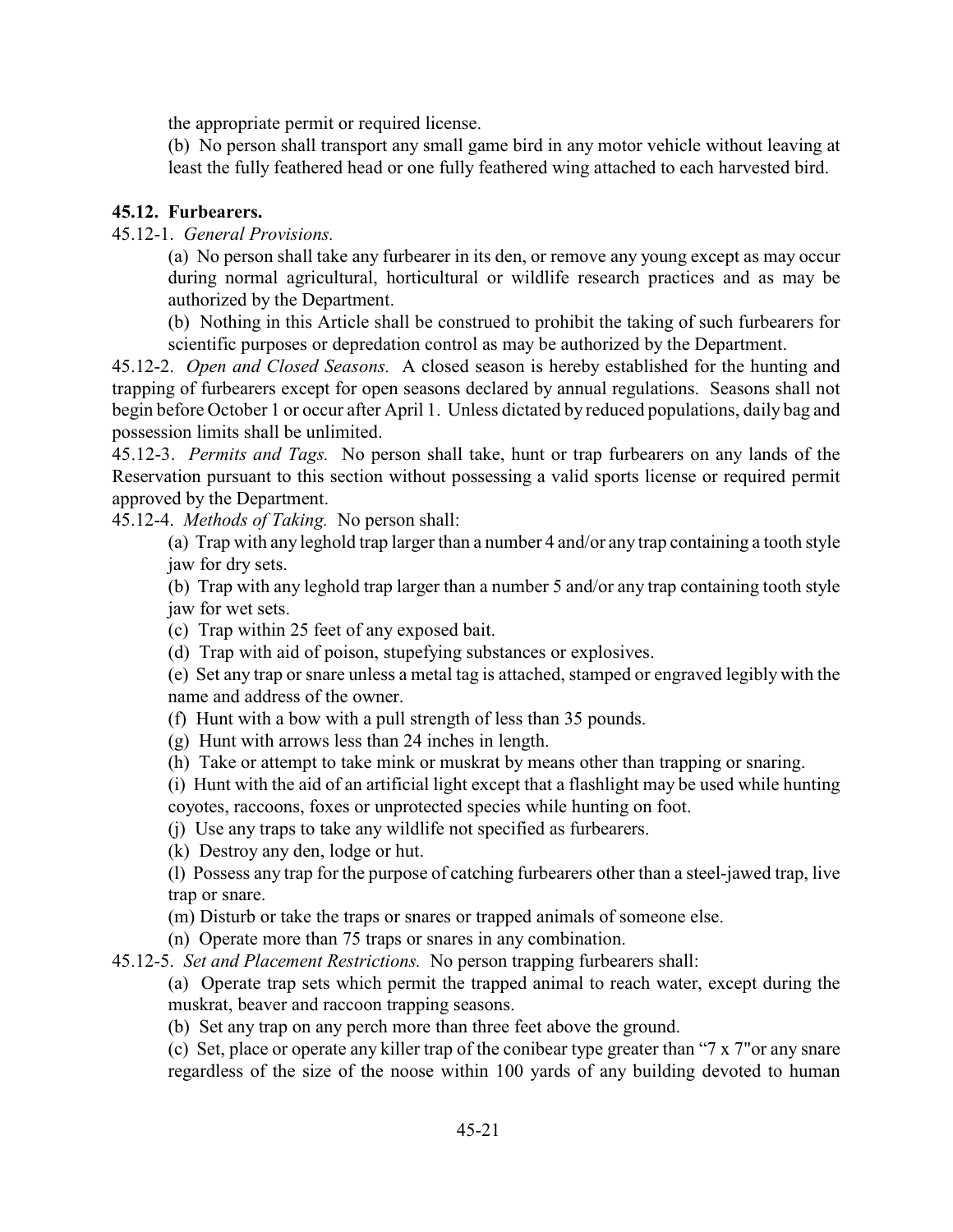occupancy without the owner's consent.

45.12-6. *Trapping Hours.* No person shall fail to check all dry land sets and remove animals therein at least once every 24 hours. Water sets shall be checked within four days of last trap tending.

45.12-7. *Use of Dogs.* Dogs may be used in the pursuit of game birds, small game, raccoon, coyote and fox while hunting.

45.12-8. *Harvest of Depredating Animals.* With the approval of the Department, any landowner or tenant may destroy any furbearer which has been identified as depredating any livestock, poultry or crops. He/she shall not commercialize in, sell, trade, or ship any pelt or parts thereof without possessing a valid sports license.

45.12-9. *Aerial Hunting.* No person except an authorized person shall attempt to take, hunt, or pursue any furbearer using aircraft without authorization from the Department. The following information shall be provided by any person seeking authorization:

(a) The name and address of each person who will be hunting.

(b) A description of the furbearers authorized to be taken, the number of furbearers to be taken, and the harvest area.

- (c) The reason for requesting the permit.
- (d) Description of aircraft and pilot's name.

45.12-10. *Motor Vehicle Use.* No person shall take, hunt, kill, chase, harass or pursue furbearers or attempt the above from any type of motor vehicle unless specifically authorized by permit or license issued by the Department.

45.12-11. *Use of Hand Radios:* Hand radios are allowed to keep track of hunters, but not as an aid in deer hunting.

45.12-12. *Shot and Rifle Sizes*: Able to use buckshot, shot shell and rifle sizes up to .223 caliber for fox and coyote hunting.

# <span id="page-23-0"></span>**45.13. Migratory Birds.**

45.13-1. *General Provisions.*

(a) No person shall take or injure any migratory bird or harass any migratory bird upon its nest or remove any eggs or young except as may occur in normal agricultural, horticultural or wildlife research practices and as may be authorized by the Department and applicable federal regulations.

(b) Nothing in this Article shall be construed to prohibit the taking of such migratory birds for scientific purposes with the authorization of the Department and in accordance with applicable federal regulations.

45.13-2. *Open and Closed Seasons.*

(a) A closed season is hereby established for the hunting of migratory birds except for open seasons specified by regulation. The Board with the Department shall set regulations each year for the hunting of migratory birds based on agreement with the U.S. Fish and Wildlife Service. The waterfowl hunting season shall not open prior to September 1 or close later than December 31. The daily bag limit for each waterfowl hunter shall not exceed 5 ducks and 3 geese. The Board with the Department may declare a closed season on waterfowl during any year(s) when the populations will not justify a harvest. Maximum allowable daily harvests may be declared for individual species of waterfowl. Daily hunting hours shall be established by the Board with the Department by annual regulation. Opening hours shall not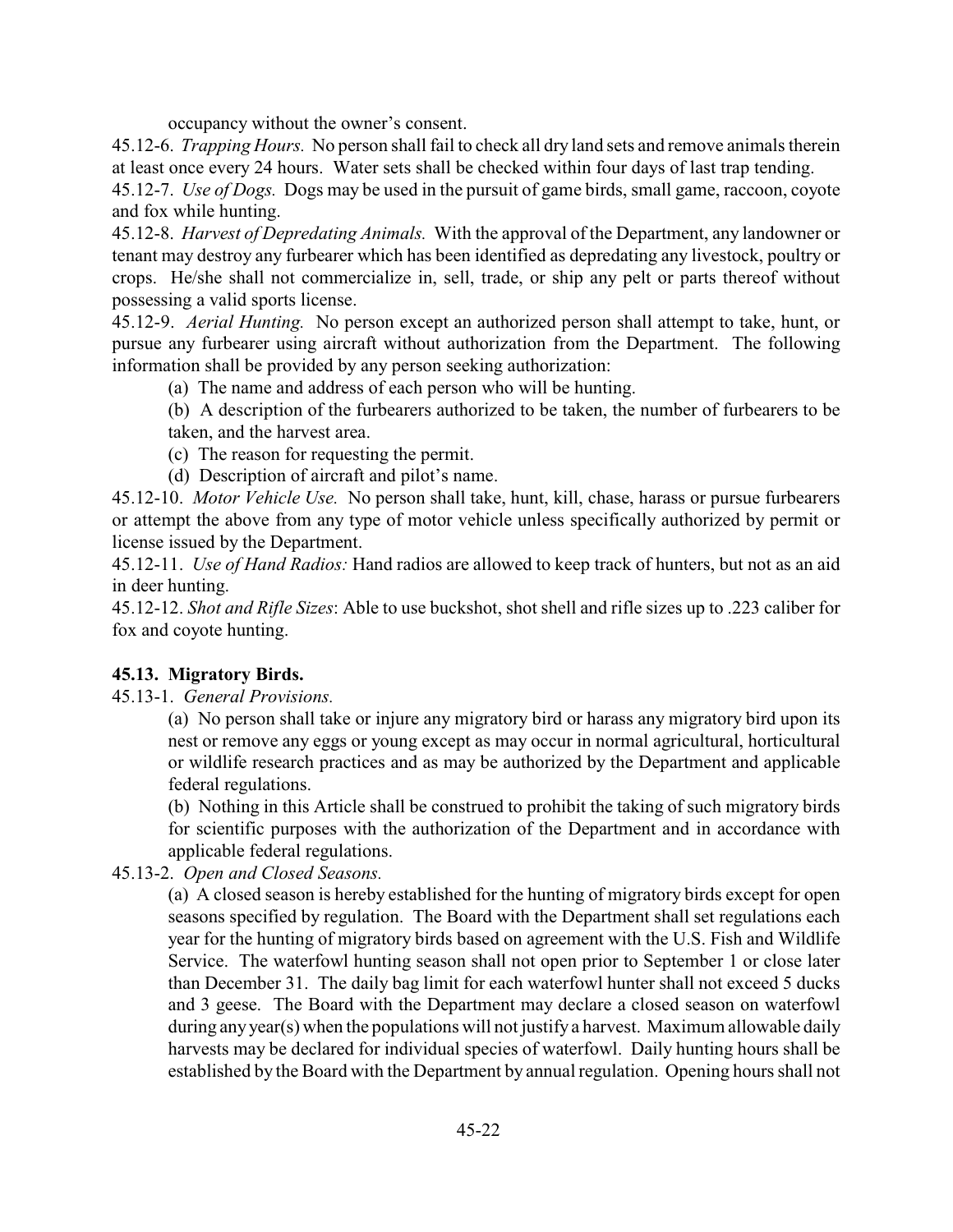begin until 30 minutes before sunrise and closing hours shall not extend beyond 15 minutes after sunset.

(b) Except as otherwise expressly provided by this Article, no person shall hunt migratory birds on any Reservation lands during a closed season.

45.13-3. *Firearms Restrictions.* No person shall hunt migratory birds with:

(a) A shotgun larger than 10 gauge, duck plugs are not required.

(b) A rifle of any type.

(c) A shotgun with a barrel length less than 18 inches.

(d) A handgun of any type.

45.13-4. *Bait Restrictions.*

(a) No person shall hunt migratory birds with the aid of bait other than grain crops left in the field due to normal agricultural practices. A baited area is considered to be baited for ten days after the removal of the bait.

(b) No person shall use electronic calls of any type to hunt migratory birds.

45.13-5. *Hazing.* No person shall drive, rally or chase birds with any motorized conveyance to put them in the range of hunters.

45.13-6. *Live Decoys.* No person shall hunt migratory birds with the aid of live decoys. All live, tame or captive ducks and geese shall be removed for a period of ten consecutive days prior to hunting and confined within an enclosure which substantially reduces the audibility of their calls and totally conceals such birds from the sight of migratory waterfowl.

45.13-7. *Permits and Tags.* No member shall hunt any migratory birds without possessing a sports license. Any person who harvests a goose shall attach the carcass tag to the leg of the goose. All geese harvested must be registered with Department staff within seven (7) days of harvest.

45.13-8. *Raptors, Bald and Golden Eagles, Other Protected Species.*

(a) It shall be unlawful for any person to take, attempt to take, kill, hunt or sell, purchase, possess, pursue, shoot at, disturb, or destroy any raptor, golden or bald eagle, owl, falcon or other species of protected migratory birds or its nest or eggs thereof on any lands of the Reservation.

(b) Any member requesting or desiring any eagle or parts thereof, must make or properly complete an application for submission to the U.S. Fish & Wildlife Service, Law Enforcement Division. Interested members should contact the Department for application forms.

45.13-9. *Transportation.*

(a) No person hunting migratory game birds shall have in his possession the carcass of any migratory game bird unless the fully feathered head or one fully feathered wing are attached naturally to the carcass.

(b) The fully feathered head or fully feathered wing must remain naturally attached to all migratory game birds being transported from the field to the person's permanent abode or a preservation facility.

(c) Any person transporting a raptor or protected migratory bird found or taken out of season shall obtain a permit from the Oneida Conservation Department excluding all eagles.

45.13-10. *Live Birds.* It shall be unlawful to possess a live migratory bird or birds at any time. All migratory birds must be immediately killed once possession is gained. Persons who raise migratory birds may maintain these birds by permit issued through the Department, a hatchery, game farm or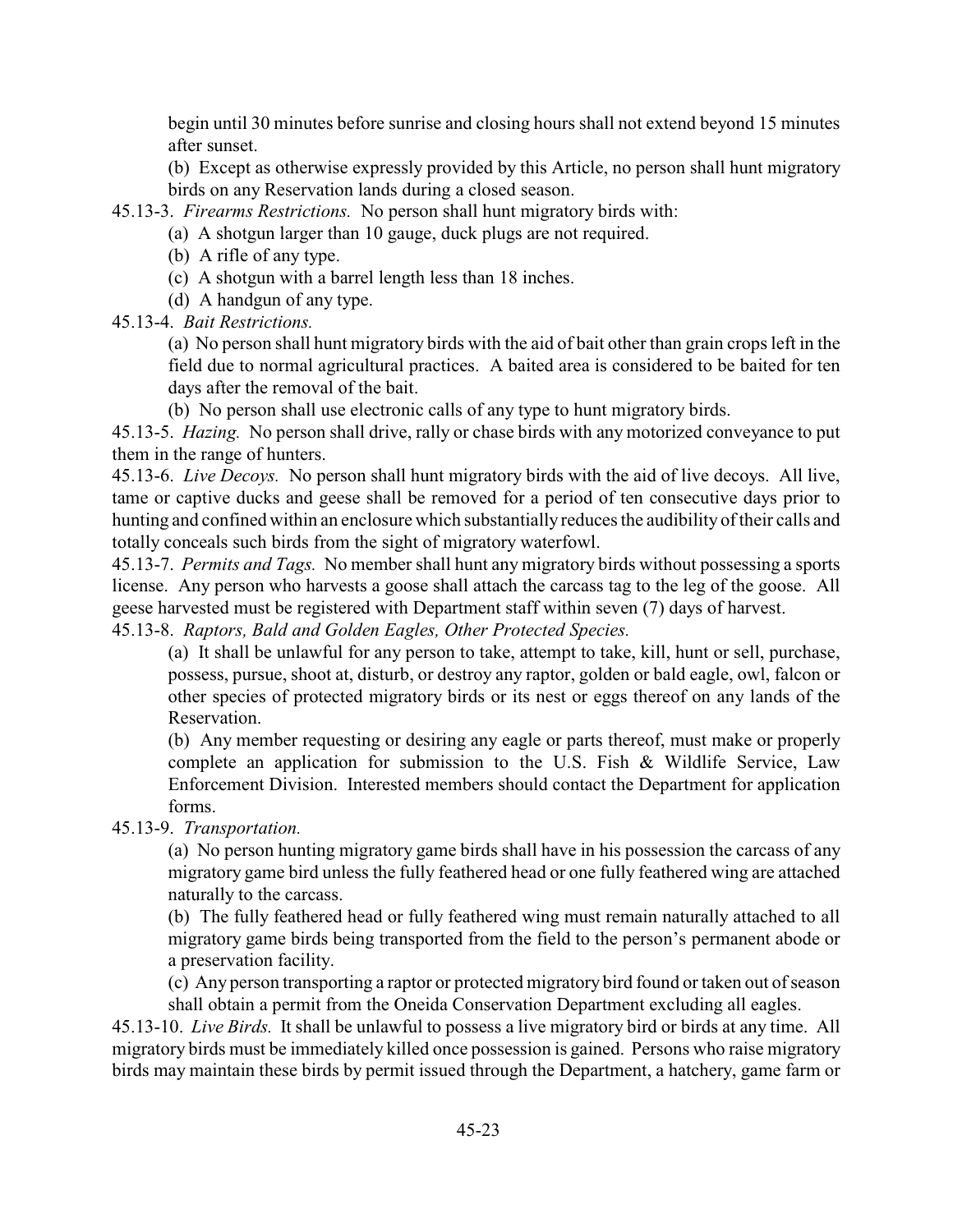state and/or federal agency.

45.13-11. *Open Water Hunting.* It shall not be unlawful to hunt in any open water where a person can stand on the bottom without the aid of a blind and in this circumstance may hunt with the aid of a securely anchored boat, canoe, raft, or similar device.

45.13-12. *Moving Boats.*

(a) No person shall hunt migratory birds from any moving boat unless it is propelled by paddle, oars or pole.

(b) A hunter who kills or cripples any migratory game bird shall make a reasonable effort to retrieve such bird. A hunter who cripples a bird which falls or moves into open water may pursue the bird into open water and shoot from a boat propelled by paddle, oars or pole.

(c) If a motorboat is used to pursue a crippled migratory bird into open water, the motor must be shut off and all forward movement of the boat must cease before loading and shooting at the crippled migratory bird.

45.13-13. *Vehicle Use.* No person shall take migratory game birds from, or with the aid or use of, any vehicle except for qualified disabled persons issued a permit by the Department. Refer to sec.  $6 - 2(a)$ .

45.13-14. *Decoys.*

(a) No person hunting migratory birds shall place decoys beyond 200 feet from the cover in which the person is located.

(b) No person hunting migratory game birds shall:

(1) Place decoys in the water prior to one hour before opening of waterfowl hunting time.

(2) Leave decoys in the water more than 20 minutes after the close of waterfowl hunting time.

45.13-15. *Shot Restrictions.* No person shall hunt waterfowl, coots or gallinules while in possession or control of any type of lead shot.

45.13-16. *Blind Restrictions.* No person hunting waterfowl or coots on Tribal, trust, or allotted trust lands shall:

(a) Establish a waterfowl hunting blind on such property, including the bed of any navigable lake, reservoir, pond or stream, prior to seven days before the waterfowl hunting season or leave it established beyond seven days after the close of the waterfowl hunting season.

(b) Establish a waterfowl hunting blind of wooden or partially wooden construction unless the blind bears the name, in lettering one-inch square or larger, of the person who constructed the blind.

45.13-17. *Method Restrictions.* No person shall take or attempt to take migratory game birds with a trap, net, fishhook, poison, drug, explosives, or stupefying agent.

# <span id="page-25-0"></span>**45.14. Fishing.**

45.14-1. *General Provision.*

(a) No person shall take, attempt to take or injure any fish in any waters, upon its nest, or remove any eggs except as may occur in normal recreational or fisheries research practices, or as may be authorized by the Board and the Department.

(b) Nothing in this Article shall be construed to prohibit the taking of such fish for scientific purposes with the authorization of the Board and the Department.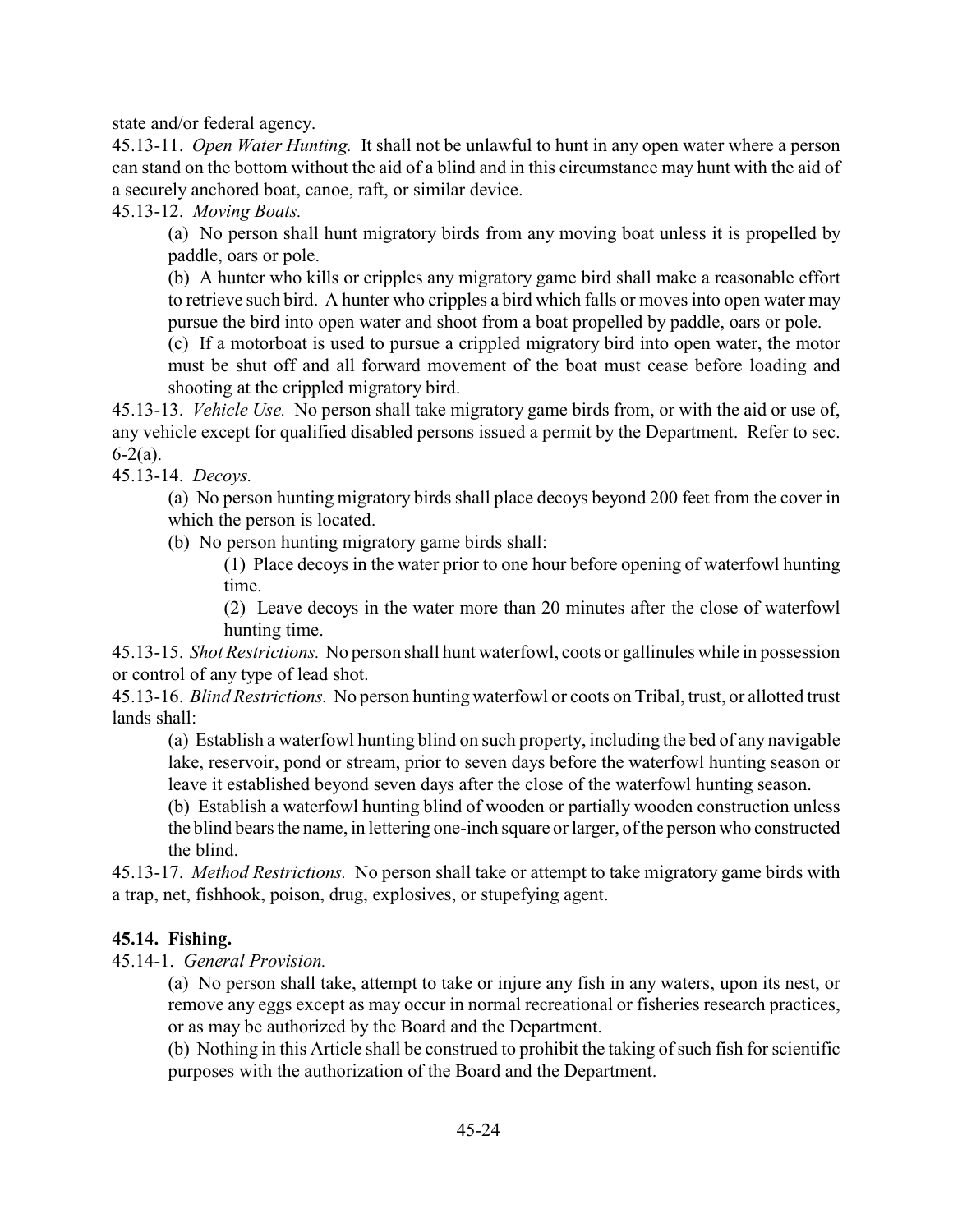45.14-2. *Seasons.* The fishing season shall be continuous (year-round) unless specific seasons are set by annual regulations. Annual regulations shall establish species that may be fished, daily bag limits, and minimum/maximum lengths.

45.14-3. *Licenses.*

(a) No person shall fish, take or attempt to take any fish pursuant to this Article without possessing a valid Tribal fishing license issued by the Department.

(b) The Department shall not issue more than one license to one person at a time.

(c) No fishing license shall be required for persons less than 16 years old to fish on Tribal, trust, and allotted trust lands.

45.14-4. *Seasons, Creel Limits and Size Limits.* The following terms shall mean:

(a) *Daily Limit.* The number of fish that may be taken from midnight to midnight, except no person may possess more than one day's limit of fish with head, skin and fins attached while on the water, ice or actively engaged in fishing.

(b) No person shall take, attempt to take, catch or fish for any species of fish in excess of the established daily or possession creel or bag limit.

(c) No person shall take, attempt to take, harvest or possess any fish under or over the specified length limits.

45.14-5. *Fishing Restricted to Authorized Methods.*

(a) No person shall catch or attempt to catch, take or kill fish by any method except as prescribed by this Article.

(b) It shall be unlawful to take or attempt to take fish by any means other than rods, lines and bare hooks, baited fish hooks, nets, spears, use of hands, and bows/arrows on waters within the Reservation boundaries.

45.14-6. *Firearm Restrictions in Fishing Areas.* No person shall discharge a firearm into Reservation lakes, reservoirs or public use areas, except for the purpose of hunting migratory game birds during established seasons.

45.14-7. *Trespass.* No person may fish on private waters without permission from the owner or occupant. No person may fish on Tribal, state, or federal refuge waters or protected waters without possessing the required license, permit, tags, or unlawfully fish in those designated waters.

45.14-8. *Trading of Fish.* All fish caught or taken by any means may be traded. However, such trading may only occur between members on the lands and waters of the Tribe.

45.14-9. *Fishing on Duck Creek.* Any member and any other person may be permitted to remove fish from Duck Creek and its tributaries on Tribal lands.

45.14-10. *Ice Fishing.*

(a) Ice fishing holes shall be no larger than 10" in diameter.

(b) Members are permitted to use no more than four (4) fishing lines at one time.

45.14-11. *Night Fishing.* Night fishing is permitted.

45.14-12. *Motorboats.* Motorboat use is prohibited on Tribal waters, except for law enforcement and conservation purposes by the Department. Motors shall be limited to electric motors. 45.14-13. *Transportation.*

(a) No person shall transport dressed fish from the waters of the reservation to his or her residence unless those fish can be readily counted.

(b) A person may carry or transport only his or her own lawfully possessed fish.

(c) No person may possess a fish carcass or a fish fillet while fishing or prior to returning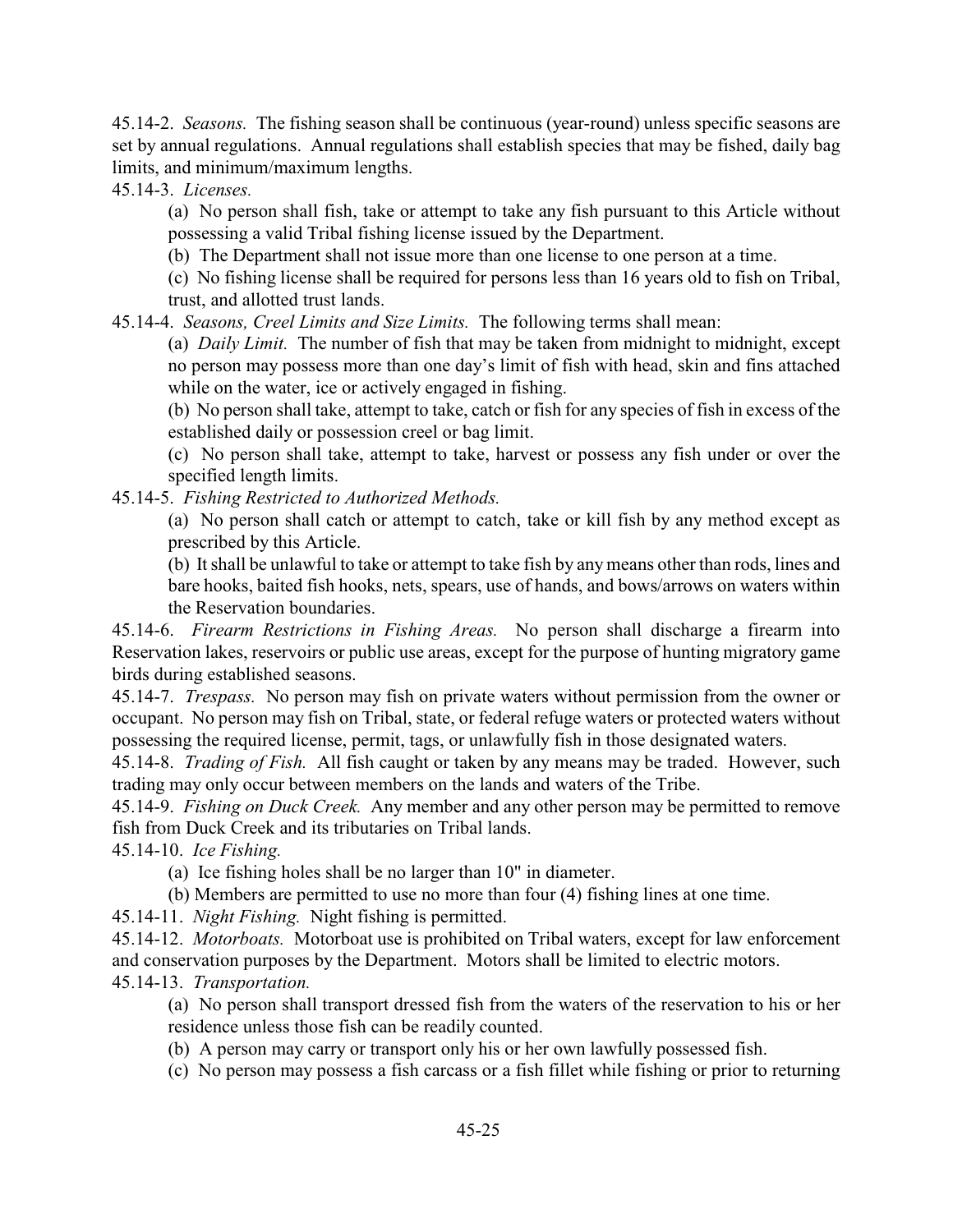to his or her permanent residence unless at least 1 square inch of skin with scales intact is attached naturally to the fish carcass or to each fish fillet.

(d) At least 1 square inch of skin with scales shall be left naturally attached to each fish or fish fillet being transported to a person's house.

45.14-14. *Interference.* No person may intentionally interfere with the other persons lawfully engaged in taking or attempting to take fish, or engage in an activity specifically intended to harass or prevent the lawful taking of fish.

45.14-15. *Restrictions.* No person shall:

(a) Leave, deposit, place or throw on the waters, ice, shores of water or upon Tribal, trust and allotted trust lands, any cans, bottles, debris, refuse, fish offal, fish carcasses, fish parts or solid waste material.

(b) Empty receptacles containing bait into Reservation waters.

(c) Transport or introduce fish or fish eggs into Reservation waters.

(d) Release fish, reptiles, amphibians or crustaceans into Reservation waters without written authorization from the Board and the Department.

(e) Lend his or her license to another person or aid someone in securing a license fraudulently.

(f) Use explosives, electrical devices, or poisonous or stupefying drugs to take fish.

(g) Shoot fish, frogs or turtles with a firearm.

45.14-16. *Frogs.*

(a) A valid Oneida Nation fishing license is required to take, catch or kill bullfrogs, except

for those persons exempt by Law from having such a license.

(b) No person shall catch, take or kill bullfrogs except by hand, dip net, hook and line, or spear.

45.14-17. *Health Advisory.* The following warning shall be placed in all hunting and fishing regulation information booklets:

#### **\* WARNING \***

**Fish caught in Duck Creek, ducks, geese, and other wildlife may contain PCB's. Women and children are most at risk for health defects. Detailed information is available from the Oneida Conservation Department.**

**If you need to contact an expert or contact person for a specific question, you can call Jim Amrhein, Environmental Toxicologist, @ 1-608-266- 5325. He is with theBureau of Water Resources, Wisconsin Department of Natural Resources, Madison.**

# <span id="page-27-0"></span>**45.15. Conservation Code Violations.**

45.15-1. *Conservation Code Violations.* The Board shall hear charges against a member, special permit holder, or non-member.

(a) If there is more than one (1) violation, each violation shall be heard separately.

(b) The violation shall be directly related to those violations listed in the Hunting, Fishing and Trapping Law or regulations.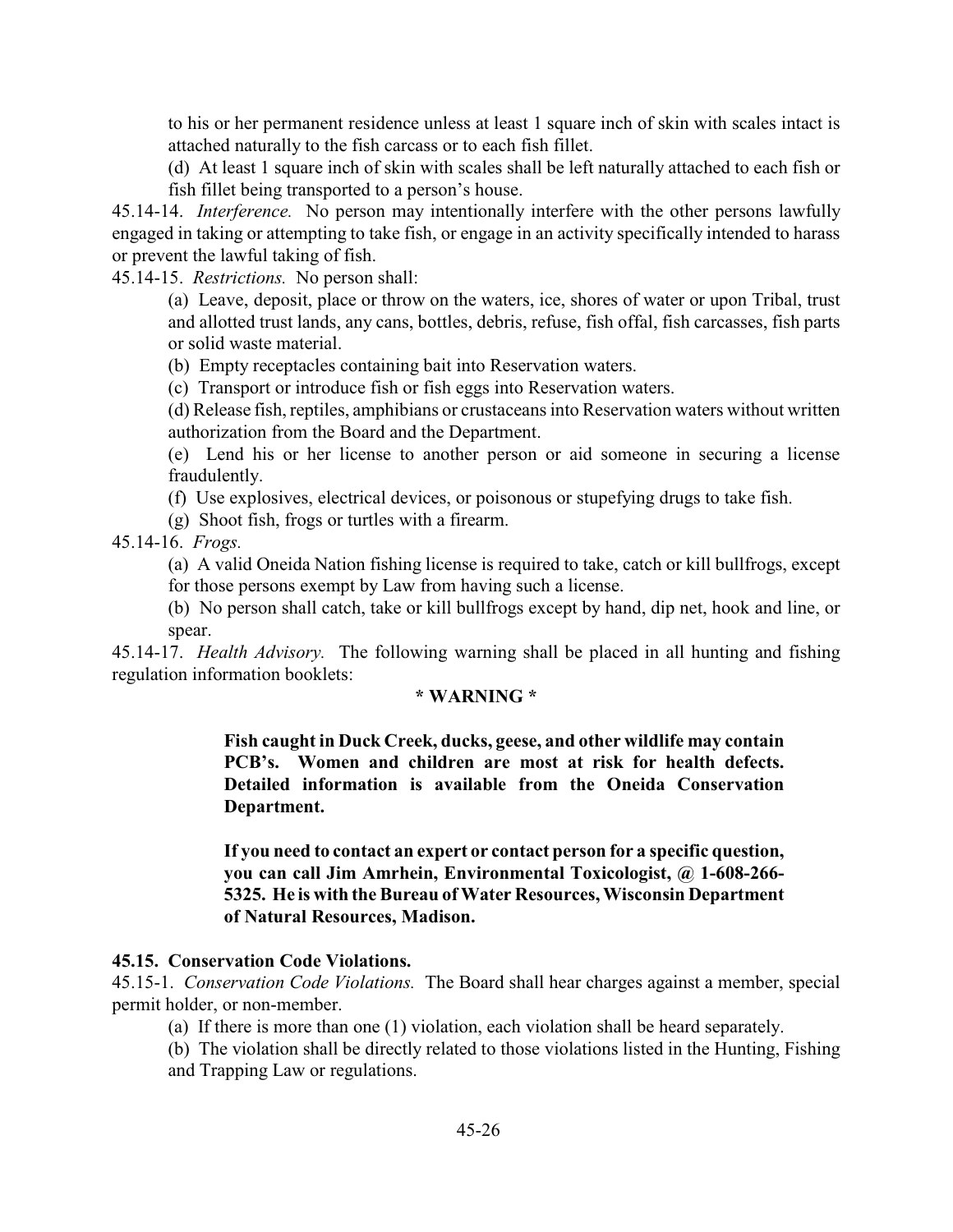45.15-2. *Citation and Notification of Violation.* The Conservation Warden shall issue a citation of a violation of the Hunting, Fishing and Trapping Law and regulations to an alleged violator when the Conservation Warden becomes aware of a violation or when all evidence, material is processed.

- (a) The Conservation Warden shall identify himself and his title.
- (b) The Conservation Warden shall give the alleged violator the citation and the Conservation Warden shall retain a copy of the same.
- (c) The citation shall include:
	- (1) the violation
	- (2) the penalties and/or fines.
	- (3) the date, time, and place of the hearing.

45.15-3. *Environmental Resources Board Hearing.* The Board shall hold any and all hearings on alleged violations of this Law in accordance with:

- (a) The By-Laws of the Board; and
- (b) The Administrative Procedures Act.

#### <span id="page-28-0"></span>**45.16. Sanctions.**

45.16-1. The following sanctions may be imposed for violations of the Hunting, Fishing and Trapping Law:

(a) All fines forfeitures shall be paid to the Conservation Department.

| <b>Violation</b> |                                                                                                                         |    | <b>Sanction</b>                                                                                                                                                    |
|------------------|-------------------------------------------------------------------------------------------------------------------------|----|--------------------------------------------------------------------------------------------------------------------------------------------------------------------|
| 1.               | Hunting deer without a license, permit or special<br>permit.                                                            | 1. | 1st violation-\$750.00 find, and must apply for permit.<br>2nd violation-within one year is a \$1500.00 fine and<br>loss of deer hunting privileges for two years. |
| 2.               | Hunting small game or furbearers without a license<br>or permit.                                                        | 2. | 1st violation-\$75.00 fine, and must apply for permit.<br>2nd violation \$150.00 fine.                                                                             |
| 3.               | Hunting migratory birds without a license or permit.                                                                    | 3. | 1st violation-\$150.00 fine, and must apply for a<br>permit.<br>2nd violation-\$300.00 fine.                                                                       |
| 4.               | Trapping without a license or permit                                                                                    | 4. | 1st violation- \$75.00 fine, and must apply for a<br>permit.<br>2nd violation-\$150.00 fine.                                                                       |
| 5.               | Fishing without a license or permit.                                                                                    | 5. | 1st violation- \$75.00 fine and must apply for permit.<br>2nd violation-within one year is a \$150.00 fine and<br>loss of fishing privileges for two years.        |
|                  | 6. Unlawfully possessing a special permit.                                                                              | 6. | 1st violation - \$150.00 fine.<br>2nd violation- \$300.00 fine.                                                                                                    |
| 7.               | Hunting deer with a ceremonial feast permit in non-<br>designated area.                                                 | 7. | 1st violation-\$150.00 fine.<br>2nd violation-\$300.00 fine.                                                                                                       |
| 8.               | Failing to contact Department at least twenty-four<br>(24) hours prior to a deer hunt for ceremonial/feast<br>purposes. | 8. | 1st violation-\$50.00<br>2nd violation - \$150.00 fine.                                                                                                            |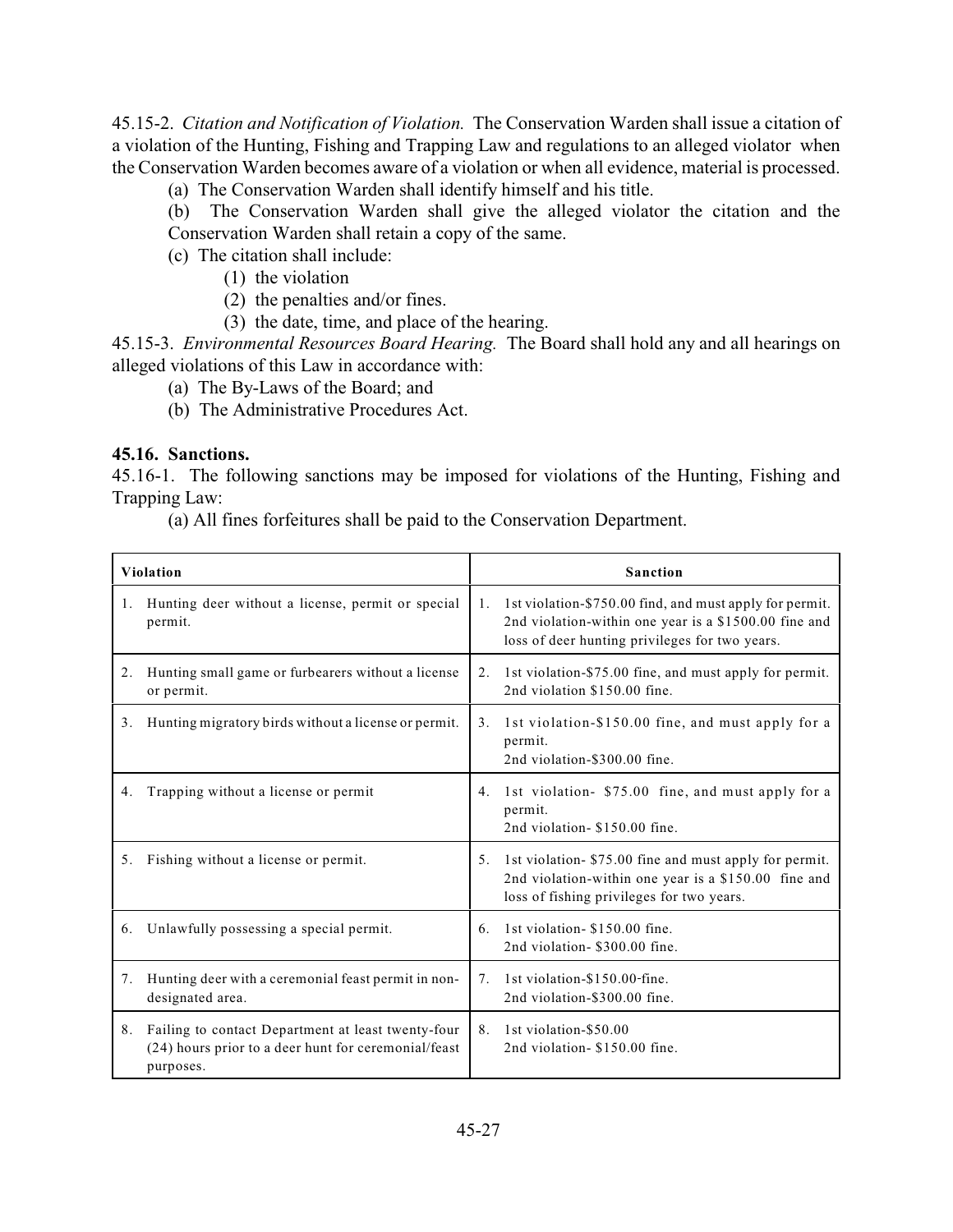| <b>Violation</b>                      |                                                                                                            |    | <b>Sanction</b>                                                                                                                                                                                                                                                    |
|---------------------------------------|------------------------------------------------------------------------------------------------------------|----|--------------------------------------------------------------------------------------------------------------------------------------------------------------------------------------------------------------------------------------------------------------------|
|                                       | 9. Possession of game or fish without a license or<br>permit (does not apply to donated fish and game)     | 9. | 1st violation-\$150.00 fine and seizure of game or fish.<br>2nd violation- \$300.00 fine and loss of appropriate<br>privileges for two years.<br>Unlawfully possessed game and fish shall be<br>confiscated and delivered to the Norbert Hill Center<br>cafeteria. |
| guardian.                             | 10. Knowingly allowing 12-14 year olds to hunt<br>without being accompanied by a parent or legal           |    | 10. 1st violation-\$75.00 fine.<br>2nd violation-\$150.00 fine                                                                                                                                                                                                     |
| by a parent or legal guardian.        | 11. 12-14 year old hunting without being accompanied                                                       |    | 11. 1st violation - \$50.00<br>2nd violation-loss of hunting privileges for one year.                                                                                                                                                                              |
| 12. Waste of game or fish.            |                                                                                                            |    | 12. 1st violation-\$150.00 fine.<br>2nd violation-\$30.000 fine and loss of hunting and/or<br>fishing privileges for two years                                                                                                                                     |
| days thereafter.                      | 13. Delivery or receipt of game or fish or any part<br>thereof other than during the open season and three |    | 13. 1st violation-\$150.00 fine.<br>2nd violation- \$300.00 fine.                                                                                                                                                                                                  |
| 14. Unlawful sale of fish or game.    |                                                                                                            |    | 14. 1st violation-\$300.000 fine and loss of license for one<br>year.<br>2nd violation- \$1500.00 fine and loss of license for<br>three years.                                                                                                                     |
| 15. Hunting from a motorized vehicle. |                                                                                                            |    | 15. 1st violation-\$150.00 fine and loss of license for one<br>year.<br>2nd violation-\$300.00 fine and loss of license for one<br>year.                                                                                                                           |
| 16. Hunt with the use of an airplane. |                                                                                                            |    | 16. 1st violation- \$300.00fine.<br>2nd violation- \$600.00 fine.                                                                                                                                                                                                  |
|                                       | 17. Use of any unlawful device for taking fish or game.                                                    |    | 17. 1st violation- \$150.00 fine.<br>2nd violation-\$300.00fine.                                                                                                                                                                                                   |
| 18. Shoot across a road.              |                                                                                                            |    | 18. 1st violation-\$150.00 fine.<br>2nd violation-\$300.00fine.                                                                                                                                                                                                    |
| 19. Shoot from a motorized vehicle.   |                                                                                                            |    | 19. 1st violation- \$150.00 fine.<br>2nd violation- \$300.00fine.                                                                                                                                                                                                  |
| occupancy without permission.         | 20. Discharge of firearm within 100 yards of human                                                         |    | 20. 1st violation-\$150.00 fine.<br>2nd violation-\$300.00fine. Violators shall be required<br>to attend a hunter safety course.                                                                                                                                   |
| crossbow in a motor vehicle.          | 21. Possession of un-cased air rifle, firearm or bow or                                                    |    | 21. 1st violation-\$150.00 fine.<br>2nd violation-\$300.00fine.                                                                                                                                                                                                    |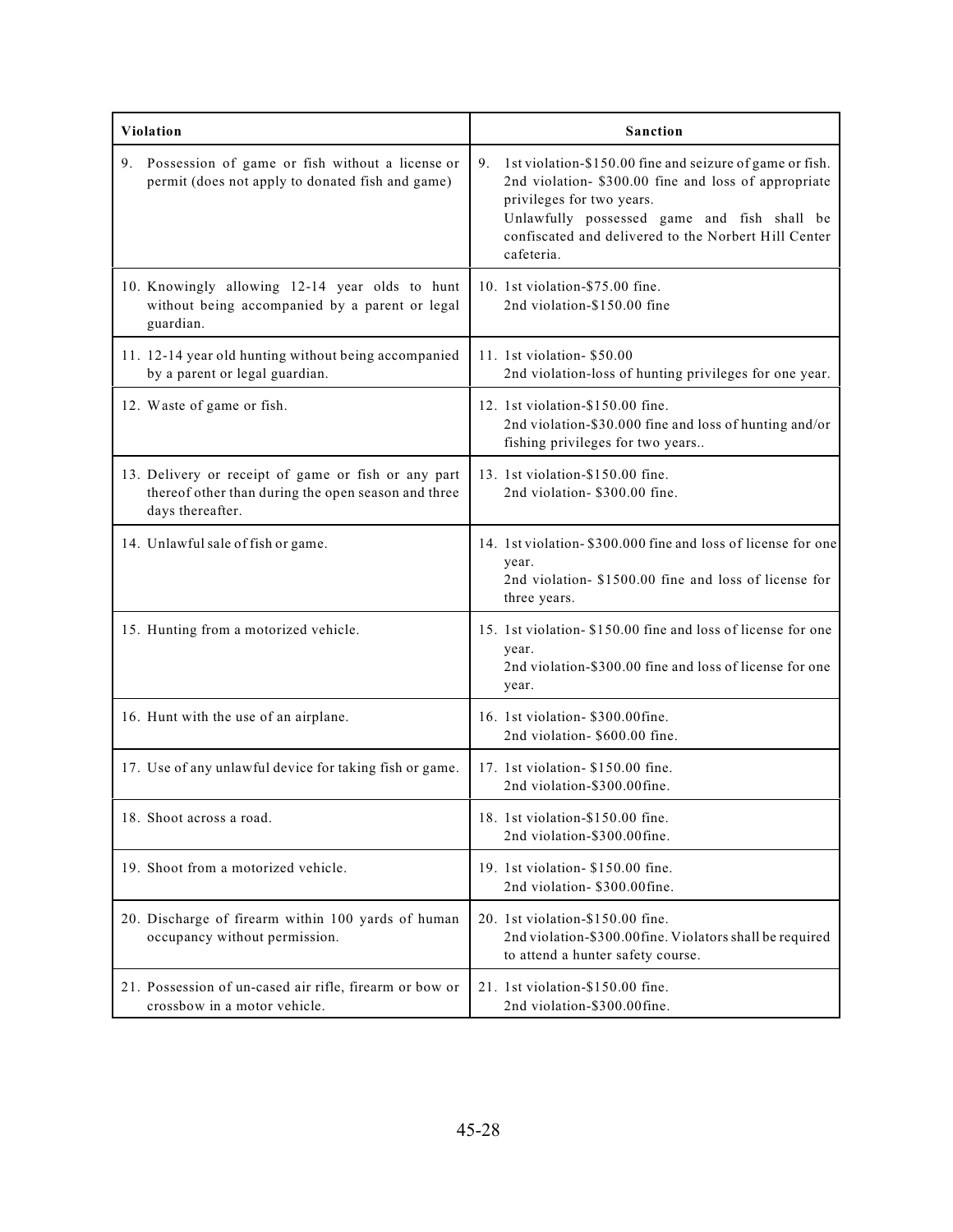| <b>Violation</b>                                                                                                                                                            | <b>Sanction</b>                                                                                                                                                               |
|-----------------------------------------------------------------------------------------------------------------------------------------------------------------------------|-------------------------------------------------------------------------------------------------------------------------------------------------------------------------------|
| 22. Possession of loaded air rifle firearm or knocked<br>bow or cocked crossbow in a motor vehicle. BB<br>and Pellet guns must be cased and unloaded while<br>transporting. | 22. 1st violation-\$300.00fine.<br>2nd violation-\$600.00 fine and loss of hunting<br>privileges for one year.                                                                |
| 23. Disturb any squirrel nest or den, raccoon den,<br>den/tree, mink den, muskrat house, beaver dam, or<br>beaver house.                                                    | 23. 1st violation - \$75.00fine.<br>2nd violation-\$150.00 fine.                                                                                                              |
| 24. Take another person's game or fish without his<br>consent.                                                                                                              | 24. 1st violation-\$300.00 fine.<br>2nd violation-\$1500.00 fine and loss of hunting<br>and/or fishing and/or trapping privileges for three<br>years.                         |
| 25. Hunt mink, muskrat, beaver, or other with the aid of<br>gun, spear, or dog.                                                                                             | 25. 1st violation- \$150.00 fine.<br>2nd violation-\$300.00 fine.                                                                                                             |
| 26. Shining during prohibited hours                                                                                                                                         | 26. 1st violation- \$300.00 fine.<br>2nd violation-\$1500.00 fine.                                                                                                            |
| 27. Shining while in possession of a firearm, bow, or<br>crossbow.                                                                                                          | 27. 1st violation-\$750.000 fine and loss of hunting<br>privileges for one year.<br>2nd violation- \$1500.00 fine and loss of hunting<br>privileges for three years.          |
| 28. Hunt or shoot within 50 feet of the road                                                                                                                                | 28. 1st violation- \$300.00 fine.<br>2nd violation- \$600.000 fine.                                                                                                           |
| 29. Convicted felon possessing a hunting license or<br>permit.                                                                                                              | 29. 1st violation- \$600.000 fine.<br>2nd violation-\$1200.00 fine.                                                                                                           |
| 30. Possess a rifle larger than .22 rimfire during the<br>deer gun season.                                                                                                  | 30. 1st violation-\$600.000 fine.<br>2nd violation-\$1200.00 fine.                                                                                                            |
| 31. Hunt unlawfully with a crossbow.                                                                                                                                        | 31. 1st violation- \$300.00 fine.<br>2nd violation- \$600.00 fine and loss of hunting<br>privileges for one year.                                                             |
| 32. Erect permanent tree stand on Tribal lands                                                                                                                              | 32. 1st violation- \$150.00 fine.<br>2nd violation- \$300.00 fine.                                                                                                            |
| 33. Possess slugs except for during deer gun season                                                                                                                         | 33. 1st violation- \$150.00 fine.<br>2nd violation- \$300.00 fine.                                                                                                            |
| 34. Failure to validate deer carcass tag.                                                                                                                                   | 34. 1st violation- \$300.00 fine.<br>2nd violation- \$600.000 fine and loss of hunting<br>privileges for two years.                                                           |
| 35. Failure to tag deer.                                                                                                                                                    | 35. 1st violation- \$300.00 fine and loss of deer hunting<br>privileges for one year.<br>2nd violation-\$1200.00 fine and loss of deer hunting<br>privileges for three years. |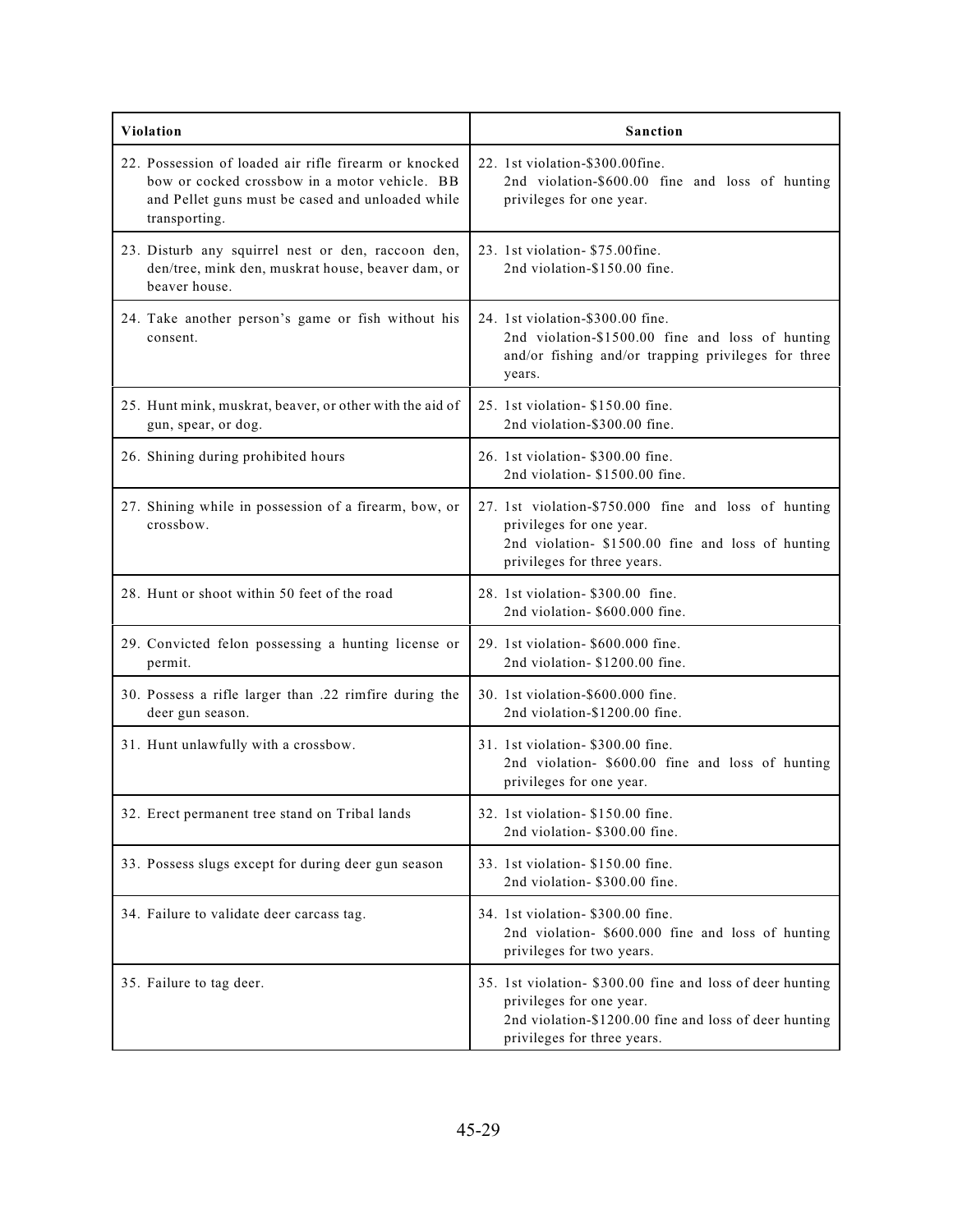| <b>Violation</b>                                                              | <b>Sanction</b>                                                                                                                                                                                                                                                                                                         |
|-------------------------------------------------------------------------------|-------------------------------------------------------------------------------------------------------------------------------------------------------------------------------------------------------------------------------------------------------------------------------------------------------------------------|
| 36. Failure to register game or deer/turkey/goose.                            | 36. 1st violation- \$75.00 fine and loss of deer hunting<br>privileges for one (1) year.<br>2nd violation- \$150.00 fine and loss of deer hunting<br>privileges for two (2) years.                                                                                                                                      |
| 37. Possess shot shells not containing steel while<br>hunting waterfowl.      | 37. 1st violation-\$150.00 fine.<br>2nd violation-\$300.00 fine.                                                                                                                                                                                                                                                        |
| 38. Kill any fish or wildlife with an explosive or poison.                    | 38. 1st violation- \$750.00 fine.<br>2nd violation-\$1500.00 fine.                                                                                                                                                                                                                                                      |
| 39. Fish during closed season.                                                | 39. 1st violation- \$150.00 fine.<br>2nd violation-\$ \$300.00fine and loss of fishing<br>privileges for one year.                                                                                                                                                                                                      |
| 40. Hunt small game, furbearers, or waterfowl during<br>closed season.        | 40. 1st violation- \$150.00 fine.<br>2nd violation- \$300.00 fine and loss of hunting<br>privileges for one year.                                                                                                                                                                                                       |
| 41. Trap during closed season.                                                | 41. 1st violation- \$150.00 fine.<br>2nd violation- \$300.00fine and loss of trapping<br>privileges.                                                                                                                                                                                                                    |
| 42. Hunt deer during closed season.                                           | 42. 1st violation- \$1500.00 fine, loss of deer hunting<br>privileges for one year, confiscation of deer.<br>2nd violation- \$3,000.00 fine, loss of deer hunting<br>privileges for two years, confiscation of deer.                                                                                                    |
| 43. Exceed bag or possession limits or size restrictions<br>for fish or game. | 43. 1st violation- \$150.00 fine, loss of license for one<br>year from date of violation, \$150.00 restoration fee<br>for the reacquisition of license the following year.<br>2nd violation-\$300.00fine, loss of license for two<br>years, \$300.00restoration fee for reacquisition of<br>license the following year. |
| 44. Refusal to obey a Tribal warden's lawful request.                         | 44. 1st violation-\$600.000 fine and loss of license for one<br>year and confiscation of weapon if applicable.<br>2nd violation-\$1500.00 fine and loss of license for<br>two years and confiscation of weapon if applicable.                                                                                           |
| 45. Harass, chase, or rally wildlife from or within a<br>vehicle.             | 45. 1st violation- \$150.00 fine.<br>2nd violation- \$300.00 fine.                                                                                                                                                                                                                                                      |
| 46. Lend or borrow a license, permit, or tag.                                 | 46. 1st violation- \$300.00 fine.<br>2nd violation-\$600.00 fine and loss of license for one<br>year and confiscation of game if applicable.                                                                                                                                                                            |
| 47. Juvenile hunting alone with a handgun.                                    | 47. 1st violation- \$150.00 fine and seizure of weapon.<br>2nd violation- \$300.00 fine and seizure of weapon.                                                                                                                                                                                                          |
| 48. Knowingly allowing juvenile to hunt alone with a<br>handgun.              | 48. 1st violation- \$150.00 fine and seizure of weapon.<br>2nd violation- \$300.00 fine and seizure of weapon.                                                                                                                                                                                                          |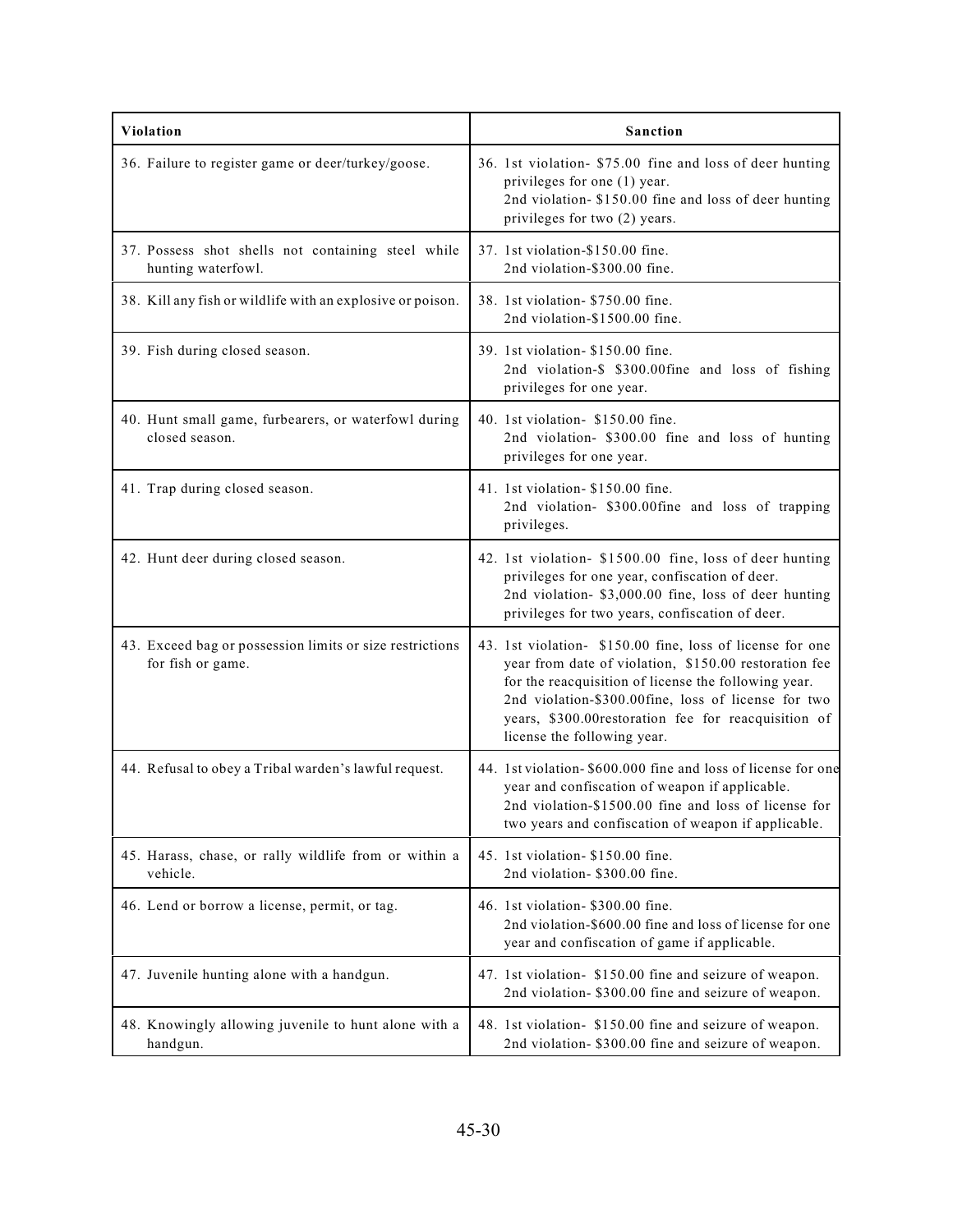| Violation                                                                           | <b>Sanction</b>                                                                                                                               |
|-------------------------------------------------------------------------------------|-----------------------------------------------------------------------------------------------------------------------------------------------|
| 49. Hunt while intoxicated.                                                         | 49. 1st violation-\$750.000 fine and loss of license for one<br>year.<br>2nd violation-\$1500.00 fine and loss of license for<br>three years. |
| 50. Hunt with the aid of bait.                                                      | 50. 1st violation- \$75.00 fine.<br>2nd violation- \$150.00 fine.                                                                             |
| 51. Disturb hunting, fishing, or trapping equipment<br>belonging to another person. | 51. 1st violation-\$150.00 fine.<br>2nd violation- \$300.00 fine.                                                                             |
| 52. Damaging property                                                               | 52. 1st violation-\$300.00 fine and loss of license for one<br>year.<br>2nd violation-\$600.000 fine and loss of license for<br>one year.     |
| 53. Stock fish or game without a permit.                                            | 53. 1st violation-\$150.00 fine.<br>2nd violation- \$300.00 fine.                                                                             |
| 54. Possess live fish or game.                                                      | 54. 1st violation- \$150.00 fine.<br>2nd violation-\$300.00 fine.                                                                             |
| 55. Hunt or possess game in a refuge.                                               | 55. 1st violation- \$300.00 fine and loss of license for one<br>year.<br>2nd violation- \$750,000 fine and loss of license for<br>two years.  |
| 56. Possess shotgun or rifle having sub-legal barrel<br>length or overall length.   | 56. Referral to Bureau of Alcohol, Tobacco and Firearms.                                                                                      |
| 57. Possess or hunt with a fully-automatic firearm.                                 | 57. Referral to Bureau of Alcohol, Tobacco and Firearms.                                                                                      |
| 58. Possession of silencer.                                                         | 58. Referral to Bureau of Alcohol, Tobacco and Firearms.                                                                                      |
| 59. Interfere with hunting, fishing, or trapping.                                   | 59. 1st violation- \$300.00 fine.<br>2nd violation- \$600.000 fine.                                                                           |
| 60. Use a firearm or bow or crossbow in a reckless<br>manner.                       | 60. 1st violation-\$300.00 fine and loss of license for one<br>year.<br>2nd violation- \$1500.00 fine and loss of license for<br>three years. |
| 61. Destroy "No Trespass" sign.                                                     | 61. 1st violation- \$300.00 fine or referral to U.S.<br>Attorney.<br>2nd violation- \$600.000 fine or referral                                |
| 62. Hunting with prohibited bait materials                                          | 62. 1st violation- \$75.00 fine.<br>2nd violation-\$150.00 fine.                                                                              |
| 63. Hunt over bait contained within or containing<br>nondegradable material.        | 63. 1st violation- \$75.00 fine.<br>2nd violation-\$150.00 fine.                                                                              |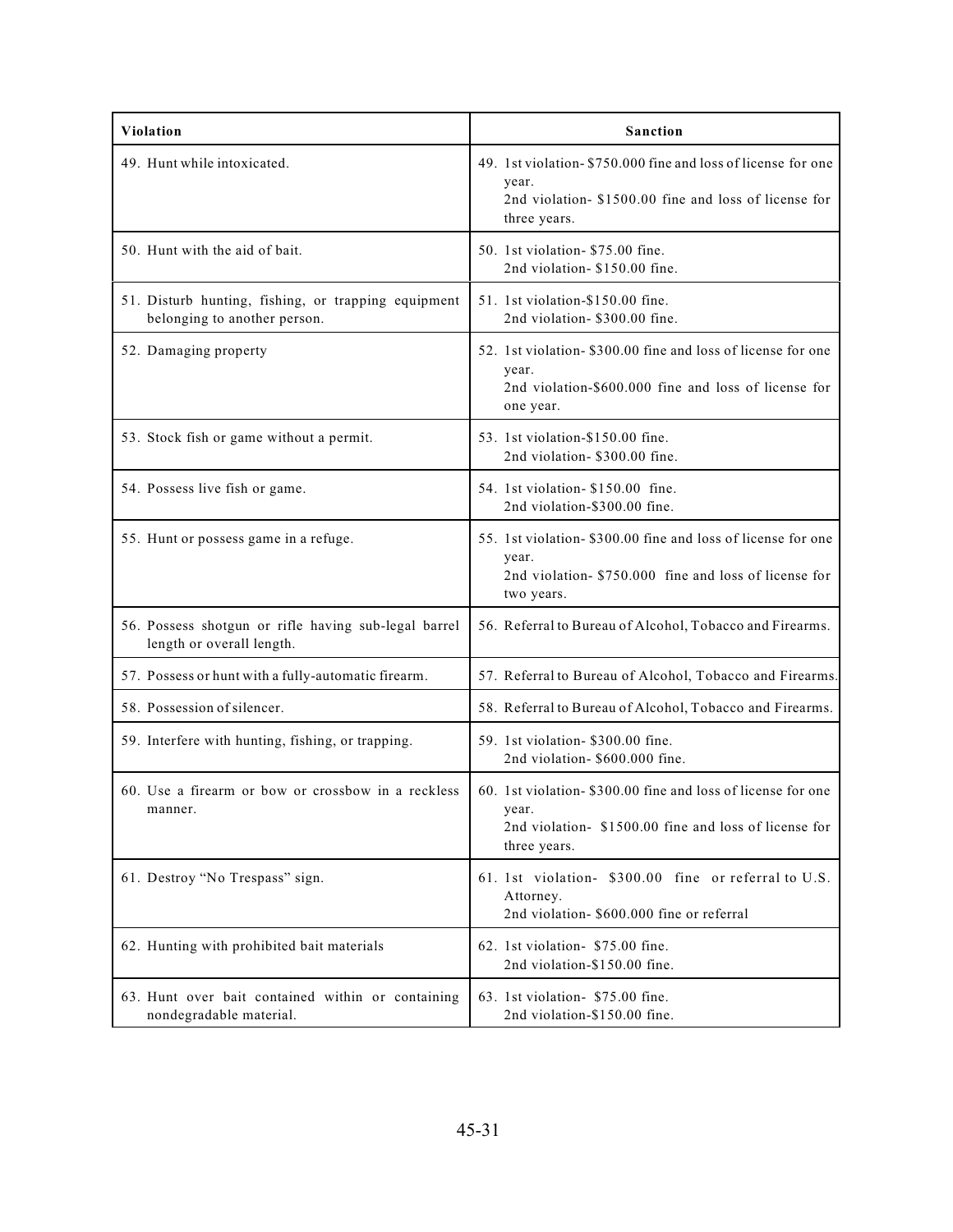| <b>Violation</b>                                                                | <b>Sanction</b>                                                                                                                                                                                                                                 |  |
|---------------------------------------------------------------------------------|-------------------------------------------------------------------------------------------------------------------------------------------------------------------------------------------------------------------------------------------------|--|
| 64. Hunt before or after hours.                                                 | 64. 1st violation- \$150,000 fine, loss of license for one<br>year and confiscation of weapon and game as<br>applicable.<br>2nd violation- \$300.00fine, loss of license for two<br>years and confiscation of weapon and game as<br>applicable. |  |
| 65. Knowingly allowing child under 12 years of age to<br>hunt.                  | 65. 1st violation-\$150.00 fine.<br>2nd violation- \$300.00 fine.                                                                                                                                                                               |  |
| 66. Hunting and/or possessing protected species.                                | 66. 1st violation- \$300.00fine or referral to state or<br>federal authorities, confiscation of species.<br>2nd violation- \$1500.00 fine or referral to state or<br>federal authorities, confiscation of species.                              |  |
| 67. Non-member on Tribal land.                                                  | 67. Turned over to Oneida Police or County Sheriff's<br>Department.                                                                                                                                                                             |  |
| 68. Failure to report hunting accident.                                         | 68. 1st violation- \$1500.00 fine.                                                                                                                                                                                                              |  |
| 69. Hunt without a license and/or permit and/or tag in<br>possession.           | 69. 1st violation- \$150.00 fine.<br>2nd violation- \$300.00fine.                                                                                                                                                                               |  |
| 70. Fail to deliver harvested game to designated elderly<br>or disabled person. | 70. 1st violation- \$300.00 fine.<br>2nd violation-\$600.00 fine.                                                                                                                                                                               |  |
| 71. Failure to have car-killed deer tagged.                                     | 71. 1st violation-\$150.00 fine.<br>2nd violation-\$300.00fine.                                                                                                                                                                                 |  |
| 72. Failure to pay assessed fine.                                               | 72. 1st violation- \$300.00fine.<br>2nd violation-\$1500.00 fine.                                                                                                                                                                               |  |
| 73. Failure to accompany deer prior to registration.                            | 73. 1st violation-\$150.00 fine and seizure of weapon.<br>2nd violation- \$300.00 fine and seizure of weapon.                                                                                                                                   |  |
| 74. Hunting while accompanied by a non-licensee<br>carrying a firearm.          | 74. 1st violation- \$300.00 fine.<br>2nd violation- \$600.000 fine and loss of hunting<br>privileges for one year.                                                                                                                              |  |
| 75. Failure to wear blaze orange during deer gun<br>season.                     | 75. 1st violation-\$150.00 fine.<br>2nd violation- \$300.00fine.<br>3rd violation-\$300.00fine and seizure of weapon.                                                                                                                           |  |
| 76. Transport deer not in plain view.                                           | 76. 1st violation- \$300.00 fine.<br>2nd violation- \$600.00 fine.                                                                                                                                                                              |  |
| 77. Failure to retain deer registration tag.                                    | 77. 1st violation-\$75.00 fine.<br>2nd violation-\$150.00 fine.                                                                                                                                                                                 |  |
| 78. Possession of deer killed by firearm during bow<br>season.                  | 78. 1st violation- \$750.00 fine, loss of deer hunting<br>privileges for one year, confiscation of deer.<br>2nd violation-\$1500.00 fine, loss of deer hunting<br>privileges for two years, confiscation of deer.                               |  |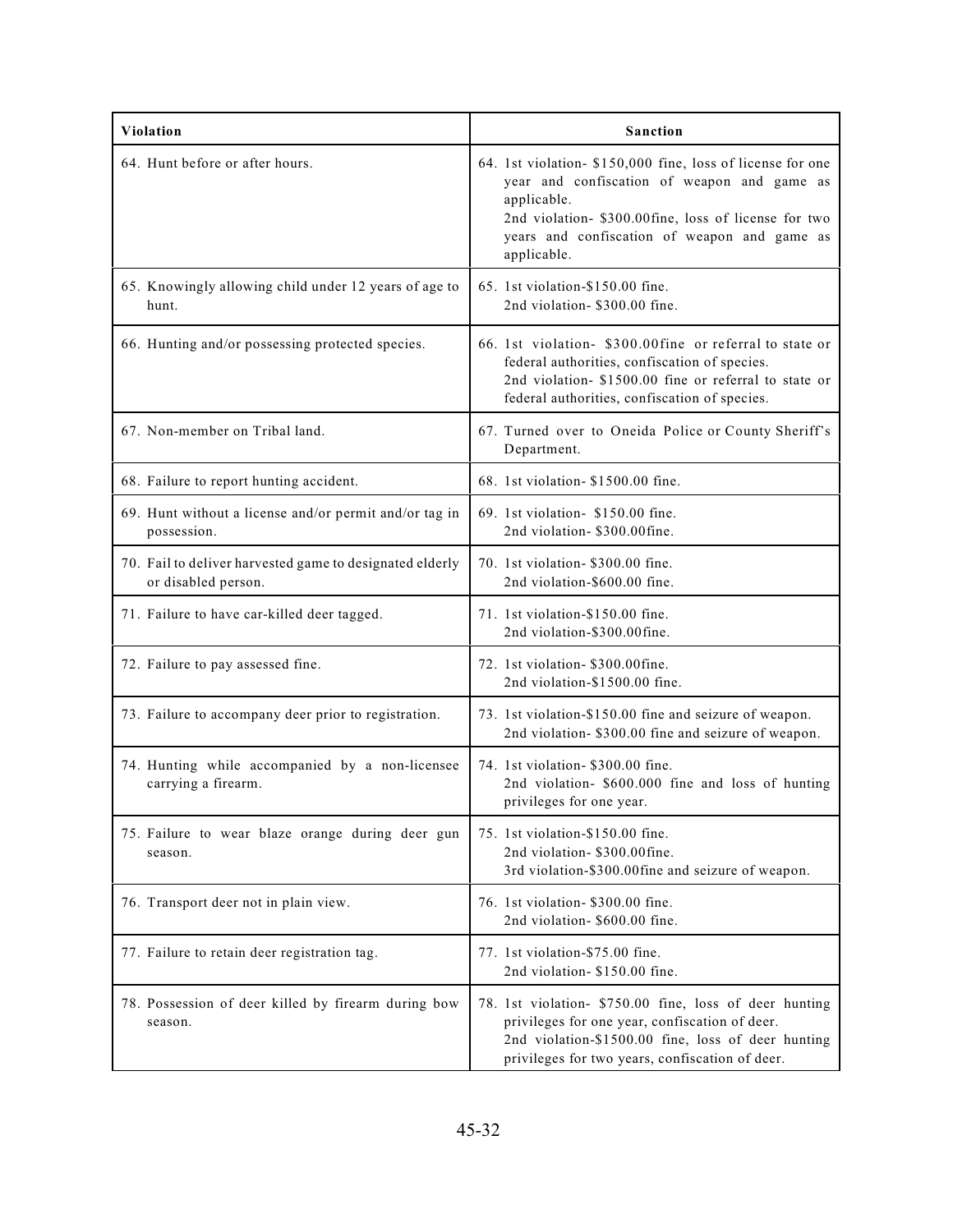| Violation                                                                                                               | Sanction                                                                                                                                                       |
|-------------------------------------------------------------------------------------------------------------------------|----------------------------------------------------------------------------------------------------------------------------------------------------------------|
| 79. Possess firearm while bow hunting for deer.                                                                         | 79. 1st violation-\$300.00fine.<br>2nd violation-\$600.000 fine.                                                                                               |
| 80. Hunt deer with dogs.                                                                                                | 80. 1st violation - \$150.00 fine.<br>2nd violation- \$300.00fine.                                                                                             |
| 81. Failure to display back tag while deer hunting.                                                                     | 81. 1st violation-\$50.00<br>2nd violation-\$150.00 fine.                                                                                                      |
| 82. Displaying state back tag while deer hunting on<br>Tribal lands.                                                    | 82. 1st violation-\$75.00 fine.<br>2nd violation-\$150.00 fine.                                                                                                |
| 83. Failure to accompany harvested small game.                                                                          | 83. 1st violation-\$25.00 fine.<br>2nd violation-\$150.00 fine.                                                                                                |
| 84. Hunt small game birds with a rifle or handgun.                                                                      | 84. 1st violation- \$75.00 fine.<br>2nd violation-\$150.00 fine.                                                                                               |
| 85. Possess shot larger than 2 shot while hunting small<br>game.                                                        | 85. 1st violation-\$150.00 fine.<br>2nd violation- \$300.00fine.                                                                                               |
| 86. Failure to leave head or wing on small game bird.                                                                   | 86. 1st violation- \$150.00 fine.<br>2nd violation-\$300.00fine.                                                                                               |
| 87. Trap with prohibited leghold trap or snare.                                                                         | 87. 1st violation-\$150.00 fine.<br>2nd violation-\$300.00 fine.                                                                                               |
| 88. Trap within 25 feet of exposed bait.                                                                                | 88. 1st violation-\$150.00 fine.<br>2nd violation-\$300.00fine and loss of trapping<br>privileges for one year.                                                |
| 89. Failure to have name and address on trap or snare.                                                                  | 89. 1st violation-\$150.00 fine.<br>2nd violation-\$300.00fine.                                                                                                |
| 90. Take muskrat or mink by means other than trapping<br>or snaring.                                                    | 90. 1st violation- \$150.00 fine.<br>2nd violation - \$300.00 fine.                                                                                            |
| 91. Possess animals other than furbearers taken in<br>trapping.                                                         | 91. 1st violation-\$150.00 fine.<br>2nd violation-\$300.00fine.                                                                                                |
| 92. Possess trap other than leghold trap or snare.                                                                      | 92. 1st violation-\$150.00 fine.<br>2nd violation-\$300.00fine.                                                                                                |
| 93. Disturb, or take traps or snares belonging to another<br>person.                                                    | 93. 1st violation- \$750.00 fine, loss of trapping privileges<br>for one year.<br>2nd violation-\$1500.00 fine, loss of trapping privilege<br>for three years. |
| 94. Operate more than 75 traps.                                                                                         | 94. 1st violation-\$150.00 fine.<br>2nd violation-\$300.00fine.                                                                                                |
| 95. Operate trap sets which permit the trapped animal<br>to reach water (except for muskrat, mink, beaver,<br>raccoon). | 95. 1st violation-\$150.00 fine.<br>2nd violation-\$300.00fine.                                                                                                |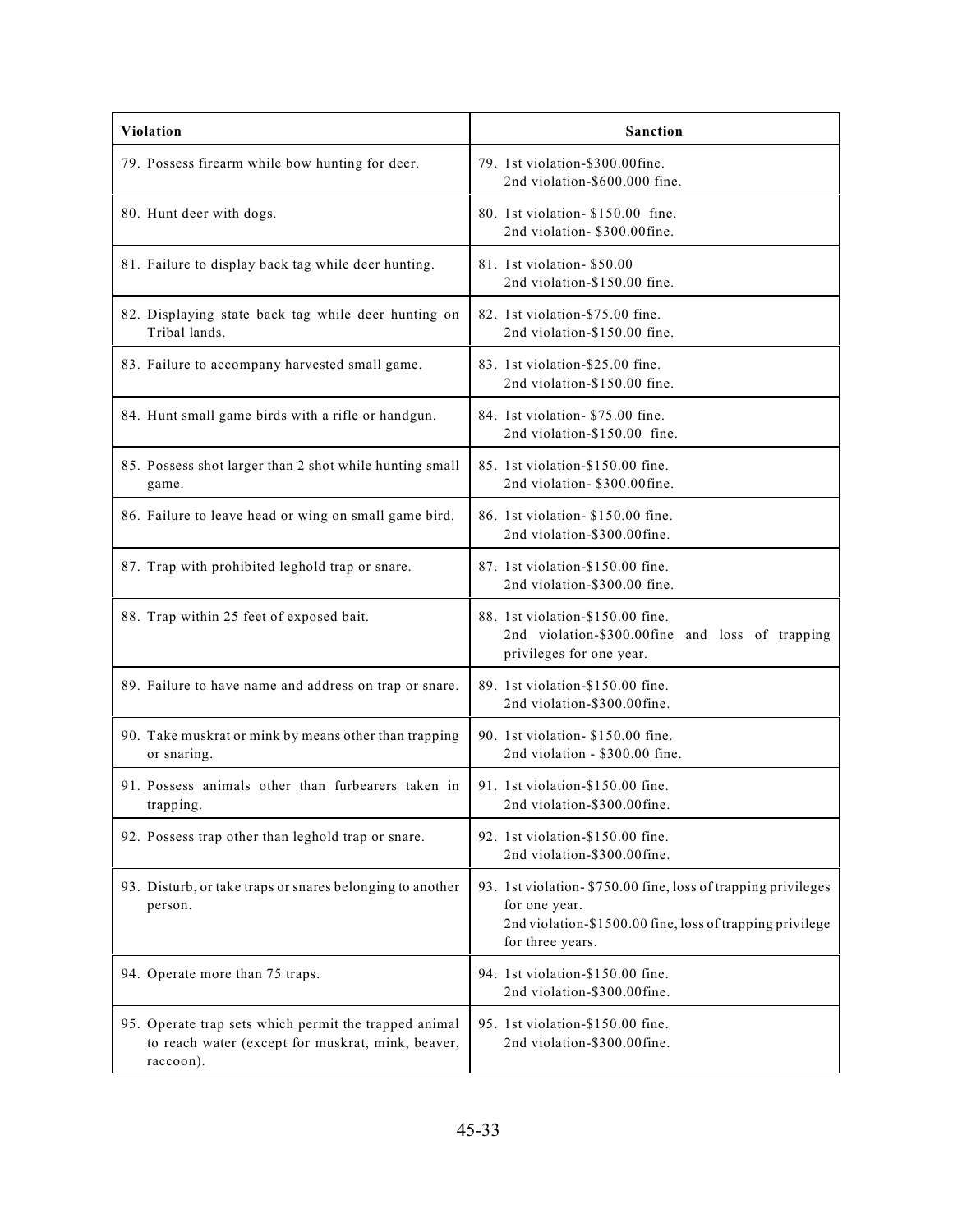| <b>Violation</b>                                                                                                                                                           | Sanction                                                             |
|----------------------------------------------------------------------------------------------------------------------------------------------------------------------------|----------------------------------------------------------------------|
| 96. Set trap more than 3 feet above the ground.                                                                                                                            | 96. 1st violation-\$150.00 fine.<br>2nd violation-\$300.00fine.      |
| 97. Failure to have one-half of conibear trap or snare<br>underwater.                                                                                                      | 97. 1st violation-\$150.00 fine.<br>2nd violation-\$300.00 fine.     |
| 98. Set or operate any conibear trap larger than 6" x 6"<br>or any snare within 100 yards of any building<br>devoted to human occupancy without the owner's<br>permission. | 98. 1st violation-\$150.00 fine.<br>2nd violation- \$300.00fine.     |
| 99. Violate snare restrictions.                                                                                                                                            | 99. 1st violation-\$150.00 fine.<br>2nd violation- \$300.00 fine.    |
| 100. Failure to check traps within prescribed time<br>period.                                                                                                              | 100. 1st violation-\$150.00 fine.<br>2nd violation-\$300.00 fine.    |
| 101. Hunt migratory birds with rifle or handgun.                                                                                                                           | 101. 1st violation-\$150.00 fine.<br>2nd violation- \$300.00 fine.   |
| 102. Hunt migratory birds with aid of bait.                                                                                                                                | 102. 1st violation- \$150.00 fine.<br>2nd violation-\$300.00 fine.   |
| 103. Hunt migratory birds with aid of live decoys.                                                                                                                         | 103. 1st violation- \$150.00 fine.<br>2nd violation-\$300.00 fine.   |
| 104. Failure to leave head or wing on migratory bird.                                                                                                                      | 104. 1st violation-\$150.00 fine.<br>2nd violation-\$300.00 fine.    |
| 105. Hunt migratory birds in open water.                                                                                                                                   | 105. 1st violation-\$150.00 fine.<br>2nd violation-\$300.00 fine.    |
| 106. Hunt migratory birds from moving motorboat.                                                                                                                           | 106. 1st violation-\$150.00 fine.<br>2nd violation-\$300.00 fine.    |
| 107. Place decoys more than 200 feet from hunter.                                                                                                                          | 107. 1st violation-\$150.00 fine.<br>2nd violation-\$300.00 fine.    |
| 108. Place decoys in water more than one hour before<br>opening time or leave decoys in water more than 20<br>minutes after close of hunting time.                         | 108. 1st violation - \$150.00 fine.<br>2nd violation- \$300.00 fine. |
| 109. Establish waterfowl hunting blind prior to 7 days<br>before season or leave established more than 7 days<br>after season.                                             | 109. 1st violation-\$150.00 fine.<br>2nd violation-\$300.00 fine.    |
| 110. Failure of blind to bear name of hunter.                                                                                                                              | 110. 1st violation-\$150.00 fine.<br>2nd violation-\$300.00fine.     |
| 111. Fail to tag migratory birds donated to an individual<br>or left in the custody of a person.                                                                           | 111. 1st violation-\$150.00 fine.<br>2nd violation- \$300.00 fine.   |
| 112. Discharge of a firearm into water.                                                                                                                                    | 112. 1st violation- \$150.00 fine.<br>2nd violation-\$300.00 fine.   |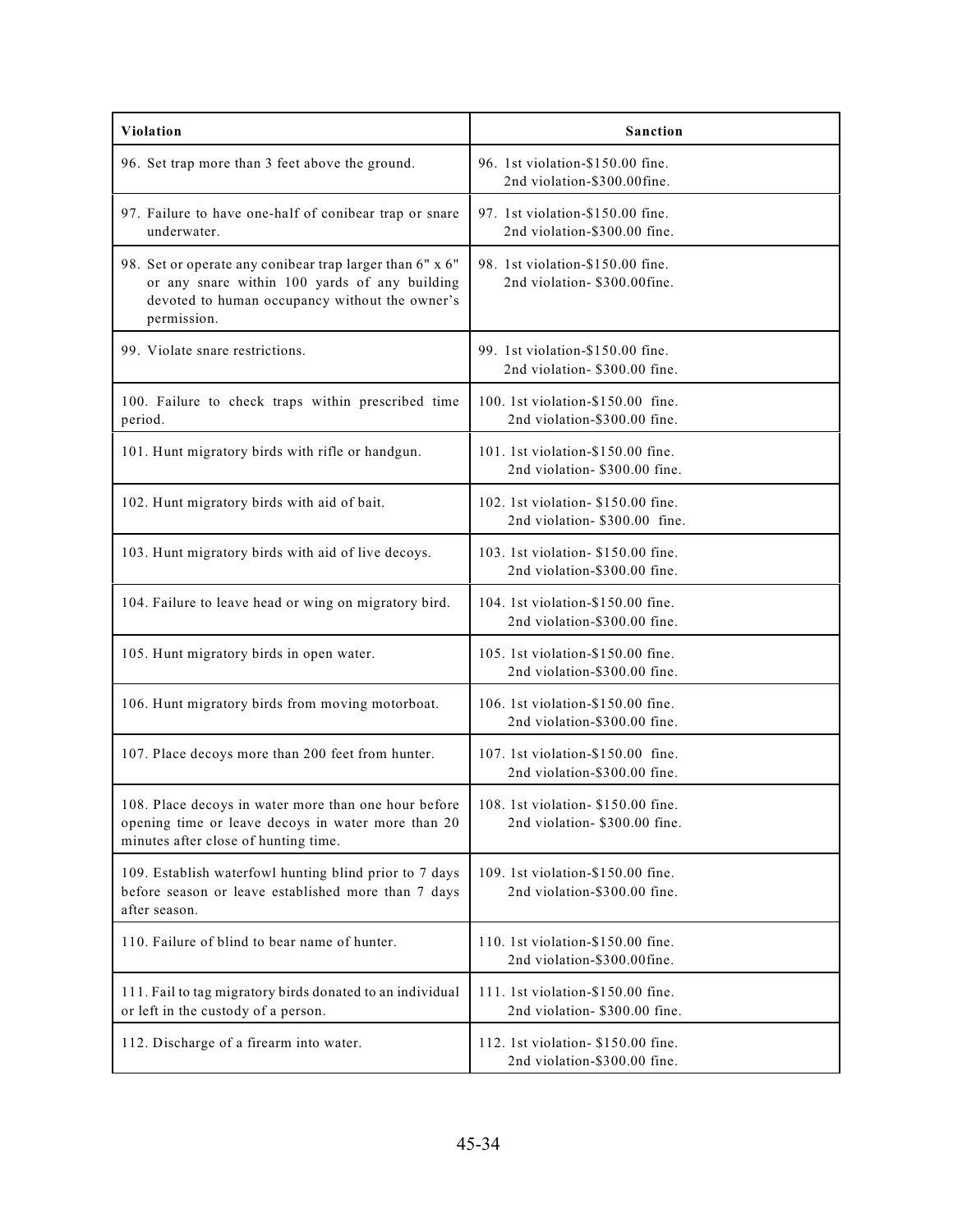| Violation                                                                                                                         | Sanction                                                                                             |
|-----------------------------------------------------------------------------------------------------------------------------------|------------------------------------------------------------------------------------------------------|
| 113. Using ice fishing hole larger than 10".                                                                                      | 113. 1st violation- \$150.00 fine.<br>2nd violation-\$300.00fine.                                    |
| 114. Operating motorboat on Tribal waters.                                                                                        | 114. 1st violation-\$150.00 fine.<br>2nd violation- \$300.00fine.                                    |
| 115. Transporting frozen, dressed fish that are not<br>packaged individually.                                                     | 115. 1st violation - \$150.00 fine.<br>2nd violation- \$300.00fine.                                  |
| 116. Transporting fish belonging to another person.                                                                               | 116. 1st violation-\$150.00 fine.<br>2nd violation-\$300.00fine.                                     |
| 117. Possession of fish not containing at least 1 square<br>inch of skin with scales attached prior to reaching<br>residence.     | 117. 1st violation-\$150.00 fine.<br>2nd violation-\$300.00fine.                                     |
| 118. Leave or deposit trash or fish parts on lands, shores<br>of Oneida Tribal waters, and waters.                                | 118. 1st violation- \$150.00 fine.<br>2nd violation- \$300.00fine.                                   |
| 119. Empty receptacles containing bait into reservation<br>waters.                                                                | 119. 1st violation -\$150.00 fine.<br>2nd violation-\$300.00fine.                                    |
| 120. Shoot fish, frogs, or turtles with a firearm.                                                                                | 120. 1st violation- \$150.00 fine.<br>2nd violation- \$300.00fine.                                   |
| 121. Violation of terms of wildlife damage control and<br>nuisance control permit                                                 | 121. Violation of terms of wildlife damage control and<br>nuisance control permit                    |
| 122. Hunting turkey out of season                                                                                                 | 122. 1st violation - \$500.00 fine<br>2nd violation - \$1,000.00 fine                                |
| 123. Hunting turkey without a permit                                                                                              | 123. 1st violation - \$500.00 fine<br>2nd violation - \$1,000.00 fine                                |
| 124. Hunting small game with a rifle larger than 22<br>caliber                                                                    | 124. 1st violation - \$500.00 fine<br>2nd violation - \$1,000.00 fine                                |
| 125. Trespassing in any wildlife areas, parks, or bow<br>hunting area during the 9 day gun deer season, without<br>giving notice. | 125. 1st violation - \$500.00 fine<br>2nd violation - \$1,000.00 fine                                |
| 126. Failure to return unused feast/ceremonial tags to<br>Department within 30 days.                                              | 126. 1st violation - \$300.00 fine<br>2nd violation - loss of any future feast/ceremonial<br>permits |
| 127. Hunting party larger than 16 people (Fine for each<br>member within the group).                                              | 127. 1st violation - \$25.00 fine<br>2nd violation - \$50.00 fine<br>3rd violation - \$150.00 fine   |
| 128. Illegal use of hand radios (Fine for each member<br>within the group).                                                       | 128. 1st violation - \$100.00 fine<br>2nd violation - \$200.00 fine<br>3rd violation - \$300.00 fine |
| 129. Baiting.                                                                                                                     | 129. 1st Violation - \$75.00<br>2nd Violation - \$150.00                                             |